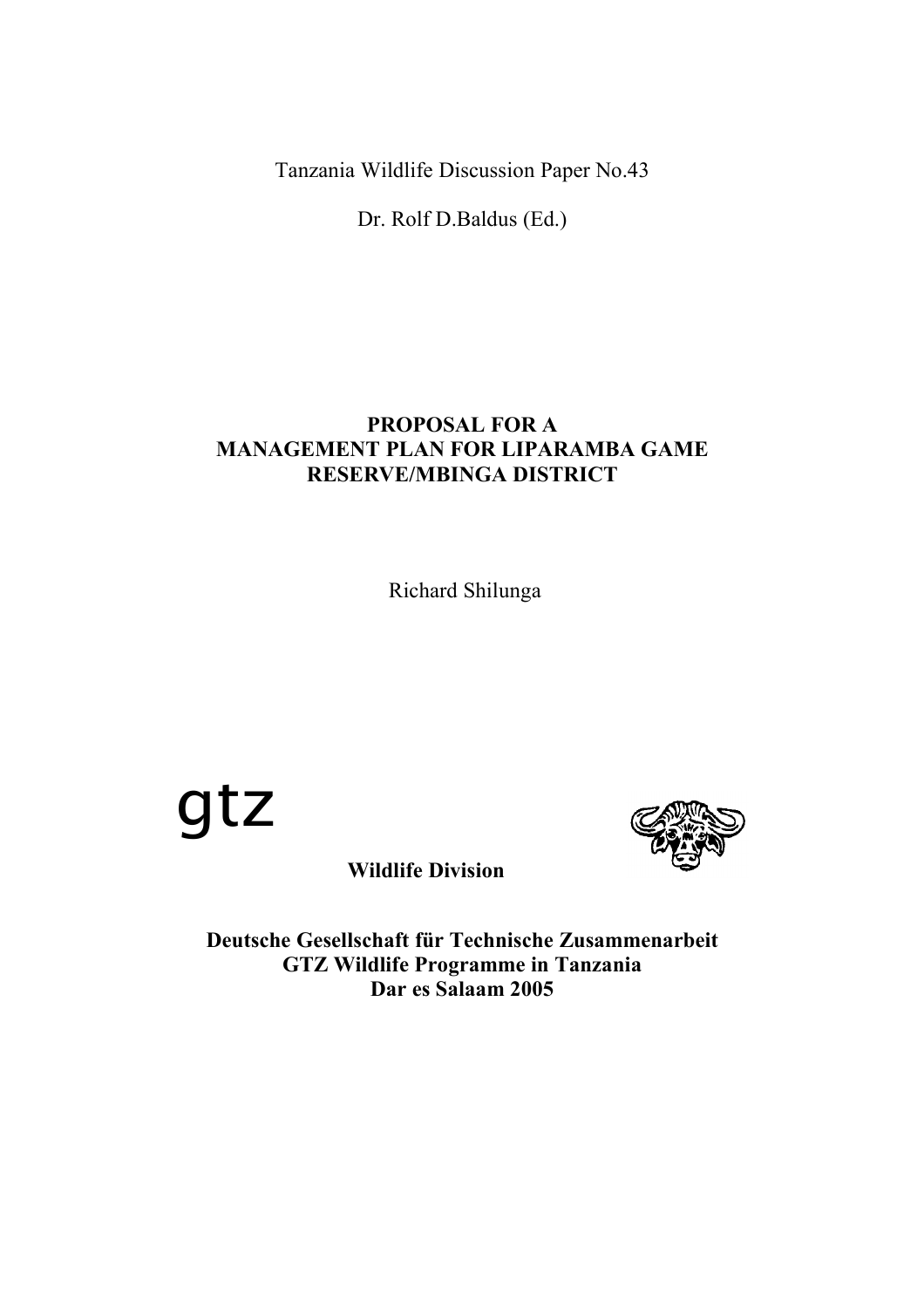| <b>Table of Contents</b> |  |
|--------------------------|--|
|--------------------------|--|

| 1.3 Buffer zones                                                                  |  |
|-----------------------------------------------------------------------------------|--|
|                                                                                   |  |
|                                                                                   |  |
|                                                                                   |  |
|                                                                                   |  |
|                                                                                   |  |
|                                                                                   |  |
|                                                                                   |  |
|                                                                                   |  |
|                                                                                   |  |
|                                                                                   |  |
|                                                                                   |  |
|                                                                                   |  |
|                                                                                   |  |
| 1.14 Description of socio-economic situation, social amenities and services       |  |
|                                                                                   |  |
| 1.15 Outstanding resource values, Purpose and Significance of the reserve 16      |  |
|                                                                                   |  |
|                                                                                   |  |
|                                                                                   |  |
|                                                                                   |  |
|                                                                                   |  |
| 2.3 People's issues                                                               |  |
| 2.4 Management objectives and strategies of the reserve and its adjacent areas 20 |  |
|                                                                                   |  |
|                                                                                   |  |
|                                                                                   |  |
|                                                                                   |  |
|                                                                                   |  |
|                                                                                   |  |
|                                                                                   |  |
|                                                                                   |  |
|                                                                                   |  |
|                                                                                   |  |
|                                                                                   |  |
| 3.10 Management of Liparamba GR in relation to neighbouring protected area 39     |  |
| 3.11 Management of Liparamba GR in relation to District and local communities .40 |  |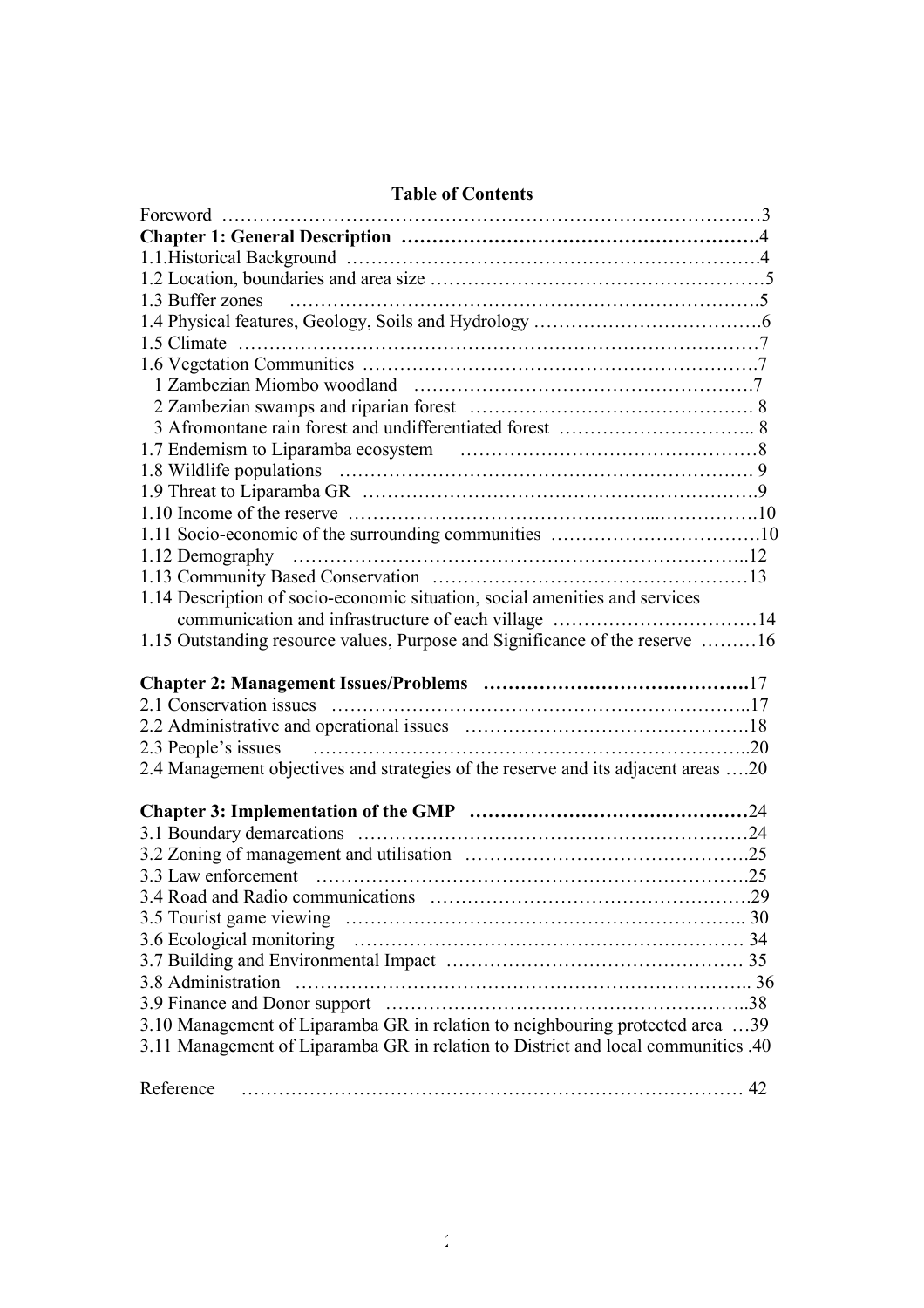# **FOREWORD**

At the initiative of the Mbinga District and in particular the District Game Officer, Mr. Ndimbo, a Game Reserve has been created in recent years in the most southwestern corner of the country.

Upon the request of the District, the GTZ Wildlife Programme in Tanzania has rendered assistance in the preparation of a proposal for a Management Plan for this reserve. It has been prepared by a graduate intern to our programme, Mr. Richard Shilunga, in corporation with the District Game Officer, other District officials and villagers.

It should be kept in mind that this paper is only an input for a future management plan. It serves however, the purpose of a general source of information about the largely unknown Liparamba Game Reserve.

Dr. Rolf D.Baldus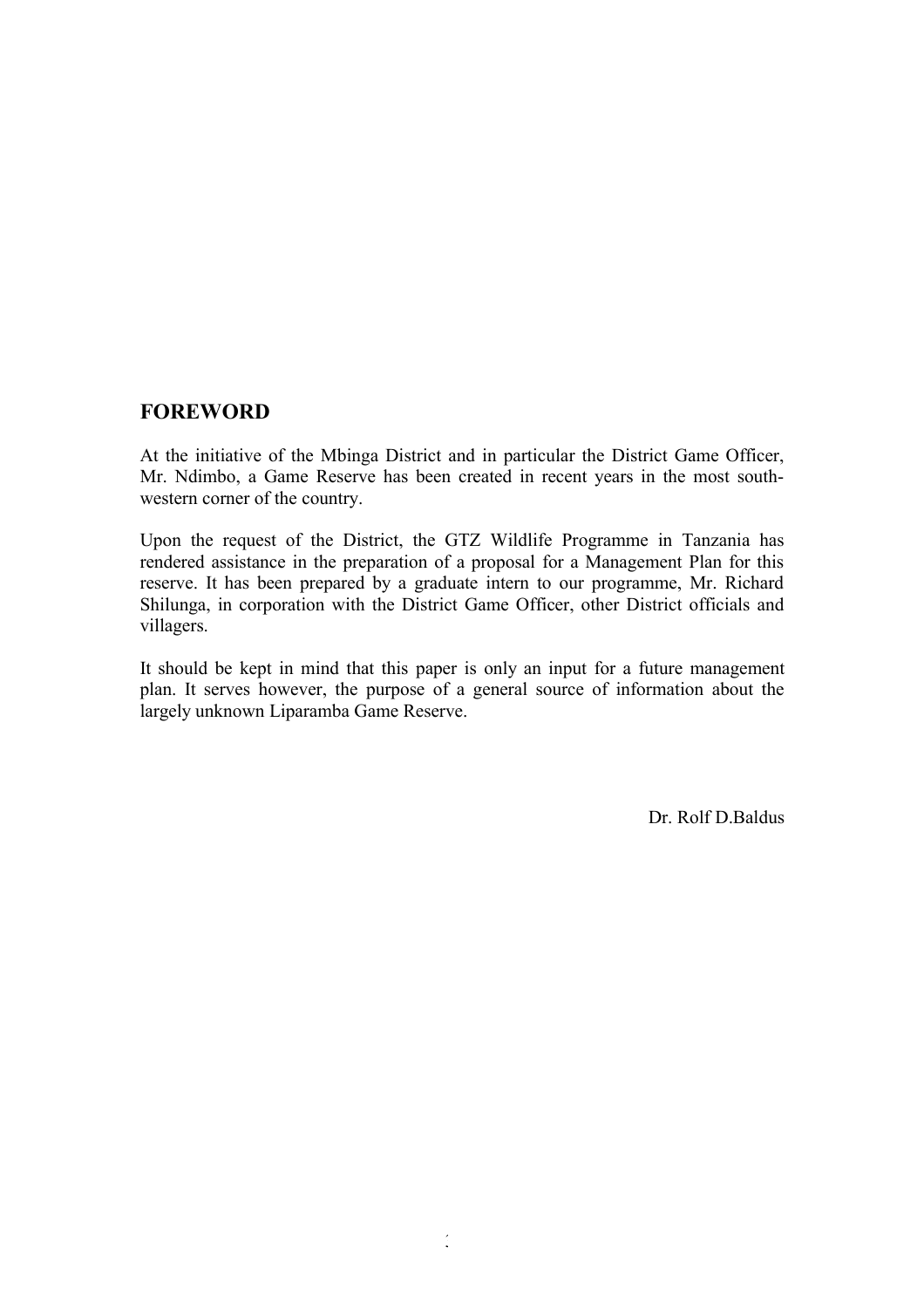## **Chapter 1: General Description**

## **1.1 Historical background**

Liparamba Game Reserve was officially gazetted in 3<sup>rd</sup> August 2004, after consultation with the elders of Liparamba village and other villages found adjacent to the reserve that's apparently expected some return from conservation. The word Liparamba originated from the word Viparama that was the Matengo language means klipspringer. The animals were found at Liparamba hill.

Formally the elders for traditional worshiping used the hill, normally once a year to thank god for what has been done for them for the whole year and asking more assistance and brace from him for the coming next year. The worshiping activities were accompanied with killing klipspringers, cooking, eat and drink local beer.

Before gazettement the area was under customary regime. This kind of property right favour African leaders especially chief. All hunting activity in the area was excluding others except those from the royal family. During coronial era Germany and British use the area for hunting activities for specific animal species e.g. Buffalo, Lion, Leopard and exclude others from utilization of the resource.

After independence the area was found under open access regime where by, any one have the right to use the resources. During that time Forest officials and Wildlife officials under district level demand the area for different use according to what were proposed to the Government through Ministry of Natural Resource and Tourism. Lack enough the wildlife officials under the strong leadership of Mr. Ndimbo.P.H.

Wine. Mr.Ndimbo who's currently a District Game officer and acting project manager of the reserve (founder of Liparamba).

The animal species found in the reserve were Klipspringer, Waterbuck, Sable antelope, Yellow and Olive aboons,Black and white colobus monkey, Hippo and crocodile. Others are Elephant, Lion and Leopard. Also different bird species, Amphibians and Insects

The reserve was dominated by Miombo species, which was almost undisturbed. The surrounding villagers economic activities were Agriculture, Fishing, mining and few of them practice livestock keeping such as cattle goat sheep and pigs.

Liparamba Game Reserve is currently administered by the Wildlife Division as a National project with an acting project manage. The immediate surrounding of the LiparambaGR includes eight villages: Liparamba, Mipotopoto, Ndondo,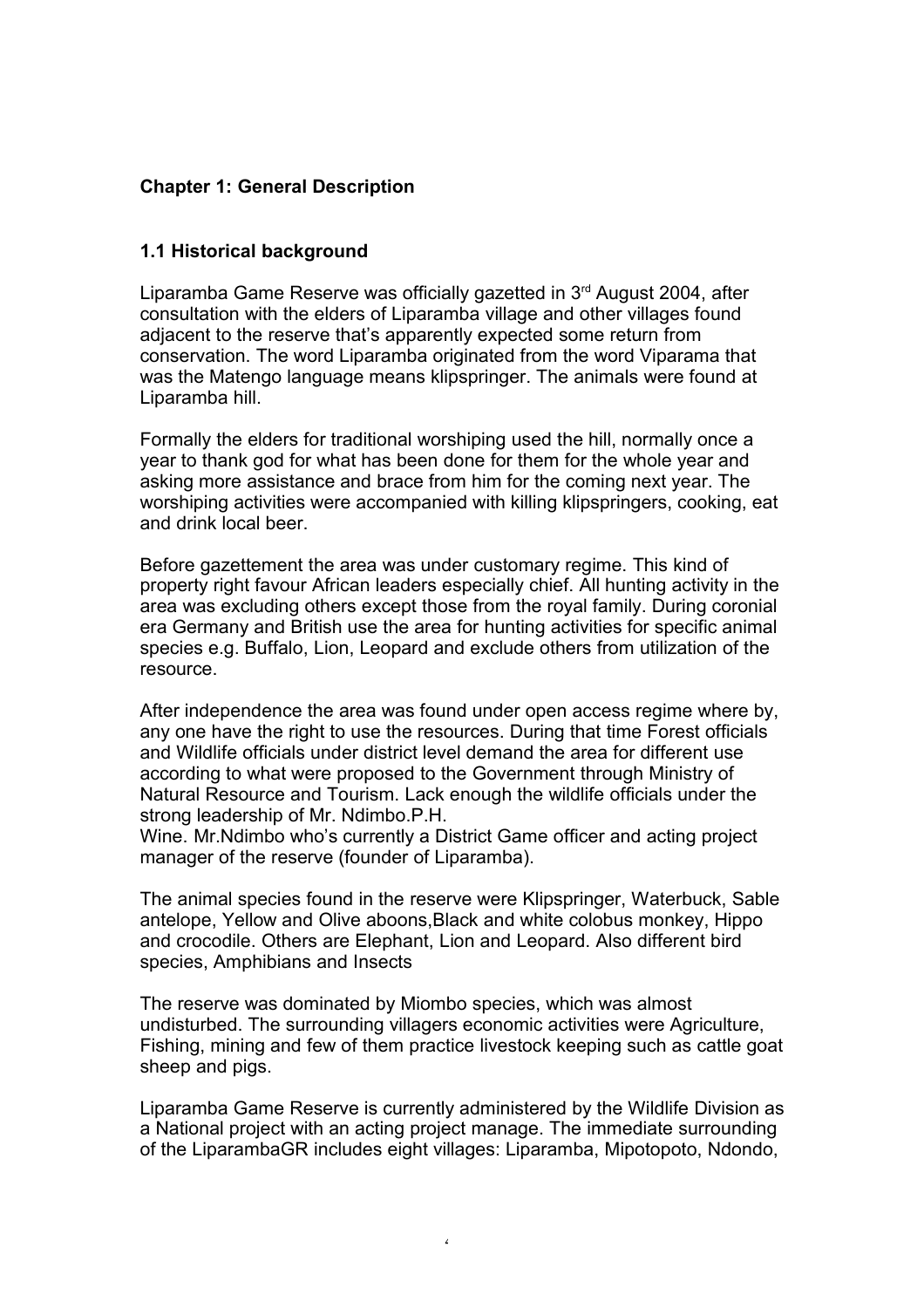Mitomoni, mpepo, Mtua, Tingi, and Nakawale that lie under Songea district administration.

However the Liparamba Ecosystem comprises about 570.99sq km of relatively undeveloped. The Liparamba ecosystem were surrounded by the areas developed to the point that larger wild mammals such as Elephant, Buffalo, and Antelopes from Mozambique are restricted to the Liparamba ecosystem by mining activities and illegal hunting activities

# **1.2 Location, boundaries and area size**

Liparamba Game Reserve is located on the southern highland of Tanzania at Mbinga District in Ruvuma Region. The reserve is situated about 58km south of Mbinga and about 175km from Songea town. The location co-ordinates of the reserve are 11°.30" south latitude and 35°.05" up to 35°.25" longitude east. The northern boundary of the reserve is River Lumeme. Mtomoni village, River Kipingi form the southern boundary. River Ruvuma form the eastern boundary and River Mkuiusi, River Beira , part of Liparamba,Mipotopoto villages and part of Kipingi River form western boundary

The eastern boarder containing high population of wild animals relatively to the rest of the area and having a positive effect on fresh water ecosystem due to the high concentration of Hippo and crocodile also River Ruvuma play a greater role on ecological value.

Administratively LiparambaGR fall under Mbinga district, however on the eastern boundary there was one village situated immediately after crossing Ruvuma River called nakawale, which is administered, under songea district. The area size is about 570sqkm accessible by Dar-es-salaam-Songea highway. Then from Songea –Mbinga –Liparamba by non all-weather surface road

Factors determining Liparamba ecosystem boundaries

- 1) Use of most nearly rectangular area including the most substantial area of unsettled land with native vegetation of Miombo species concentrated more on the northern part of the reserve
- 2) Approximate correspondence to water sheds between upper reaches of Ruvuma River and tributaries of Lumeme river, river Lunyele, river kilasi and inclusion of the remain water shed of Ruvuma river which is the main non seasonal river flowing through the reserve
- 3) Excluding large villages of long standing i.e. Liparamba, Mipotopoto, Mitomoni, Ndondo, Mpepai, Mtua and Nakawale

# **1.3 Buffer Zones.**

Beside the protected areas the Liparamba ecosystem comprises village land and hills on the southern part, which was bordered with Mozambique, contains heavy forest, which serve as migratory route of wild animals from Mozambique.

Of vital importance is the southern east buffer zone comprising vast uninhabited area of both sides of Ruvuma and kipingi rivers. Population of Sable antelope, Buffalo, Waterbuck and eland are dispersed here mostly of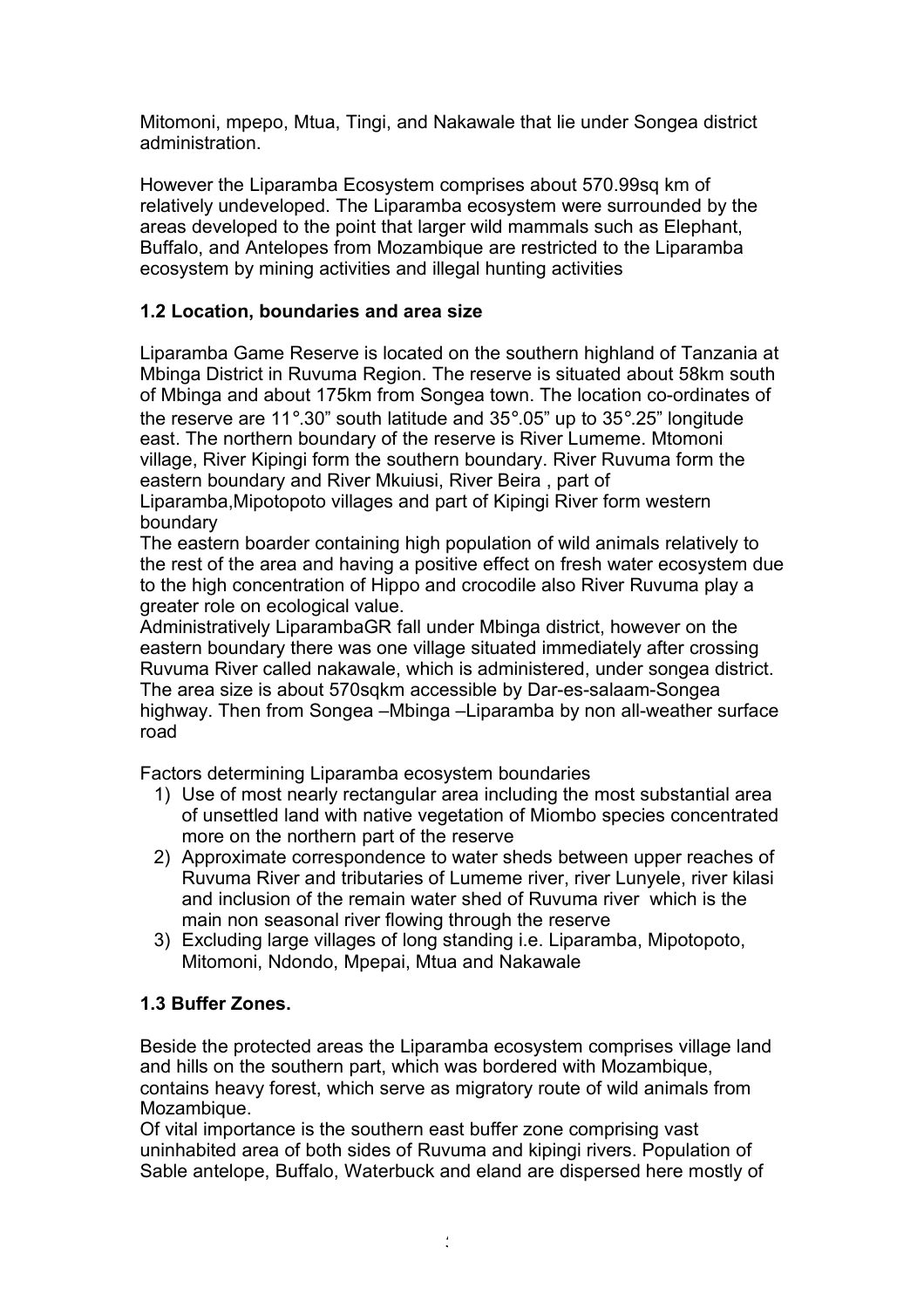the time and this area serve as the migratory route of other animals to and from Mozambique during dry seasons.

Equally important is the Western buffer zone, which comprise uninhabited portion of village land of Liparamba, Mipotopoto and Mitomoni that serve as a second migratory route of animals from Mozambique

The Northern buffer zone comprise the area adjacent to Manyigu and Ndondo hills, Mpepai and Mtula villages which serve as the dispersal area of wild animals especially during the dry season where green pastures were available along the river Lumeme

# **1.4 Physical features, Geology, soil and Hydrology.**

## **Physical features**

The Liparamba Ecosystem comprises wetland high hills, escarpments and plateau at attitude between 600 and 1160 above the sea level. The topography varies from flat (much on swamps area on eastern border) to high hills and undulating (Northern, Southern parts) of the Reserve

## **Geology**

The geology formation of LiparambaGR has been categorised as Neogene's in origin, characterized by imbedded sediments of sandy with few isolated layers of pure clay materials. Gravel, mostly quartz, with some feldspar is also to be found scattered in clay matrix

The south-eastern parts of the Game Reserve, which include Ruvuma and Kipingi river are dominated by quaternary (Pleistocene) sediments due to alluvial deposition.

# **Soil type**

Black cotton soil in grassy low lands on south eastern along and adjacent Ruvuma River with scattered Acacia plant species

Deep red clay and sands of medium fertility along medium and low slopes

Deep red clays, dark grey over red sands haplic oxisol and umbric regosols with thin dark humus layer on higher hills plateau and the ridge of the escarpments

Soil are said to be of poor to moderate nutrient contents (mghogho, 1999) and are poorly drained due to the high clay content even on low slops resulting on difficult access during the wet seasons.

# **Hydrology**

All rivers flows towards LiparambaGR are part of the Ruvuma River.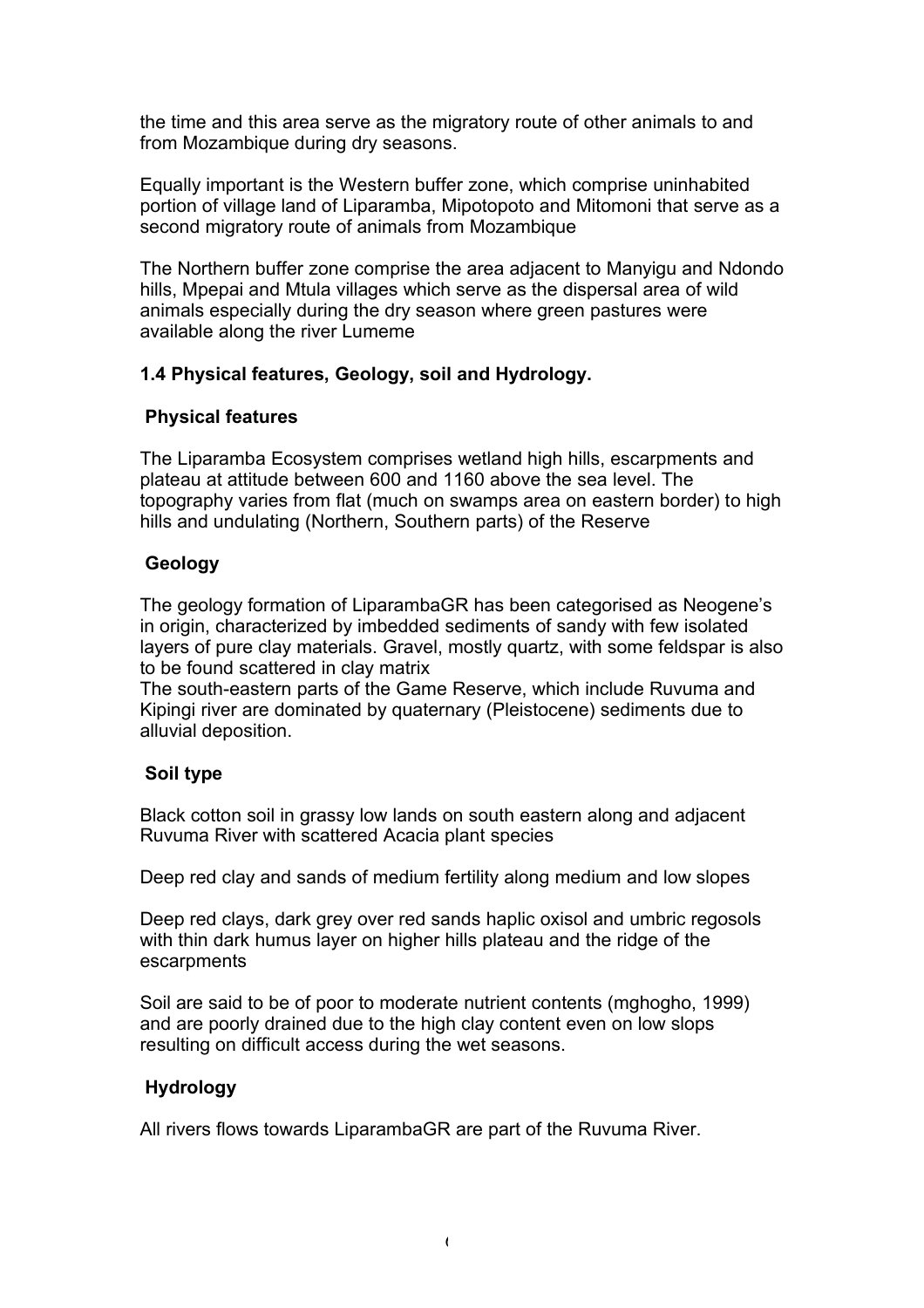Ruvuma River is the biggest among of the Rivers found in LiparambaGR which originated from matogoro hills in Songea District and moves eastwards to the Indian ocean via Tunduru, Masasi, Mtwara and finally to Indian ocean

Other big Rivers that flow their water to Ruvuma River through the Reserve are Mkurusi which is originated Mpepo along Manyingu hills to Lumeme River. The Mkurusi River flow first to Lumeme before Lumeme pour water to Ruvuma, River Beira, and Nakatupi.

River Nakatupi originate from Manyigu hill, River Beira originated from Itanda hills all these Rivers finally empty to Lunyere before Lunyere finalize to Ruvuma.

River Kipingi originated from Mipotopoto high land empty their water to Ruvuma River and River Kilasi originated from Liparamba highland flow to Ruvuma River

With the exception of Ruvuma River, all other rivers within the Reserve are ephemeral sand Rivers, which are mostly dry at the surface but perennially moist at depth during the dry seasons. The River flow mainly during the long rain season and partially during the short rains. The peak flows (floods) are expected during March/April when the heavy rain occurs.

## **1.5 Climate**

The climate is typical of tropical, with temperature variation of 1.4°c. The overall mean annual maximum temperature is 24.7°c. The overall mean annual minimum temperature being 13.6°c.

May to July are the coolest months of the year while October and November are the hottest months.

Average annual precipitation range from 1450mm (Liparamba, Mitomoni) to 1680mm (Ndondo and Manyigu hills) with the highest rainfall in higher attitudes. There is one rain season and one dry season, with the main rain in March and April. The dry season July to September some time prolong to October. The heavy rain season fall March to April with 1800mm. 96% in April. The relative humidity in LiparambaGR is high ranging from 88% in November to The average Monthly variation is 8%, the overall mean annual relative humidity is 86%

## **1.6 Vegetation communities**

The Liparamba Ecosystem supports the following vegetation types.

- 1) Zambezian Miombo wood land (indigenous)
- 2) Zambezian swamps and riparian forest (indigenous)
- 3) Afromontane rain forest and undifferentiated forest

## **1. Zambezian Miombo woodland**.

Forest in Liparamba Ecosystem consists of mixed stands of many species of Miombo trees and shrubs. Branchystegia and Julbernadia are dominant species. Normally there occur on a moderate to a well-drained soil between

 $\lambda$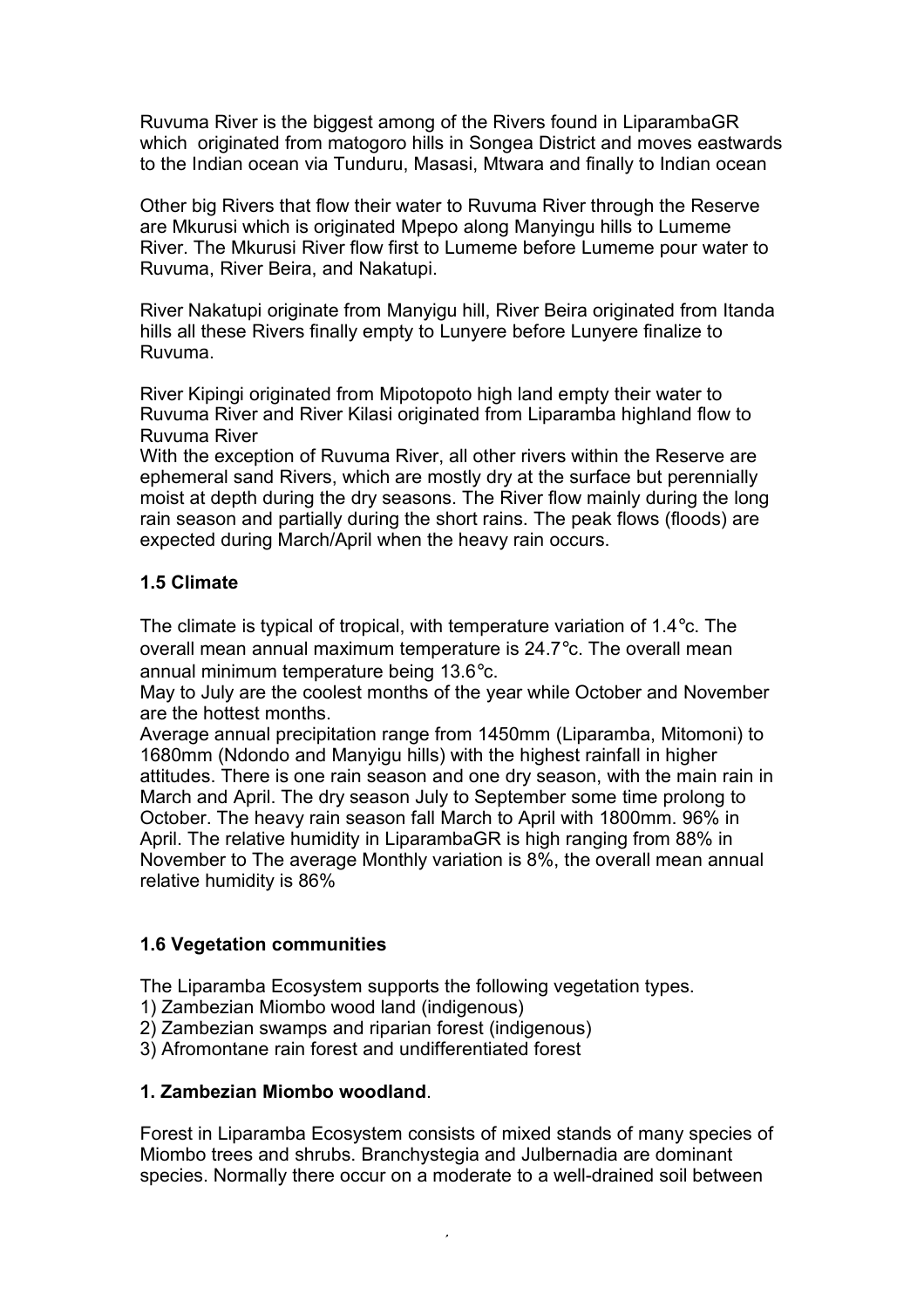attitude 600-1400 metres above the sea level and rarely occur 1500 metres above the sea level. Some endemic plant species such as *Pterocarpus angolensis*, *Khaya anthoseca*, several *Dalbergia* species and *Breonadia salicina* need to be conserved for the benefit of the present and future generation. For example *Pterocarpus angolensis* have a high value and demand in the market that make more use in furniture and other constructive uses. It is due to this reason these tree species receive the first national priority conservation.

In mpepo area a high diversity of tree and shrub species for medicinal uses which at the moment must be strictly conserved. Other plant species found in the area was parasite, epiphytes, herbs and lianas

Trees of height 5-30m form denser closed forest of almost 100% ground canopy with few or no glasses. The forest was found along the hills. The area of open trees and scatted shrubs have about 78% of ground cover with glasses and few or no shrubs.

# **2. Zambezian swamps and riparian forest**

The zambezian swamps and riparian forest was dominated by species of *syzyglum,*

*Uapaca* and *Treculia Africana* that was mainly occurring between attitude 600-1400 metres above the sea level along river stream and swamps area. The species were found in the area associated with shrubs and glasses.

## **3. Afromontane rain forest and undifferentiated forest**

The Afromontane rain forest occur above attitude 1500 metres above the sea level with annual rainfall over 100mm. This Forest occur only at few places within the reserve especially at Matengo high lands.

Afromontane undifferentiated forest occurs on ridges and hilltop at attitude high than 1600 metres above the sea level and varies over short distance in species composition and structure due to internal variation in gradients of elevation, exposure, slope and rainfall.

## **1.7 Endemism to Liparamba Ecosystem**

The Reserve contains more than 130 endemic plant species, out of them about 52 used as medicine and others used as source of food for primate. Currently the Liparamba GR is the only area in Mbinga District that is still intact and represents the biodiversity of the entire district. Many other areas in Mbinga District have been heavily affected by human development activities such as settlement and to some extent mining activities. The Reserve is very important in term of cultural and traditional beliefs of the people surrounding it. For example the traditional rain maker and traditional headers use the water holes, which are found at the foot slope of famous Manyigu hill. Their washing bodies for the notion of getting success for what they are planned to do. Also use the Liparamba hill for ritual players and collection of medicinal materials.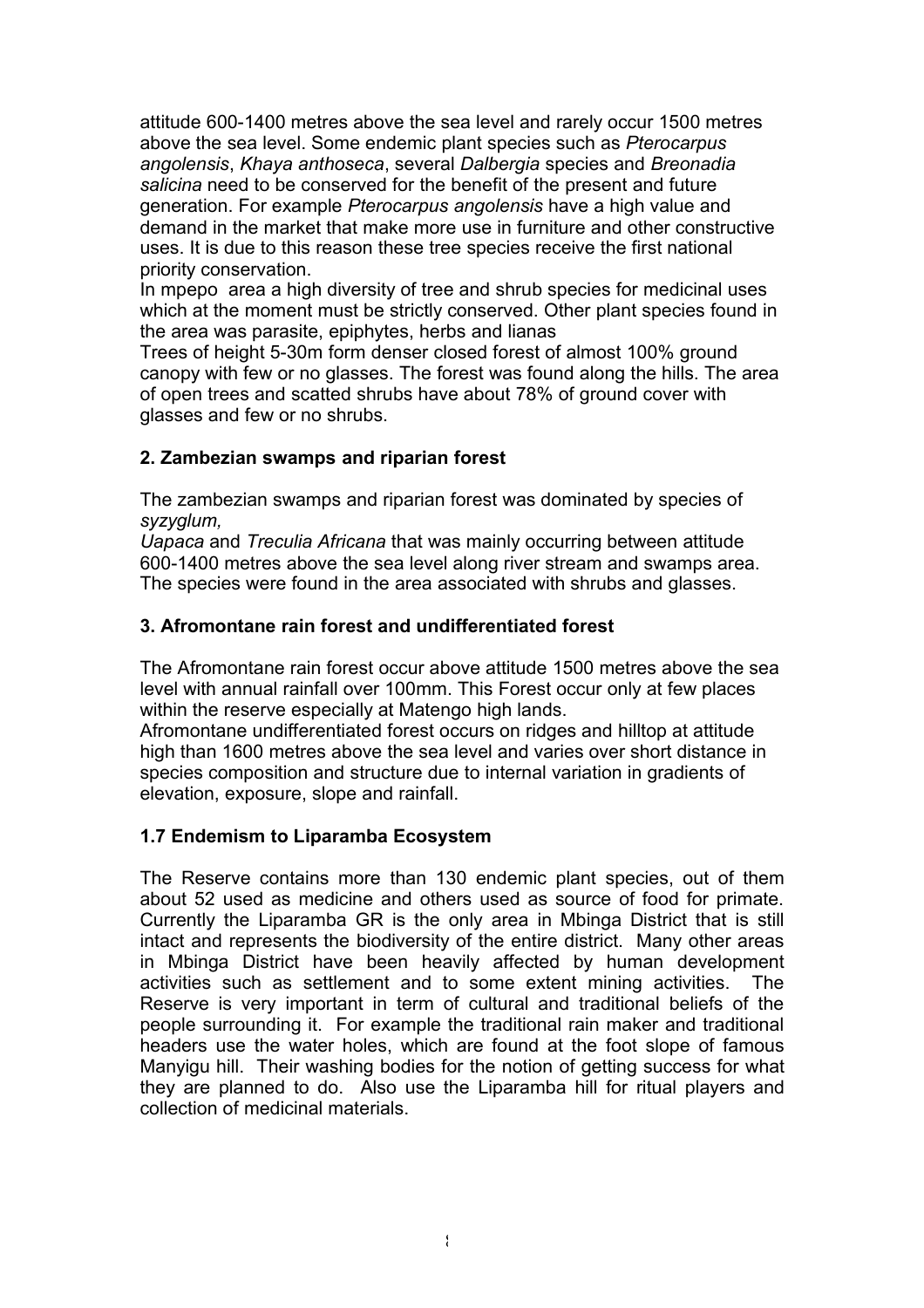## **1.8 Wildlife population**

### **Liparamba Game Reserve**

The Large mammals of Liparamba Ecosystem are mainly Tropical/Savanna forms, of a composition intermediate those of Miombo Wood land and uphill tropical forest. The Large Mammals communities of Liparamba Ecosystem are depleted in early 1980s due to heavy poaching. The most susceptible Mammals were Elephant, Black Rhino, Lion and Leopards. However currently the number of large mammals start increase after the gazettement of the Reserve.

Since the Reserve was new, there were no any wild mammals count conducted in the area. So this is challenge to the Wildlife Division.

According to the District Game Officer and acting project Manager of the reserve Mr. P. H. Ndimbo, information on the wild animal species observing in the Reserve are Warthog, Wildebeests, Baboons, Reedbuck, Waterbuck, Buffalo, few Zebra, Bush pig, Wildcat, Leopards, Lions, occasional Elephants, Hare, Klipspringers, Greater Kudu, Eland, Velvet Monkey and Colobus Monkey. Others are Hippopotamus, crocodile, different species of fish, Amphibians, Birds and Insects.

Some of the Bird species found in the Reserve are Helmeted guinea fools, Francolins, Egyptian gees, pigeons, King fisher and wavers.

#### **1.9 Threats to the Liparamba Game Reserve.**

#### **Liparamba Game Reserve in General**

Subsistence and commercial poaching threaten the Wildlife population. Especially the migrating animals are threatened because of moving into inhabited area especially to the villages found adjacent to the Reserve. On the long run pressure on wood and land resources for Agriculture and Settlement will build up with a grooming population and there fore threaten the LiparambaGR as a hole. Uncontrolled encroachment of villages to the southern west buffer zone will lead to blockage of migratory corridor hence threat to the Reserve Uncontrolled development of tourist facilities and number of tourist can in the long run threat to Liparamba Game Reserve.

Encroachment and blockage of Elephant migratory from and /or to Liparamba by Mineral dealers especially in Lutombochi area in Mozambique on a long run is threat to Reserve.

#### **Ruvuma River Ecosystem**

The Ruvuma River is of vital importance to the Reserve being the only permanent natural water source in the entire reserve in the dry season especially buffaloes, waterbuck, elephant, Hippo and Crocodiles need this area to survive in LiparambaGR in a long run. Both these animals are of greater importance for attracting tourist and therefore assuring the sufficient income for the Reserve.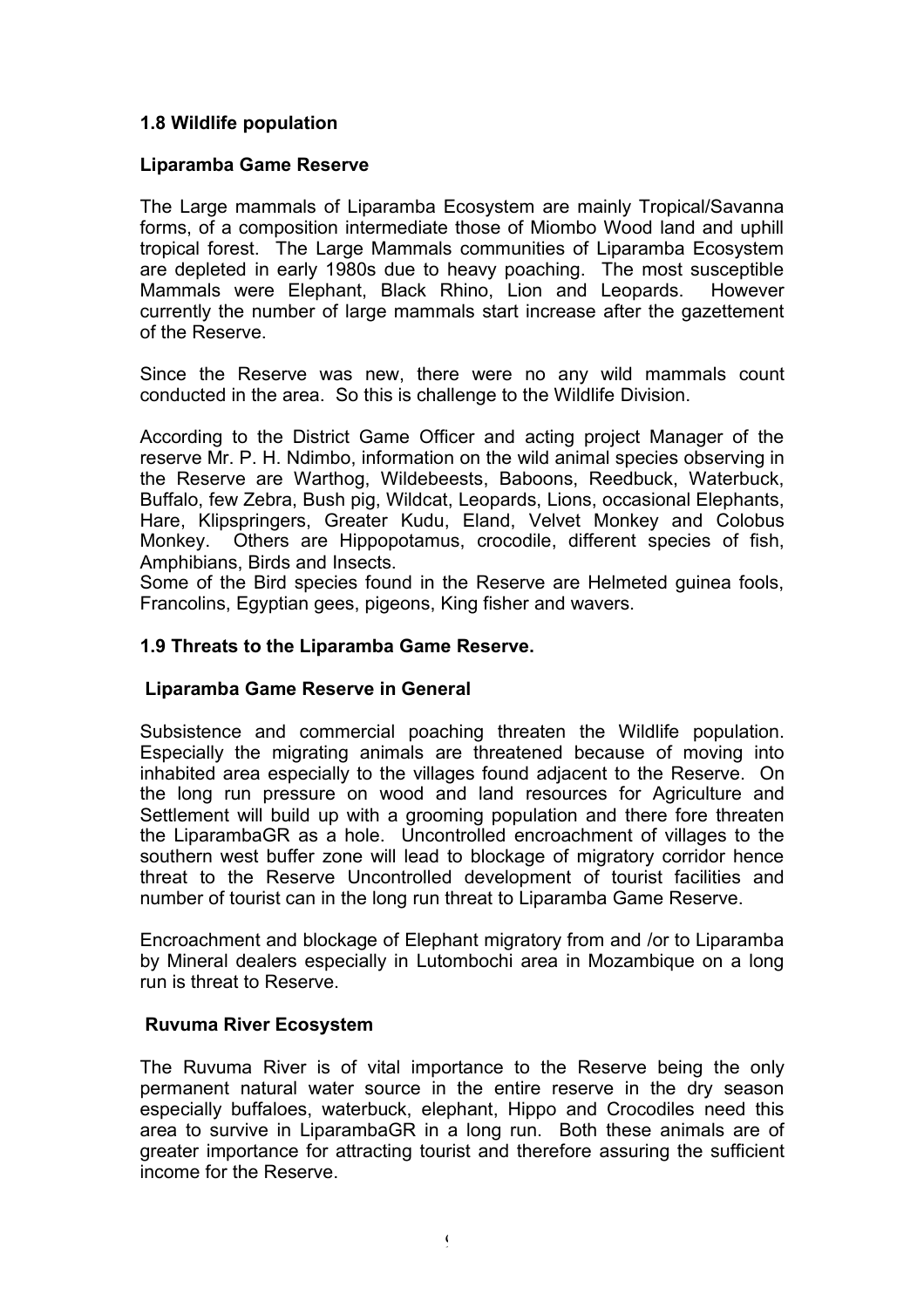The Ruvuma River Ecosystem as a hole is the one of the biggest tourist attractions in LiparambaGR can offer, with many different bird species black and white Colobus Monkey, Hippopotamus and Crocodiles.

## **Economic activities of villages in Liparamba Game Reserve**

Currently there is no any village found inside the reserve, but there some villages found adjacent the buffer zone of the Reserve exercising Mining activities on the upper bank of the Lumeme and Lunyere Rivers. Both rivers flow through the Liparamba Game Reserve before they drain into Ruvuma River. The use of Mercury for gold smelting may pollute the River biodiversity and other living organism throughout its length within LiparambaGR and Ruvuma River. The Mzinge river which is in Mozambique and drain into Ruvuma River is also potentially polluted as mining activities occur at large if not stopped or controlled at moment would causing threat to the Reserve on a long run.

#### **1.10 Income of the Reserve.**

Currently there is no tourism activities set aside or any type of wildlife utilization, however the reserve was expected to start operate income generating activities after the completion of General Management Plan which will guide what type of wildlife resources could be allowed in the reserve and after increasing the number of wildlife mammals. According to the acting project Manager report it shows that the Wildlife Division through Tanzania Wildlife Protection Fund last year set a budget of 20,000,000/= Tsh for running daily conservation activities.

## **1.11 Socio-Economic of surrounding communities**

## **Distribution and utilization of Natural Resource**

## **Existing land use pattern of Liparamba ecosystem**

The Liparamba Ecosystem embraces a different form of land uses according to the location of the area. LiparambaGR under the Director of Wildlife exercise conservation of wild fauna, flora and other related activities of conserving, utilizing and managing the natural resource. Land outside the core-protected areas was used for other activities as according to the priority of the users.

#### **Agriculture**

The villagers living around/Adjacent the Liparamba Ecosystem grow crop for cash and subsistence. Cash crop includes paddy rice and tobacco. Subsistence crop includes Maize, Cassava, Beans, Simsim and Sorghum. The food crop grown is enough to feed communities, therefore no addition supply of food is required from out side the village.

The village of North-East part of the ecosystem, which comprise Mpepai, and Mtua plant Maize, Simsim, Beans and Cassava for subsistence and Coffee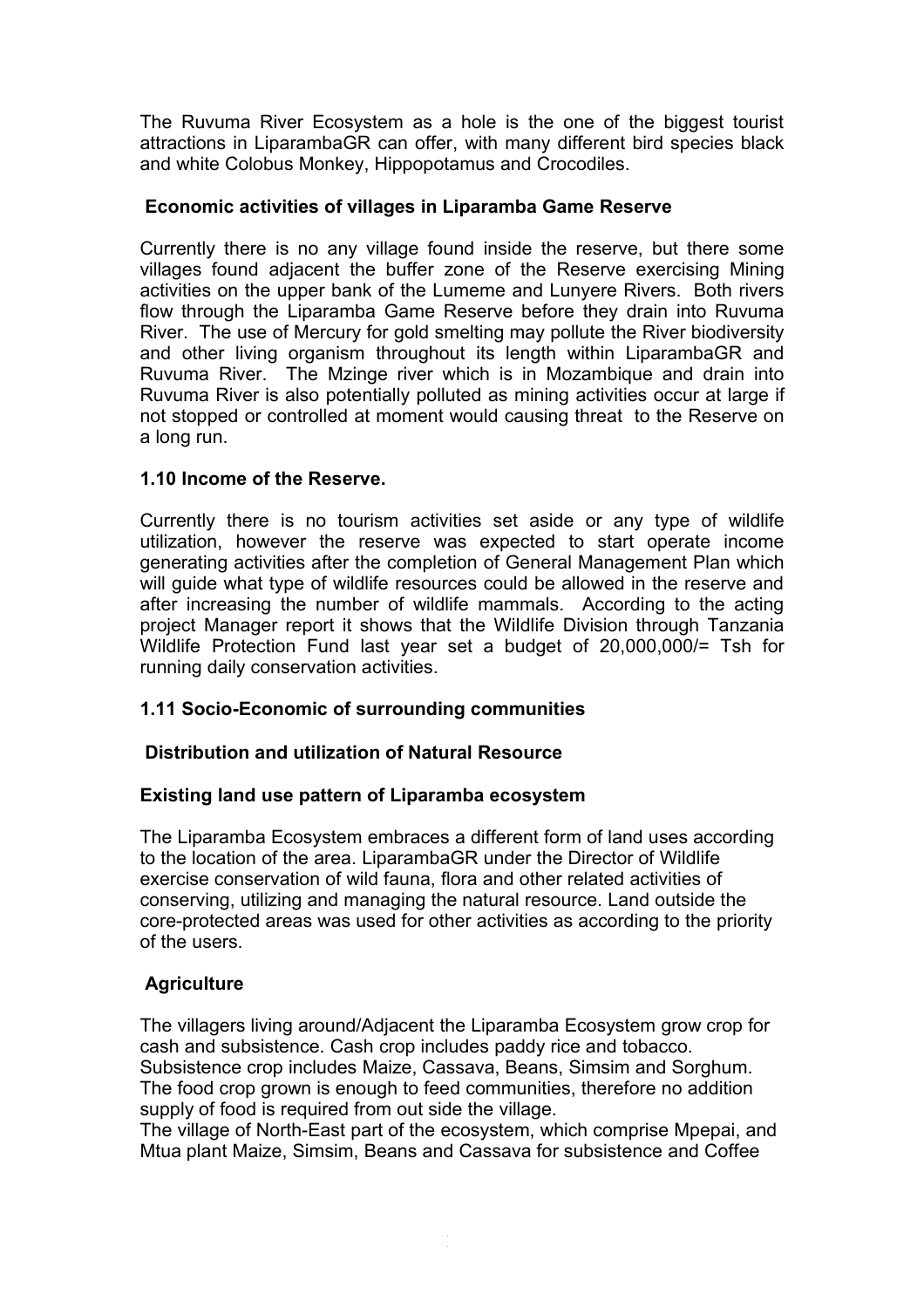for cash.. In addition to Agriculture Matengo and Yao do keep Goats, Sheeps and Pigs as a source of protein.

The communities of Liparamba, Mipotopoto, Mitomoni, Ndondo and Tingi villages

Cultivates/produce Maize as a stapple food, which is depends on it for all over the year as source of carbohydrate and other ingredients needed by the body for efficiency functioning. However some times they keep livestock as source of protein. Nakawale village also exercise subsistence farming, maize is the main food crop while Simsim and Tobacco are the cash crops.

Shifting cultivation is the mode of farming and this practice involves slash, clear and burning a larger area in the process of farming preparation. This is one of the main causes for uncontrolled bush fires, the other cause being deliberate firing by poachers in pursuant of Game.

Shifting cultivation is opted because the use of fertilizers is not practised due to inadequately money to afford buying fertilizers. If the area is cultivated for long period the yield could be poor due to insufficient nutrient supply by the soil. Although men, women and children participating in farming it is usually men who decide on how to spend the money.

## **Hunting**

Source from the District Game officer confirm that Ngoni are the main poachers followed by matengos and Yao do the least.

The villagers of Liparamba, Nakawale and Mtua are efficient hunters. All the villages were blamed of being responsible for decline in wildlife population in LiparambaGR. Game meat form important source of protein to Ngoni people. Most of hunting activities is carried out illegally. Traditional hunters do not buy hunting licenses because they cannot afford the fees as well as the fire arms required by the law. Most of the communities are Christian, so illegal hunting are non-species specific, however they prefer Waterbuck and sable antelope species.

The principal methods used in hunting are wire snares, setting nets and driving the games in to the net and using both breech and muzzle loading firearms. Poached meat is processed in the bush and then brought to the village for sale.

It is difficult to trace the market price because of illegal nature of the industries. Unconfirmed source indicate that the price of game meat is 200 Tshper kg almost the some as beef.

## **Fishing**

Nakawale village was mainly depending on fishing activities and the main income generating activity is fishing. Only men are involved in fishing activities. The industry is faced with problems caused by insufficient market access. They exercise in Ruvuma River. The whole process of fishing activity is unsustainable, report from the acting project manager stipulated that some time fishermen use illegal fishing method such as poison, explosion and unrecommended nets which result to kill of untargeted fish size species. If this continues to be practised in a long run it cause threat to the reserve.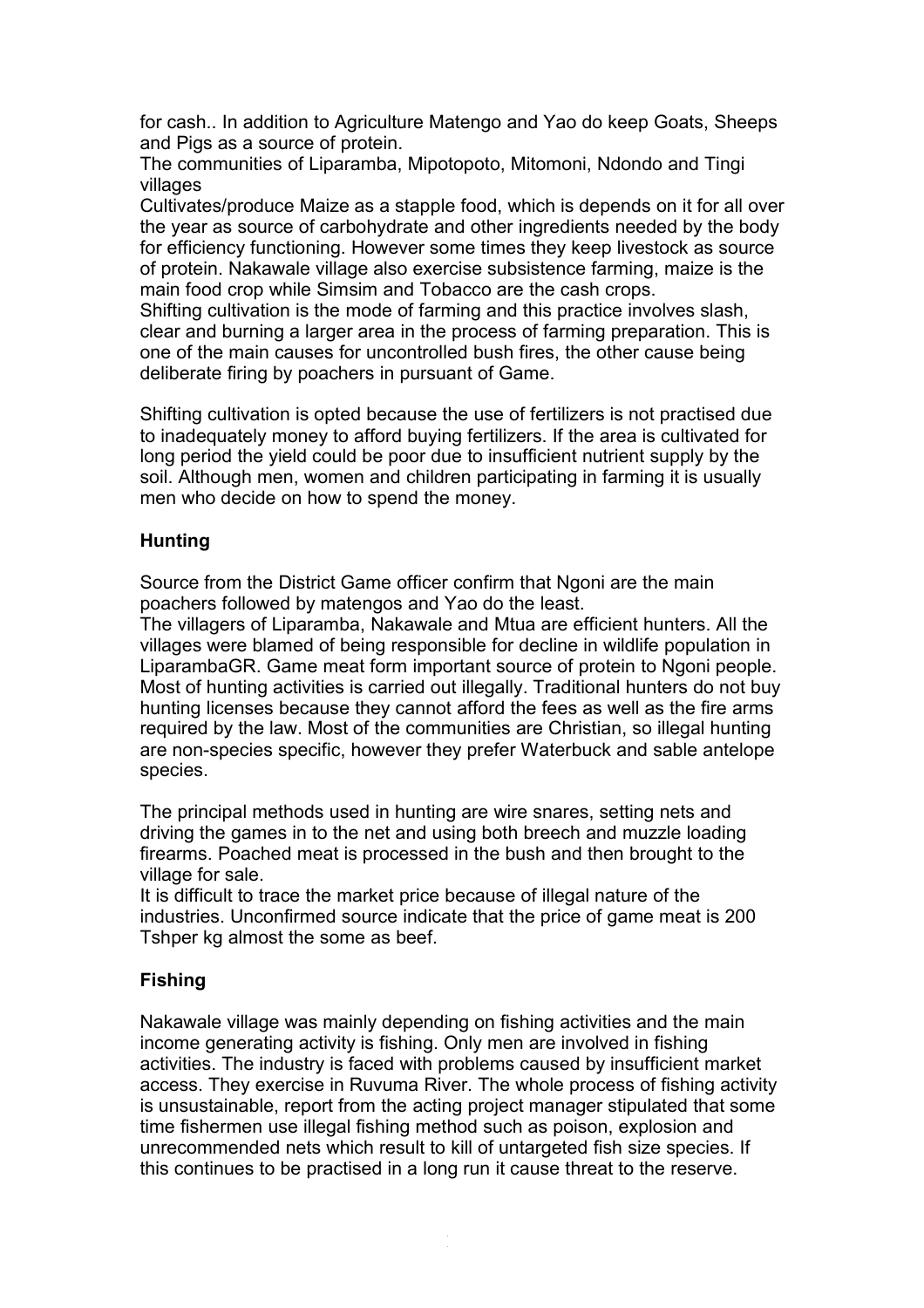## **Forest products**

Honey is collected from the wild as well as from the hollowed logs by smoking fires to keep the bees calm, occasionally getting out of control and destroy forest. Other products from the forest are poles as a source of building material, ropes, fuel and medicine Formally forest also serve as a ritual and burial sites. Generally the entire member in the household engage in the activities relating to the use of forest product but the responsibility of collecting fire wood is spearheaded by women.

## **1.12 Demography**

The Liparamba Ecosystem accommodates about 18306 people however 14706 can be included in the community wildlife management areas. Due to out-migration population growth is believed to be below 2% (Fao, 2001). In the southern highlands strip it is probably significantly lower. In Mitomoni village for example the official population statistics suggest that there has been basically no population growth since 2001. Although it is difficult to establish exactly population densities in the area, it is probably below 12 inhabitants per sqkm. Administratively the communities are divided in to two districts Mbinga and Songea. In term of ecology they are grouped according to the buffer zone occupy in relation to LiparambaGR as a core protected area. In this regards the village are grouped according to where they are located in relation to buffer zone

| ∣ District | <b>Buffer zones</b> | <b>Village</b> | <b>Population</b> |
|------------|---------------------|----------------|-------------------|
|            |                     |                |                   |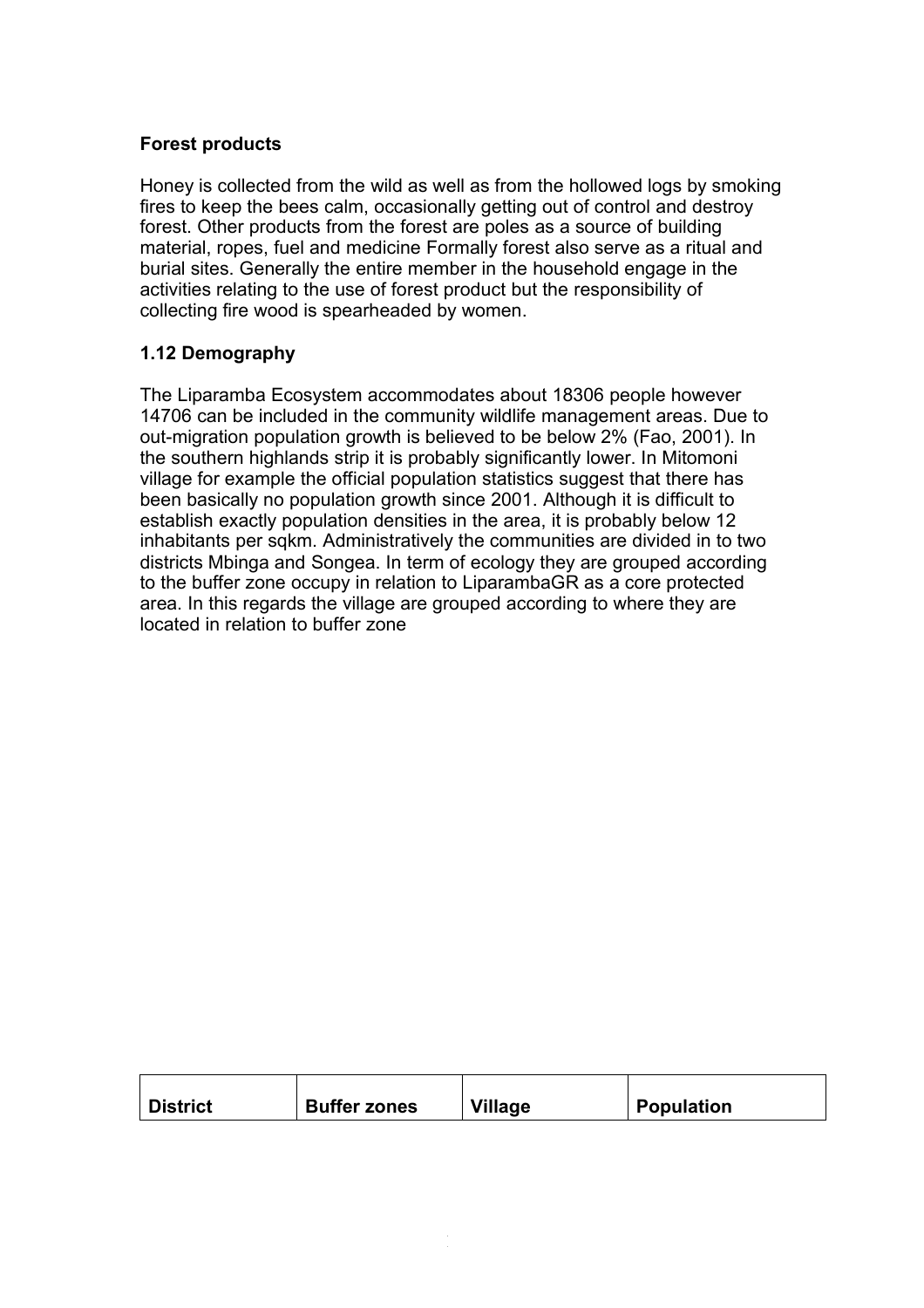| Mbinga | <b>Northern</b> | Mpepai<br><b>Mtula</b> | 5203<br>1560 |
|--------|-----------------|------------------------|--------------|
|        | Southern-east   | Mitomoni               | 1550         |
|        | Western         | Mipotopoto             | 1876         |
|        |                 | Liparamba              | 2395         |
|        |                 | Ndondo                 | 1872         |
|        |                 | Kipingi                | 1850         |
| Songea | Southern-east   | <b>Nakawale</b>        | 2001         |

## **Source: Village Government Document 2003**

In the northern buffer zone the population is dominated by the so-called Wamatengo and wayao tribles, whose main economic activities is Agriculture. Usually subsistence farming of maize, Simsim and Tobacco is small amount for cash purpose. Animal husbandly is only carried out in Mtula village. Types of animals kept are pigs, goats and few cattle.

Development priorities in most of these villages are social services such as health centres, dispensary and schools.

In the southern-east buffer zone the prominent ethnic group is Wangoni. However the communities are much more diversified.

## **1.13 Community based Conservation**

To conserve wildlife in a small area like LiparambaGR in a sustainable manner, it is essential to involve the local communities into the conservation effort.

In Africa conservation areas were established with the aim to obtain foreign exchange through tourism. Some protected areas were even depopulated for this reason and utilization of the natural resources was prohibited. The revenue made through tourism, however, was not made by local communities. "Foreigners" made business at the expenses of local communities whose resource are found their land. Lack of involvement in conservation activities lead to promote illegal and uncontrolled hunting, having reduced some of the wildlife population (Elephant, Buffalo and Sable antelope) more than 80% in LiparambaGR.

The target must be to create ecological awareness within the rural communities and to establish a legal and sustainable utilization of resources.

To reach the aim of Community Wildlife Management (CWM), a building-up phase is needed to achieve sufficient contact and confidence towards the local villagers. Meeting must be organized involving all groups concerned to allow participatory planning of the approach and definition of targets. Contact between the villagers and the wildlife division shall be continuously held through CWM staff.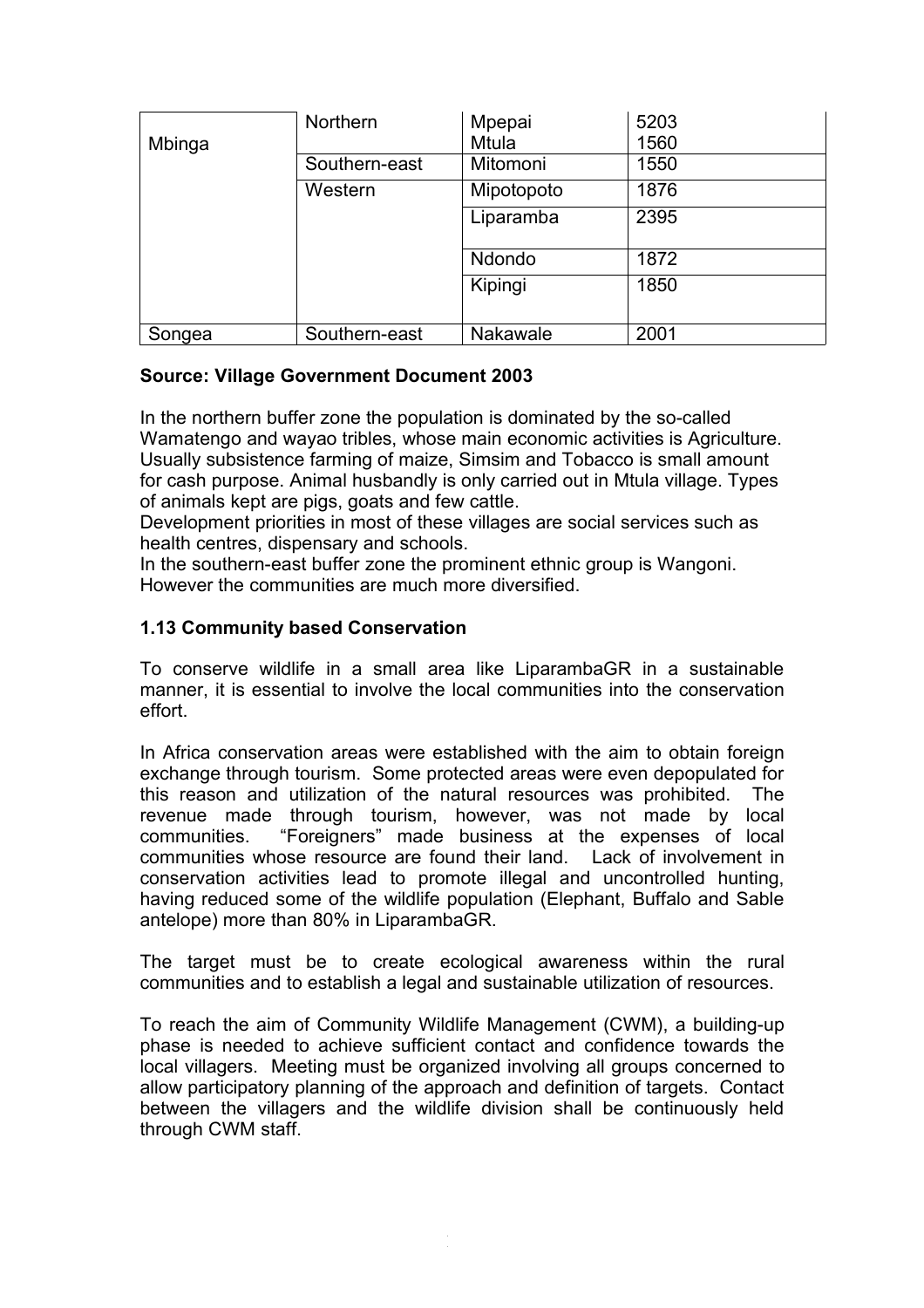The Communities and district concerned was informed about the planned changes in wildlife policy and legislation which, when effected will empower the village communities with responsibilities of managing and utilizing natural resources in their area in a sustainable manner.

The Communities adjoining LiparambaGR have negative attitude about Game Reserve. The traditional methods of policing protected areas have antagonized them. They often bear the brunt of anti – poaching, wildlife damaging their fields and worse they do not benefit legally.

In principle they accept the concept of Community wildlife management area (CWM), where local communities have mandate to set aside areas, practice and carry out wildlife conservation.

Currently the village communities do not receive tangible benefits from wildlife although they had give almost all their land to be gazette as a Game Reserve. Also damage to crops by elephant and people getting wounded or killed by buffalo were complains raised in Liparamba, Ndondo and Mutomoni villages. In the past years despite the damage inflicted by raid wildlife the communities are neither compensated, nor have any kind of advantage through the Game Reserve up to now.

#### **1.14 Description of Socio – Economic situation, social amenities and services, communication and infrastructure of each village.**

Concerning Inhabitants the Liparamba Ecosystem can be divided three (zones). The Northern, Southern east and Western zones. The following villages are situated to the Northern zone (Mipepai and Mtua). The Southern east zone contains two villages from North to South (Nakawale and Mitomoni) and Western zone include four villages, starting from North to South are Ndondo, Liparamba, Mipotipoto and Kipingi villages.

#### **Northern buffer zone**

Due to the fact that some of the villages are situated very far from the LiparambaGR only the important ones concerning community wildlife management area (CWM ) will be mentioned and presented with a village profile.

Mpepai and Mtua are the different villages with one common centre inhabited by 6763 people and 842 families with different tribes but dominated with Yao tribe.

Both villages maintain vast farming areas with houses spread out over a big area. Main cash crops are simsim, coffee and small amount of Tobacco. Maize, Cassava and Beans is mainly grown as a subsistence crop. One of the main problems is water that has to be fetched from a well about 2km from the village primates and bush pigs cause substantial damage to the crops and also elephant sometimes knock down coffee shrubs in the vicinity of the farming area. The villages also complain about the bad road conditions especially during the rain season. The villages have 1 dispensary, 13 milling machine, one secondary school and 2 primary schools.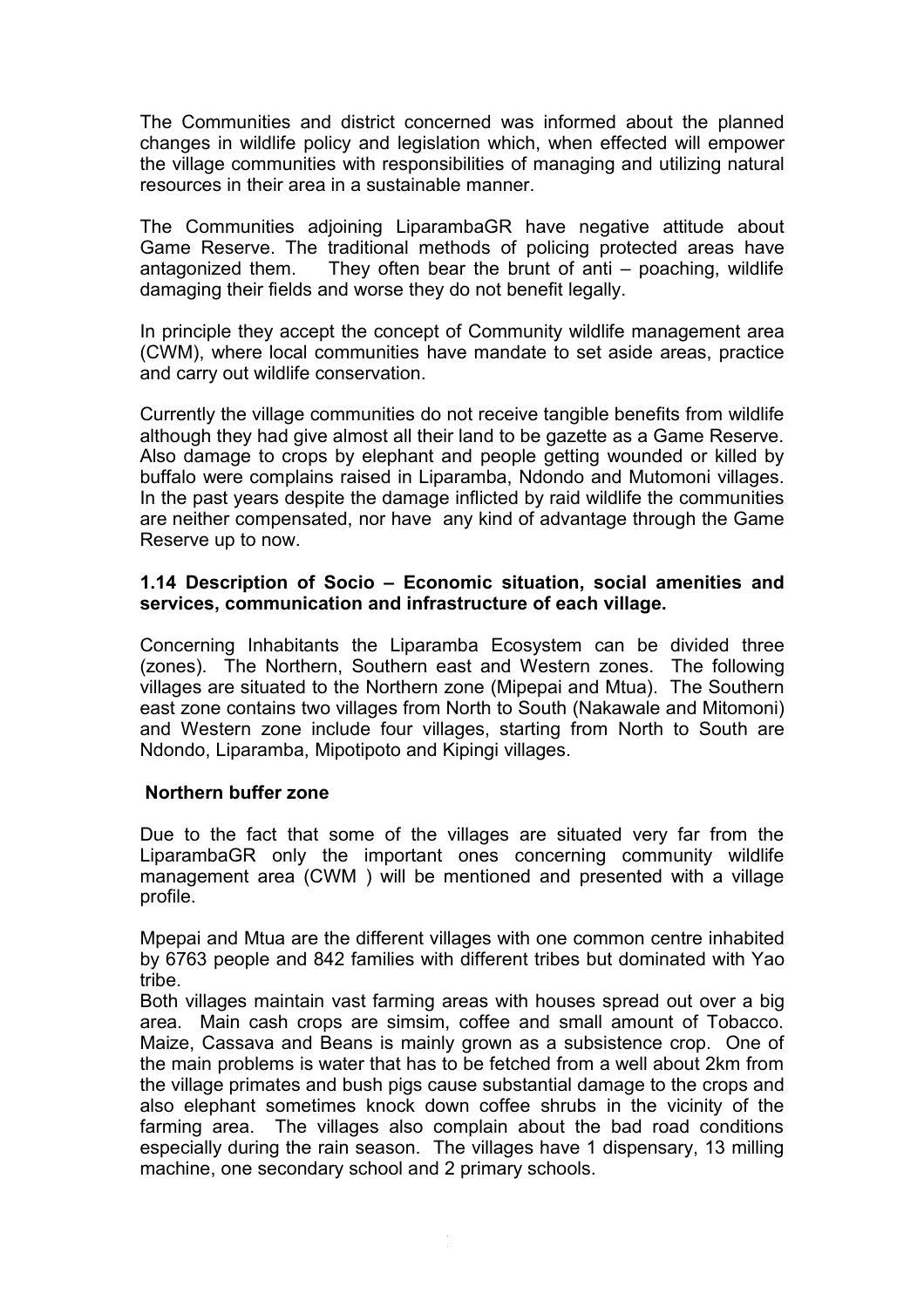#### **Southern buffer zone**

The Zone contains two villages Makawale and Mitomoni. Nakawale lie administratively under Songea district while Mitomoni under Mbinga District.

**Nakawale** The village is situated adjacent to Ruvuma River immediately after crossing the River. 2001 inhabitants from 618 families are member of Wangoni, Wayao and Wamatengo. Their economic activities comprise farming Including Maize, cassava and sorghum for food and coffee for cash. Fishing is another important activity assuring regular protein consumption and as source for earning cash. problem is the lack of Secondary School and crop damage by wild animals such as Hippopotamus. Worth mentioning is the existing of a milling machine, two shallow well and one primary school. The village has only one dispensary. Also villagers of this area are expert for illegal hunting activities.

**Mitomoni** has 1550 inhabitants and 228 families from Wamatengo, Yao, Ngoni and Wandendeule. The village is situated south to Mipotopoto village about 38km from Liparamba center. The main cash crop is Cashew nuts and simsim at the same time, fishing activities play an important role in the village; pigs and goats are kept by some of the villagers as the source of protein and money. Food crops include paddy rice, maize and cassava. In term of social services the village have one primary school, one dispensary, The Social problem include lack of clean water supply, poor road especially during the rain seasons.

#### **Western buffer zone**

**Ndondo** is inhabited by the Wayao, Ngoni and Wandendeule people with a total population of 1872 with 314 families it is situated in Mbinga district in Ruvuma Region. The main economic activities comprise subsistence farming, Livestock keeping and hunting. Social services include 3 primary schools, 5 milling machines and market. A seasonal road connecting Ndondo village with a non – all weather from Liparamba to Mbinga town. Main problems expressed are lack of clean and safe water, dispensary and crop damage by primates and Elephants.

**Liparamba** – Is the home of Wamatengo, it contain 2395 people and 472 families. It is one of the few villages that is accessible in the rain season containing a one completed and two incomplete primary schools, a dispensary, three milling Machines and Market. Subsistence farming is the main economic activities, however, hunting and honey gathering is the main source of cash income. Also the village has one Secondary School and one Sub – pharmacy.

The main social problem experienced is lacking clean and safe drinking water, permanent supply of energy (electricity and permanent crop (as a source of cash).

15

## **Mipotopoto and Kipingi**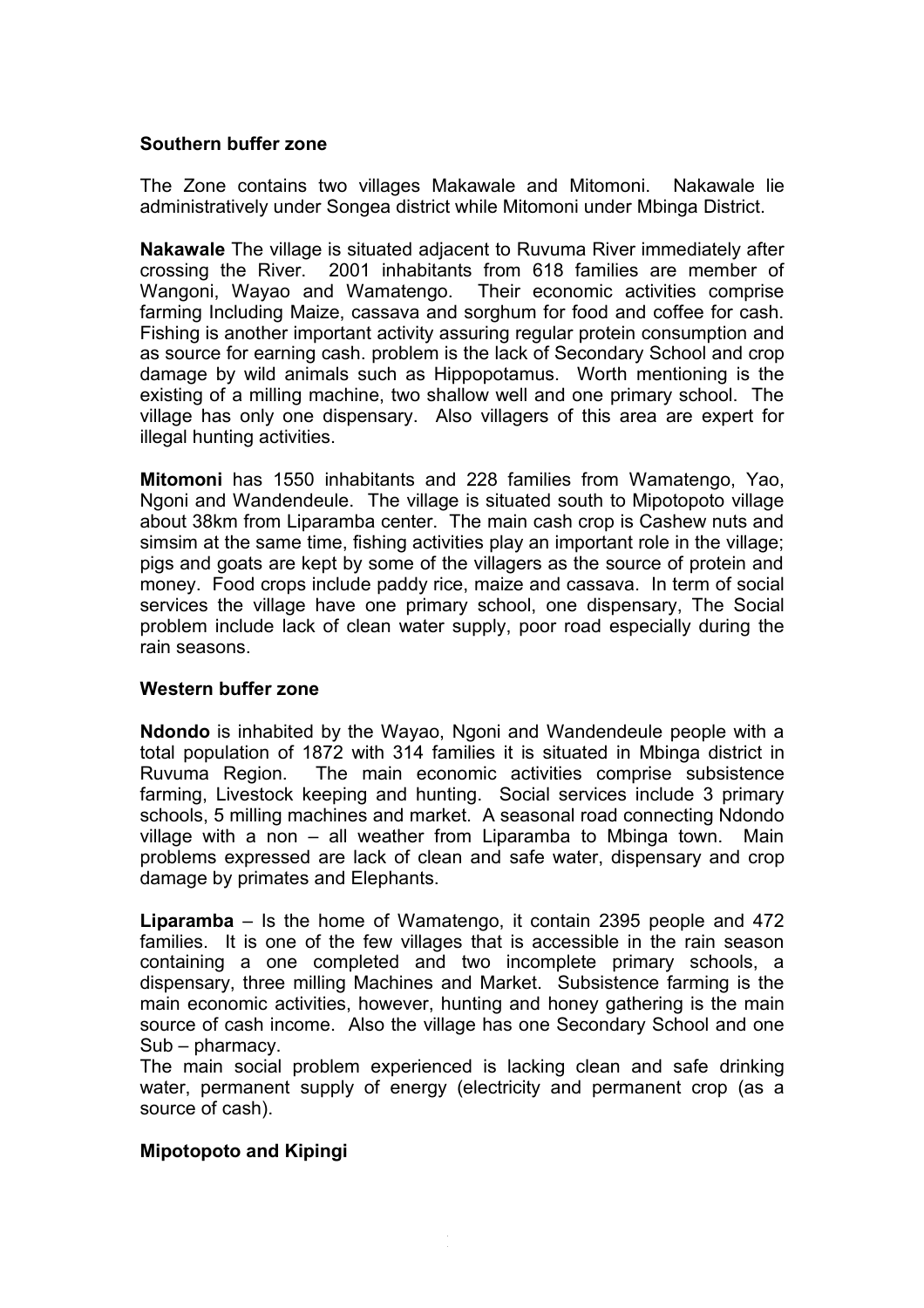Administratively Mipotopoto and Kipingi is one village because most of the social services are shared.

It contain 3726 people, with 760 families. The main economic activities comprise growing of cashew nuts as a cash crop, Illegal hunting, and honey collection from the wild. The food crop includes maize, cassava, beans and simsim. The Social services include one primary school and market. The main problem is lack of permanent supply of clean and safe water, no dispensary and poor roads especially during the rain seasons.

### **1.15 Outstanding Resource Values, Purpose and Significance of the Reserve.**

#### **Outstanding Resource Values.**

The Tanzania southern highland frequently contains critical catchments, Forests, wetland, important rivers and hotspot areas, which is important for biodiversity conservation. All these features contain a diversified habitat for supporting a rich biological diversity containing valuable assortments of natural resource. Such habitat include Miombo Forest, Ruvuma river (wetland) and vast of grass beds, which provides essential nursery and feeding areas for many tropical and savannah wild animal species. It is estimated that 90% of fresh water dependants survive on the expenses of Ruyuma River. Other resource found at Liparamba GR are Nhilong ombe salt lick and Likwabapai plain. However there are no outstanding resource values, Liparamba GR can be classified as only remain untouched natural forest contains Miombo plant species in Mbinga district that need to be conserved. The need and justification for a reserve is to rescue indigenous Miombo plant species *(pterocapus Angolensis*), to preserve and conserve Ruvuma river and its ecosystem under extreme pressure to create economically and ecologically sustainable environment for future generation. Fishing from Ruvuma river being the most important income for the surrounding communities at present has to be taken under consideration as seriously as game management to promote tourism.

## **Economic significance**

Wildlife based tourism and eco-tourism are the one most important foreign exchange generating income in Tanzania. Thus, the economic significance of LiparambaGR is a direct result of its ecological value to the district The fact that Liparamba GR is the only remaining undisturbed Miombo plant species in Mbinga and bird life along Ruvuma river. The undisturbed Miombo species may play a greater role on eco-tourism activities on a near future.

Liparamba GR can accelerate the development of the tourist industry in the area and lead to expansion of Mbinga district. The concept of community involvement further more assures economic benefits to the poor village communities in the area. The developments of tourism will have trickle-down effects and multiplier effects also supporting and accelerating development in other sectors. Therefore it is not only for ecological reasons essential to sustain the Liparamba ecosystem but also economic of great importance.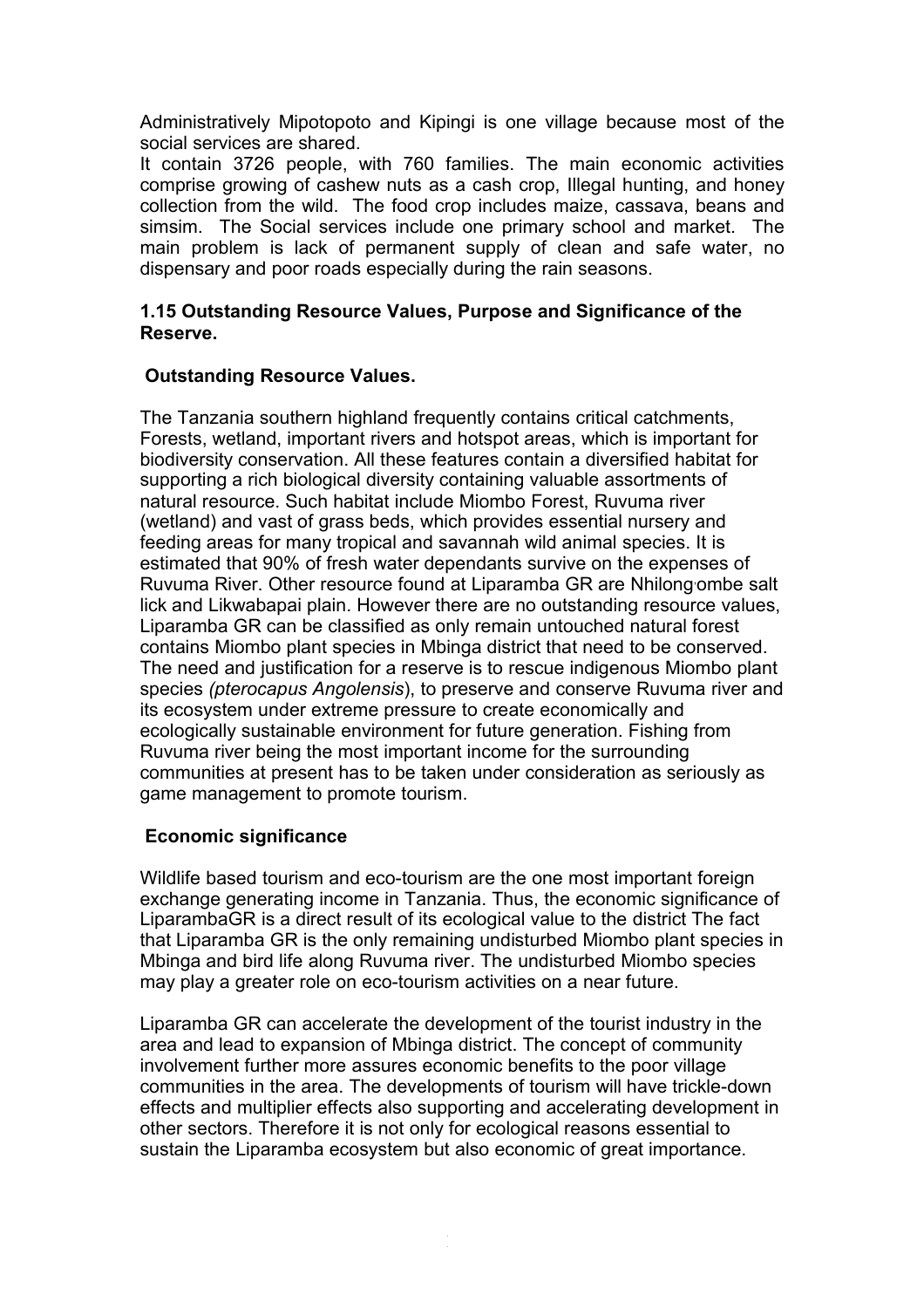## **Conservation Significance**

Unless government takes appropriate actions and user of wildlife resource, population pressure and associated level of economic activity will further increase the already evident over-exploitation of wildlife resource environment degradation of many wildlife habitat

Liparamba GR is the only protected area in southern highland with concentrated number of hippopotamus along the Ruvuma River. Considering the relative small size of the Game Reserve it contains a wide varieties of wildlife

The relatively small size of the protected area posses a problem, since it is not viable for seasonally dispersed mammals. The strong interaction between nature and local communities in the area make it necessary to develop buffer zone i.e Wildlife Management Areas, involving local communities in conservation.

## **Chapter 2: Management Issues/Problems.**

The primary purpose of LiparambaGR is to conserve undisturbed miombo species and their associated wildlife species. They are, however, a number of important issues that will need to be addressed in managing the reserve to achieve this primary objective. These issues are concerned firstly with the threats to the natural resources of LiparambaGR and to its integrity as a protected area, and secondly with fundamental administrative and operational constraints to managing Liparamba.

## **2.1 Conservation issues**

## **Illegal subsistence hunting**

The Wangoni, Wayao and Wamatengo living in southern east buffer zone have traditionally hunted wildlife, using nets, muzzle-louders and snares. Most of the hunting is carried out Illegally. Traditional hunter do not buy hunting permit because they cannot afford them as well as the required five arms. In the early 180s wildlife populations have got under sever pressure.

## **Illegal trophy hunting**

Nothing was known about the history of illegal trophy hunting in Liparamba GR. However it is in fact that early 180s black Rhinos and elephant have been extract in originally being indigenous to the area and about few elephant remain in Liparamba ecosystem at present.

17

## **Crop – raiding by elephant and primate**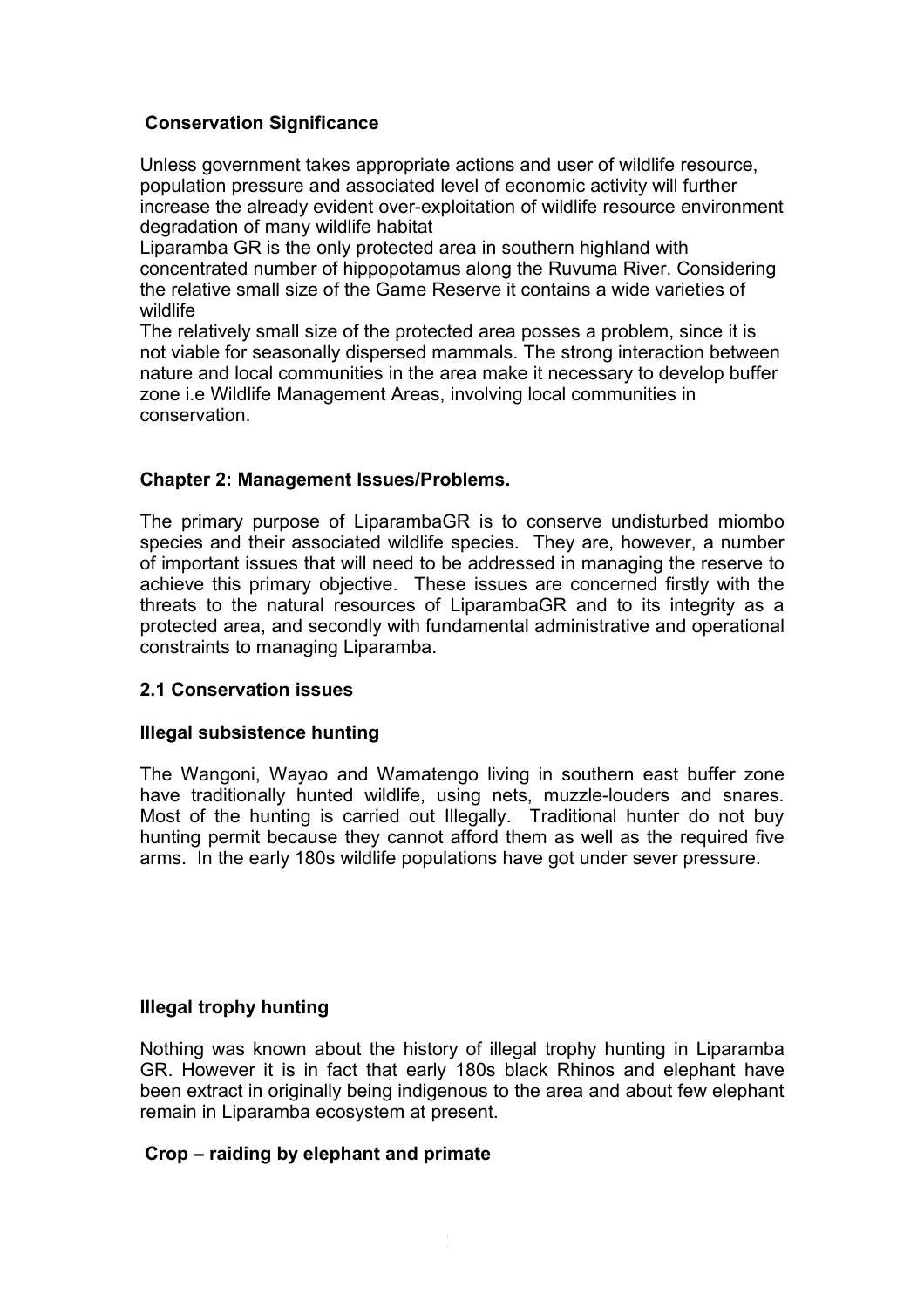The growing rural population is facing substantial crop raiding by primate and elephants. Mainly eating maize and cassava, although their numbers are very low at present.

### **Illegal lumbering inside Liparamba Game Reserve**

Lumbering is mainly taking place in the Miombo forest especially to the northern part of the reserve and along the Ruvuma River. The most destructive activities are charcoal making activities using the big trees in the Miombo. Also poles from miombo as a source of building materials illegally taking from the area.

## **Impacts of licensed hunting**

Tourist hunting does not take place in Liparamba Ecosystem due to the fact that the Reserve is still new and no any hunting blocks and quota have been established/set aside. However resident hunting has an impact on wildlife in the past years when the area was under district management, people had been allowed for subsistence hunting during hunting seasons in unsustainable manner, as the result lead to decrease of wildlife population.

## **2.2 Administrative and operational issues**

In the early 1980s and through most of the 1990s LiparambaGR was not gazetted all management procedures were under district level. So rate of poaching was high which lead to decline of the wildlife resources. In 2000 the Reserve was gazette, it is now an urgent matter to rehabilitate Liparamba GR as an effective protected area. The major management issues are as follows.

## **Establishment of Infrastructure.**

The access to LiparambaGR is relatively good during the dry season; it is not accessible during most of the rainy seasons. Roads inside the reserve are in a bad condition was not well established because the reserve was very new. This makes the reserve very difficult to manage in operational terms. For existing current situation there is an urgent need to develop a better roads culverts, bridges and drifts that can facilitate both daily operational and tourism activities.

## **Establishment of Communication**

The reserve requires a full network of patrol roads and an effective communication network. Currently there is no radio communication network. A good road network is essential to administration and security, as well as effective radio network.

18

#### **Insufficient staff, and lack of morale and discipline**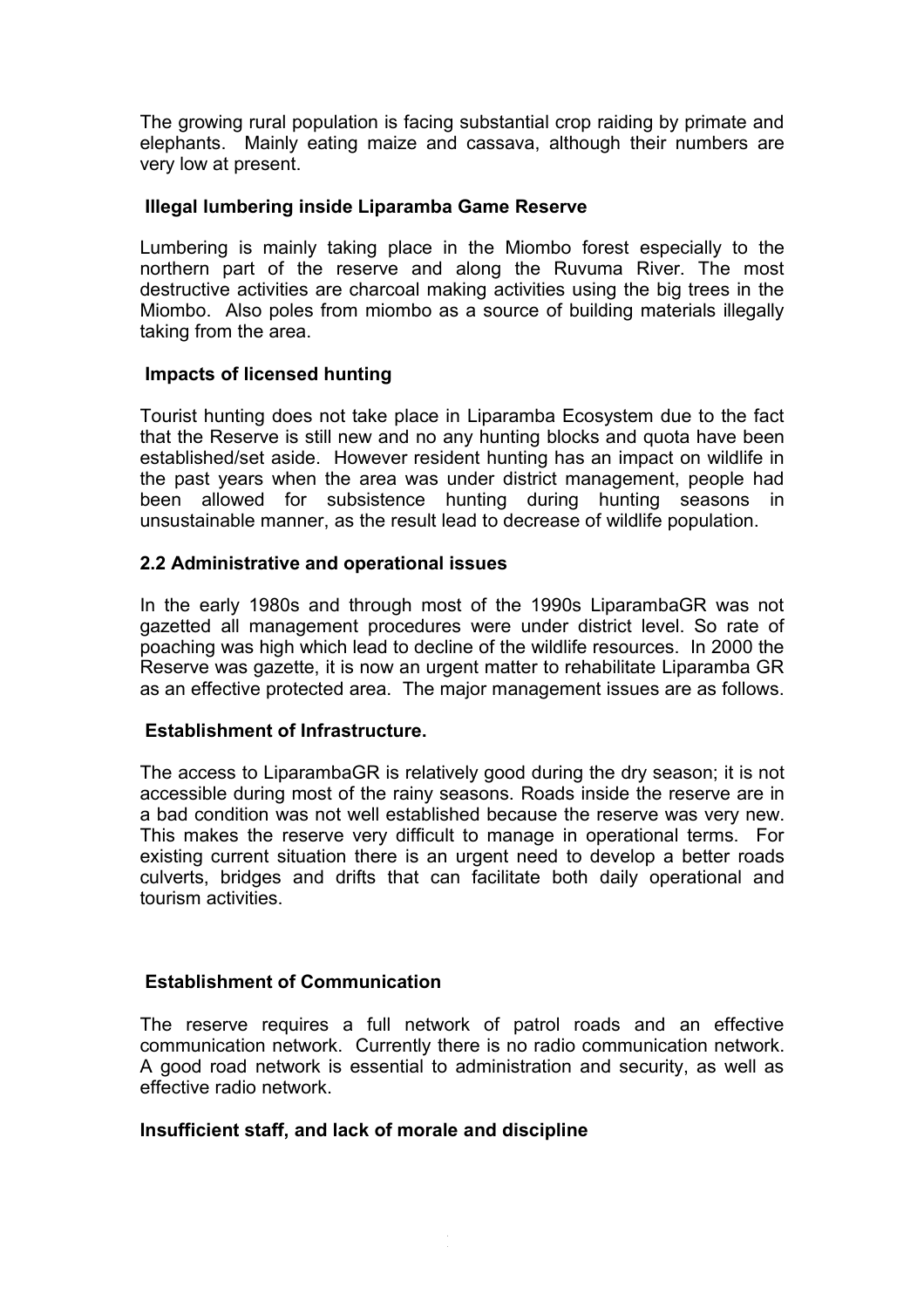LiparambaGR is small in size, has one among of the Game reserve in Tanzania that have high number of game scout per square km. However, discipline and morale are very low exacerbated by inadequate financial numeration to staff and lack of sufficient administrative hierarchy in the Wildlife Division.

## **Lack of Scientific information on which to base Management decisions**

Information from the acting project manager said that there is no any scientific research oppotunity carried out in the reserve and adjacent area of the reserve since gazettement of the reserve. However for conservation and management purpose of wildlife/natural resources there is a need for meaningful scientific background for effective environmental administration in LiparambaGR. No up to date data have been gathered to determine the impact of both legal and Illegal hunting on wildlife populations. These data are needed in the present stage of establishing management activities and in the future to come up with hunting quotas after the number of wild mammals were increased as well as for the CWM area, which allow a sustainable utilization of wildlife.

## **Undeveloped planning for game – viewing tourist**

Up to now there has been no management plan with guideline for the location of camps, the measurement of environmental impacts and the fee structure. Up to now only one public campsite has been established at the northern part of the Reserve. Due to small size of the reserve and the nature of the resource they have it is of great importance to put up strict guidelines on amount of tourists allowed to enter the Game Reserve per day and investment facilities.

## **The negative attitude of local communities to conservation**

in the past before the gazettement of the reserve the local communities use the area for illegal hunting and honey collection. After gazettement the relationship between the local communities and Reserve officials is not promising. However recently, game wardens and game scouts have been reported to have happily supported by the surrounding communities, on the conservation activities Now Warden and staff are in line with game reserve requirements, however, to secure wildlife in the long run depends on the good will and co-operation of the neighbouring people and this can be practically viable if local people can share in the benefits to the gained from wildlife conservation. These need to be combined with a "public relations" exercise to raise public awareness to conservation issues.

## **Inadequate funding**

Since from gazettement of the reserve the only source of fund has changed from municipal to center Government, the wildlife division. With constraints on Government finances, Liparamba has very seriously starved of funding. At present Liparamba Game Reserve needs an annual budget of at least 60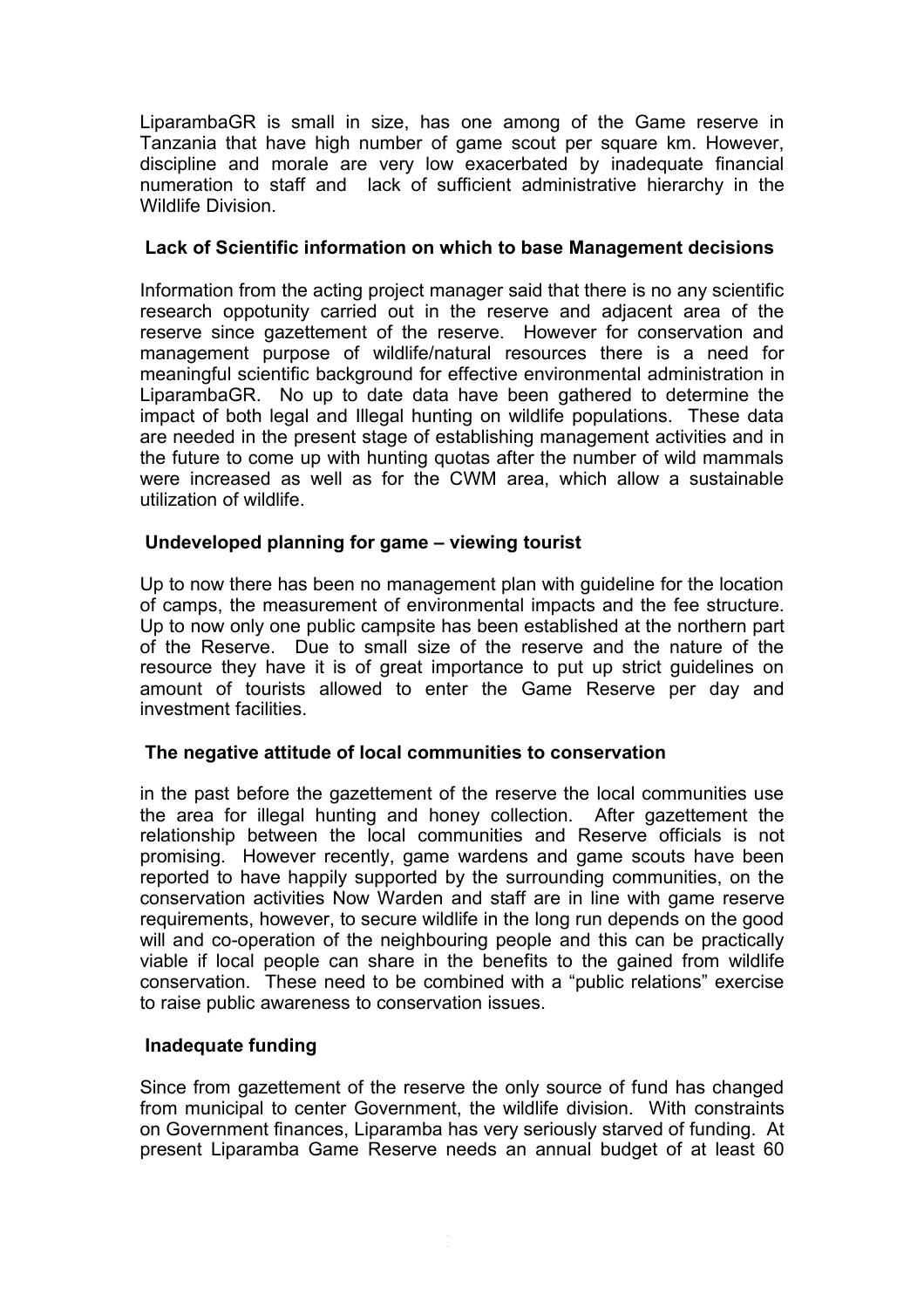million to be run with any degree of effectiveness. Therefore in coming days tourism (specific eco tourism) has to be promoted.

## **2.3 People's Issues.**

Poverty alleviation and hunger eradication are urgent issues to be settled in Tanzania. There are many reasons that lead to poverty, lack of capital, no market access, poor infrastructure, inadequate knowledge are only some of them. The Government of Tanzania has taken numerous measures to help impoverished household. Generally the areas around Game Reserve and National parks belong to the least developed in most African countries. Especially adjacent to small-protected areas like LiparambaGR it is essential to integrate local communities.

## **Low living standard**

Most of the villagers adjacent to LiparambaGR have low living standards. One of the most affected villages is Mipotopoto due to poor soil. This lead villagers to poor crop harvesting and low income..

## **Infrastructure**

The infrastructure is very poor in most of the villages. No roads, no communication networks in all villages.

## **2.4 Management objectives and strategies of the reserve**

The Liparamba GR is of great ecological importance, However Liparamba GR has a number of problems, especially the direct and indirect threats of wildlife populations and vegetation communities. This chapter specifies the goals, objectives and strategies for the management of Liparamba GR to solve these problems.

## **Conservation objectives**

**Goal 1:** To conserve the wildlife population of Liparamba GR and its adjacent areas

It is of vital importance that security in the reserve and adjacent areas is improved to ensure that wildlife population increase to appropriate levels. Specific objectives and strategies include the following.

**Objective 1:** To stop illegal hunting for meat in Liparamba GR. **Strategy:** Areas where meat poaching is prevailed will be adequately patrolled

**Objective 2:** To enable local people to benefit from wildlife **Strategy:** Community wildlife scheme shall be established in adjacent areas, in which local people will be allowed to utilize wildlife on their own land in a sustainable manner. This scheme will enable local communities to share benefit of wildlife conservation, rather than hunting illegally.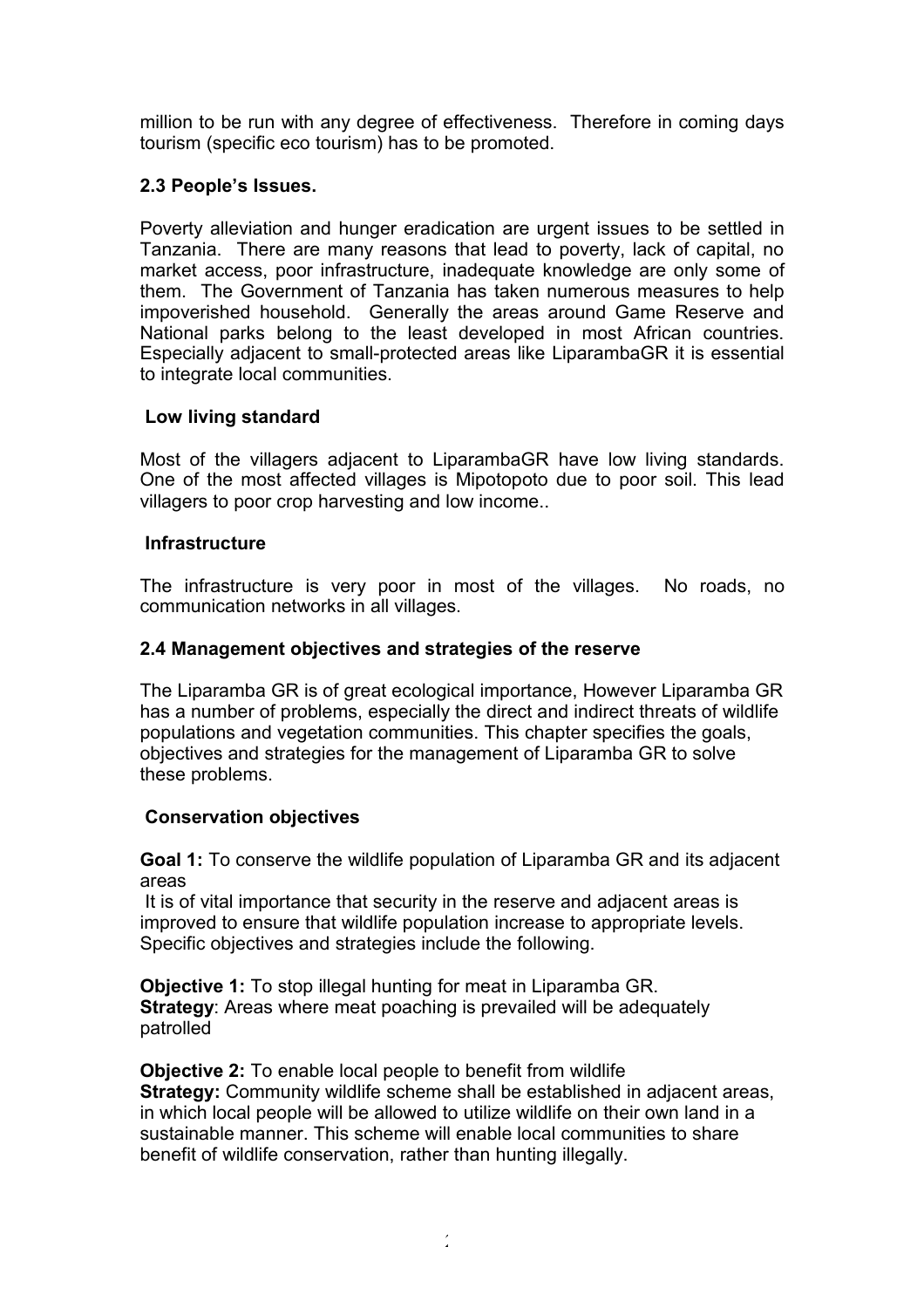**Objective 3:** To ensure that poaching of vulnerable or endangered species particularly of Elephants, Black rhinos and Sable antelope is stopped and to ensure that population of these species may recover to appropriate level **Strategy:** An effective system of law- enforcement will be established. This will require a number of major changes in the way Liparamba GR currently managed, including the following:

- Liparamba GR be provided with a sufficient number of vehicle to fulfil its needs for effective ant poaching patrols
- As far as necessary new patrol roads be constructed and existing roads improved, to allow access to all parts of Liparamba GR.
- However, effective anti-poaching will mainly depend on foot patrols
- Communication be improved throughout Liparamba GR. Radio networks will be established between the HQ and the vehicles to ensure that the reserve is managed and administered efficiency and that of the response to critical situation is rapidly and appropriate and effective
- Enough food should be provided to village game scouts when they are on field patrol
- Patrol frequency and effectiveness, and the moral of patrol staff be improved through good leadership. In addition patrol staff will adequately be rewarded for their work through the provision of appropriate allowances.

**Objective 4:** To ensure that community based consumptive wildlife utilization in Liparamba ES is conducted in sustainable manner and in accordance with wildlife regulations

**Strategy:** Consumptive wildlife utilization will not take place in LiparambaGR itself and therefore will only be promoted in communal areas or private land. However the decision of the later depends on the owner. Consumptive wildlife utilization in Liparamba ES contains community wildlife management, resident hunting and may be in future tourist hunting. At present there is no quota established for hunting activities until the population of wildlife increase. The following strategies will be adopted to ensure that these utilization activities are conducted in a sustainable and humane manner.

- A monitoring programme will be established to access the impact of permitted hunting in communal area on the wildlife resources on Liparamba ES. Key wildlife data will be collected by Liparamba GR staff on patrol, Tanzania wildlife conservation monitoring (TWCM) and ground counts
- On the basis of data obtained by monitoring programmes quotas for all wildlife utilization activities in communal areas of Liparamba ES will be set in a joint session between the Liparamba GR staff and the Regional Game officer and the wildlife Division head quota.
- In the area immediately adjacent to Liparamba GR where elephant and primate crop-raiding takes place, it will be the policy of LiparambaGR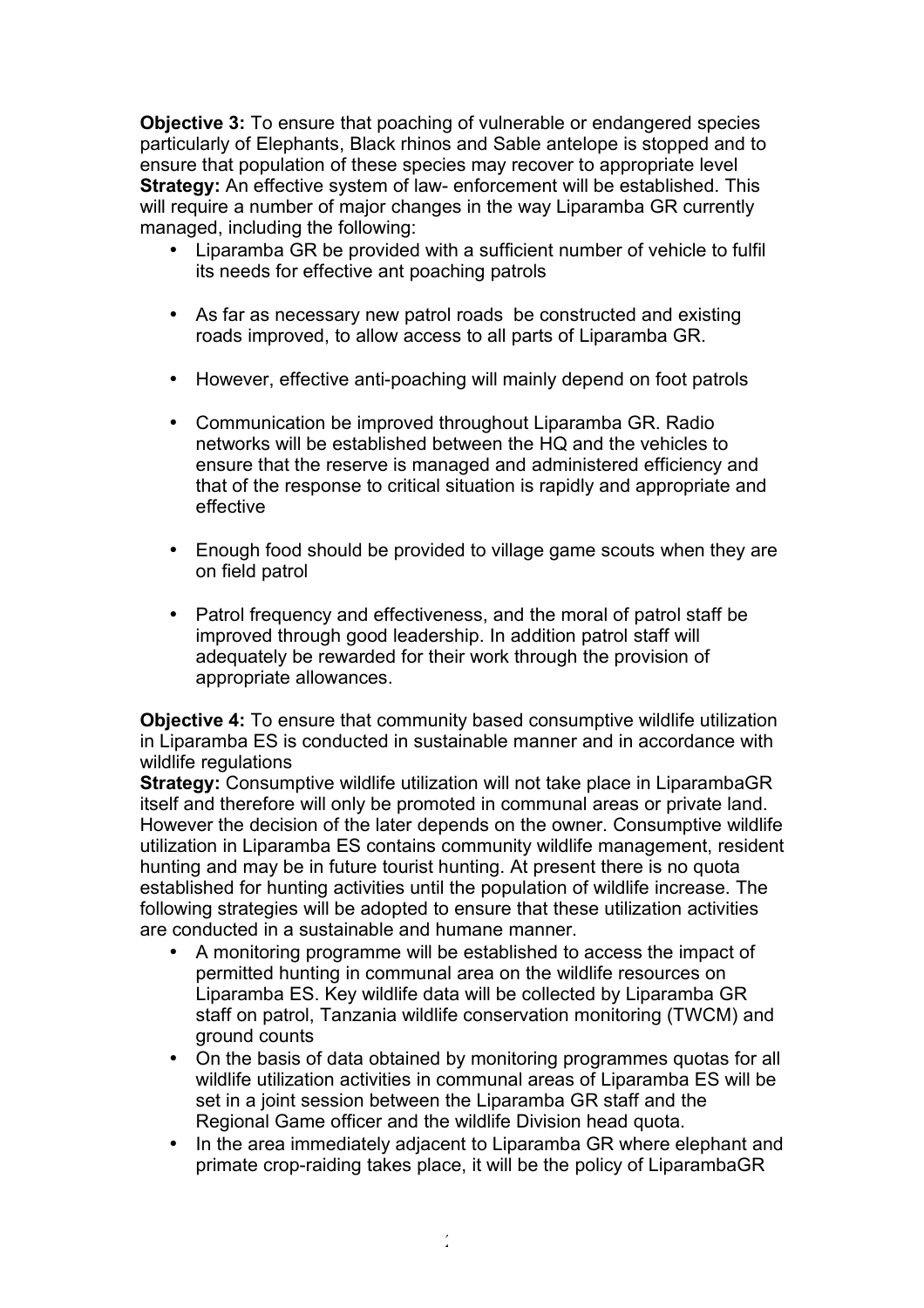to advice scare tactic to minimize the loss of few elephants left in Liparamba ES. Only in last resort, if human life is threaten will elephant and other predator species such as Lion and Leopards be shot

**Objective 5:** To ensure that the need to protect vegetation and wildlife is balanced with non consumptive and consumptive utilization of Liparamba ES resource

**Strategy:** The Liparamba GR must fulfil its primary function, namely to conserve biodiversity, while at the some time it must generate revenue from the utilization of its resources. This call for the integrated and planned approach to the way the different of Liparamba ES is used. Liparamba ES will be utilised in different zone due to different status of conservation. Liparamba ES comprise Liparamba GR and communal areas. Zonation will be as follows

- Intensive protection zone: Northern part of the reserve and along the Ruvuma River where most of the wildlife ecological process and breeding activities exercised must be intensively protected
- Minimal disturbance zones; Liparamba GR will reserve the rights to declare certain areas to minimal disturbance zones, in which specified kind of development will be prohibited or minimized
- Tourist game viewing: The area along Manyigu and Ndondo hills will be reserved for activities associated with tourist game viewing, ecotourism and walking safaris. No hunting will be permitted in this area. Area of east part of the reserve where most concentration of lager mammals occurs sustainable hunting be allowed
- Community wildlife management areas: These zones will be managed and utilised by the communities in the sustainable manner

## **Goal 2: To conserve the vegetation communities of Liparamba GR**

The protection of vegetation communities forms the starting point for the conservation of biodiversity in Liparamba GR. If these communities are destroyed, the animal species that depend on them will also disappear. Specific objectives and strategies include the following.

**Objective 1**: To protect the Liparamba GR from illegal lumbering **Strategy:** Border areas that are prone to illegal lumbering will be adequately patrolled. Extending the road network and improving communication will facilitate this

**Objective 2**: To properly define the boundaries of Liparamba GR. **Strategy:** In order to improve law enforcement, the border of the Liparamba GR will be properly surveyed and demarcated.

**Objective 3**: To protect the miombo plant species within the Liparamba GR **Strategy**: Assure the protection of miombo plant species such as *pterocapus angolensis* inside the boundaries of Liparamba GR through improvement of law enforcement and discovering way to utilize the resource in a sustainable manner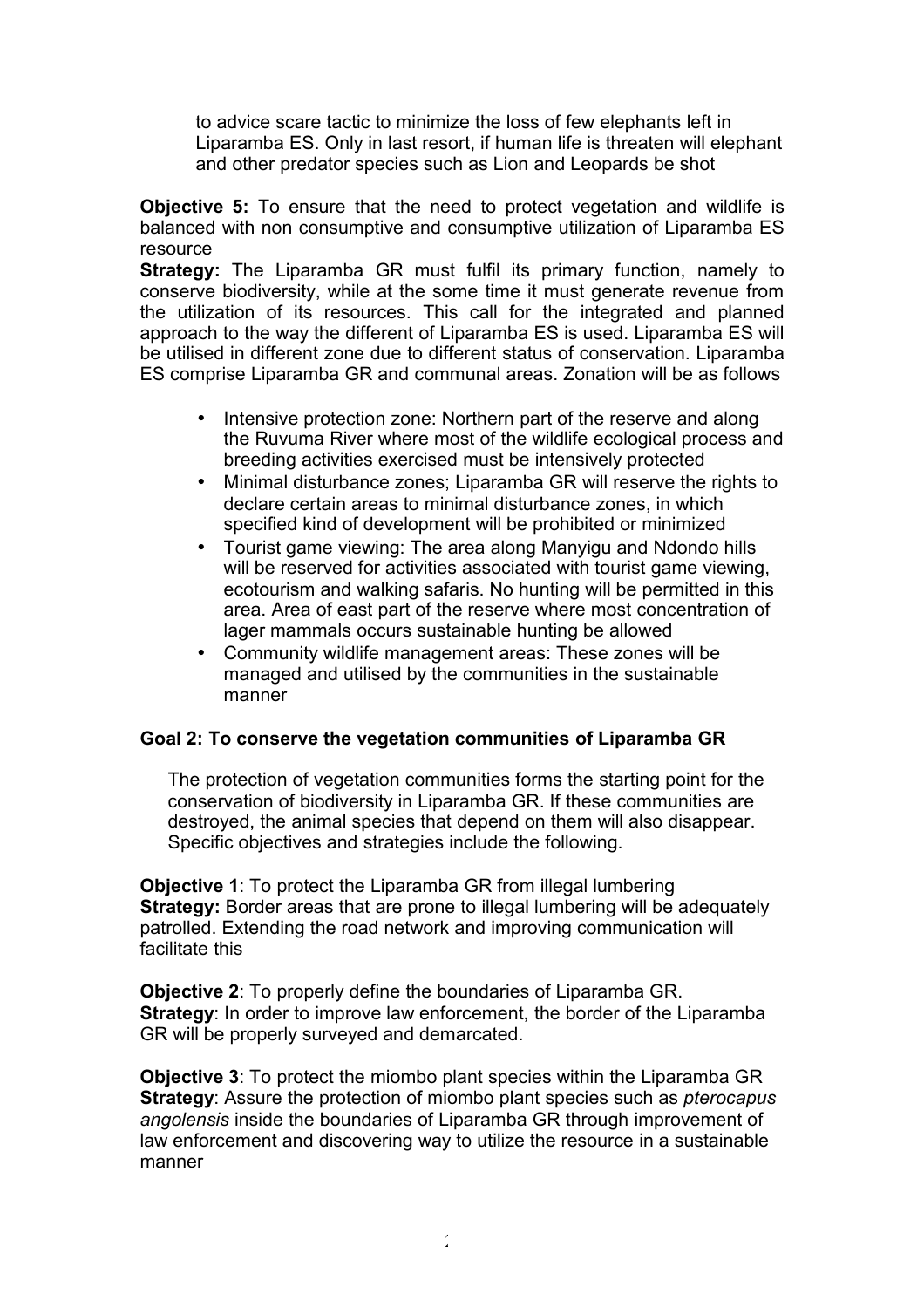**Objective 4**: To protect the water holes and water falls around Manyigu hill. **Strategy**: To ensure regular patrol of the area to avoid traditional healer and rainmaker to destroy the hole and the structure in general.

## **Administration objectives**

**Goal 3: To restore the effectiveness of administration of Liparamba GR** Before the Liparamba GR gazettement the management of the reserve was not effective. It should be recognized that the role of administration of Liparamba game reserve is to ensure that the area is effectively managed in a line with its conservation objectives. Specific objectives and strategies include the following:

**Objective 1:** To achieve financial self- reliance for Liparamba GR **Strategy:** Eco-tourism will be promoted in an environmental sustainable manner. To achieve financial independence, Liparamba GR retain for its own use in management at least 50% of all revenues generated through nonconsumptive use of the resource

**Objective 2**: To improve the administration and command structure **Strategy:** To achieve the required standards of management for Liparamba GR, it be necessary to break from the traditional way of civil service structure

- Structure will be introduced that clearly defines the line of command in Liparamba GR. Within this structure the duties and responsibilities of staff will be clearly be defined.
- Staff will be trained or retained to a high level of competence for their posts. That training will be on the job in Liparamba GR, or at suitable training location in Tanzania example Mweka, SUA and Pansiansi.
- The staff of Liparamba GR will be adequately remunerated for their work, and will be provided with adequate accommodation and facilities.

## **Peoples objective**

:

## **Goal 4**: **To enhance living standards of village communities adjacent to Liparamba GR.**

Currently there is a little development to the villages adjacent to Liparamba GR. Growing population pressure and natural resources degradation will soon worsen the situation in the Western buffer zone, especially when wildlife has been extinct without having any alternative to supply sufficient amount of protein for women and children.

**Objective 1:** To improve living standards in the adjacent area to Liparamba GR.

**Strategy:** To assist and support development in the village adjacent to liparamba GR by involving them in to community wildlife management,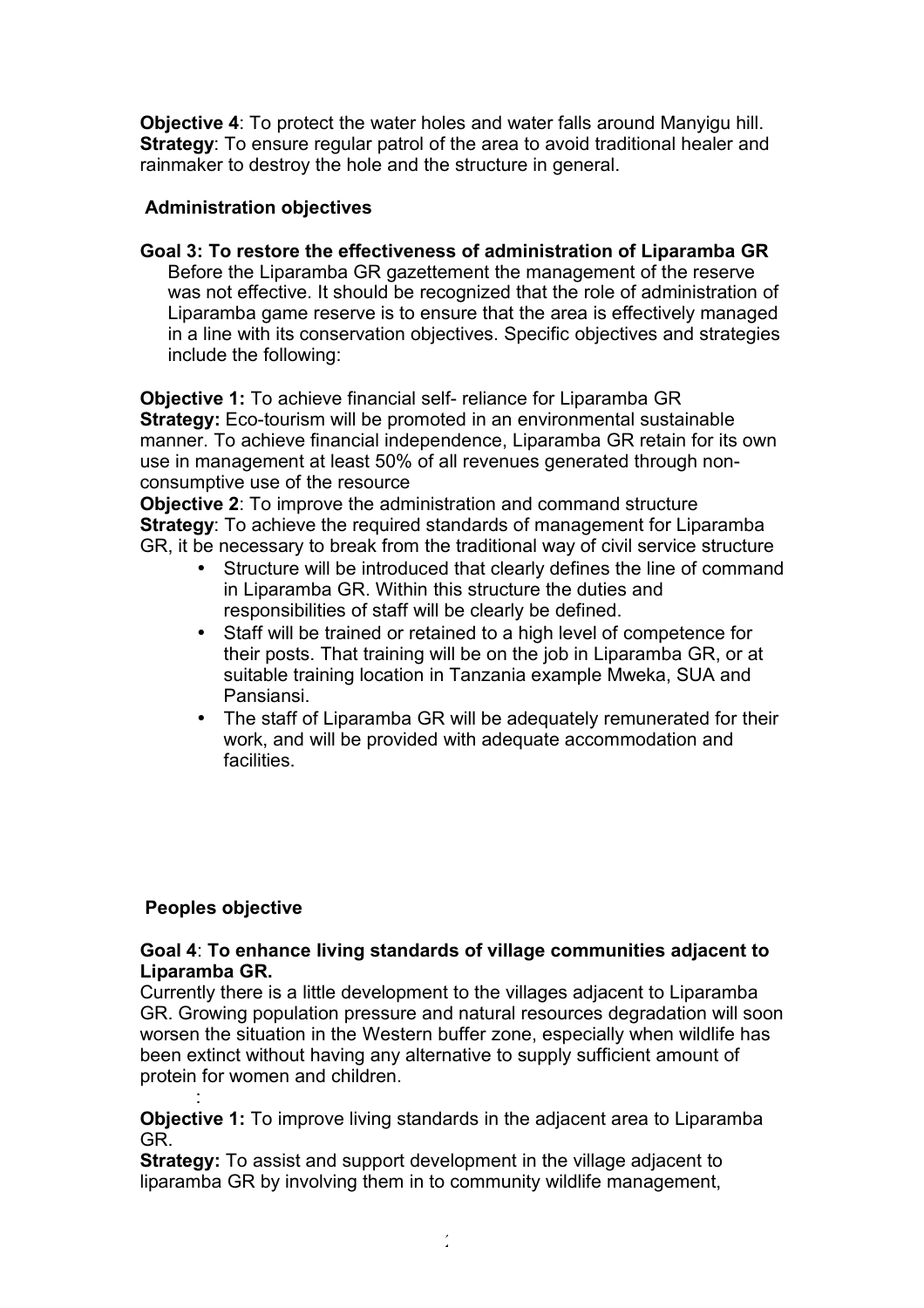enabling them to make profit through eco-tourism, tourism and initiate an extension service to give advice and assistance in Agricultural and economic problems

## **Chapter 3: Implementation of the GMP**

## **Boundary Demarcation**

To define and demarcate clearly and indisputably the border of Liparamba Game Reserve.

## **Current status**

The existing original boundaries of Liparamba Game Reserve were defined in 1998 and are included in the wildlife conservation act of 1974. All villages adjacent the reserve was well involved in the whole process of demarcation. Therefore no any argument of complains arise from the local communities on the existing boundaries of the reserve.

## **Programme and Implementations**

After identifying and demarcating the existing boundaries with involvement all stakeholders which was affected in one or other way on the gazettement of the reserve the following action will be implemented for effective management of the reserve.

## **1: Methods of alignment:**

The existing boundary will be determined using highly accurate Differential Global Positioning System. This will render boundaries less open to subsequent dispute and will facilitate the collection of accurate date on boundaries for use in Geographic Information System (GIS) at a later stage.

## **2: Method of demarcation**

When the boundaries of Liparamba Game Reserve do not follow a well defined physical features such as river, line of hill, the boundary will be cleared using methods selected to suite the type of terrain, the main consideration being minimal disturbance and damage to the environment, particularly as regards to soil erosion and durable boundary line in addition, the entire boundary will be marked at 1 to 3km intervals with concrete and stone beacons set well in to ground to prevent their removal. This activity is of highest priority.

# **3.2 Zoning of management and utilisation**

# **Objectives**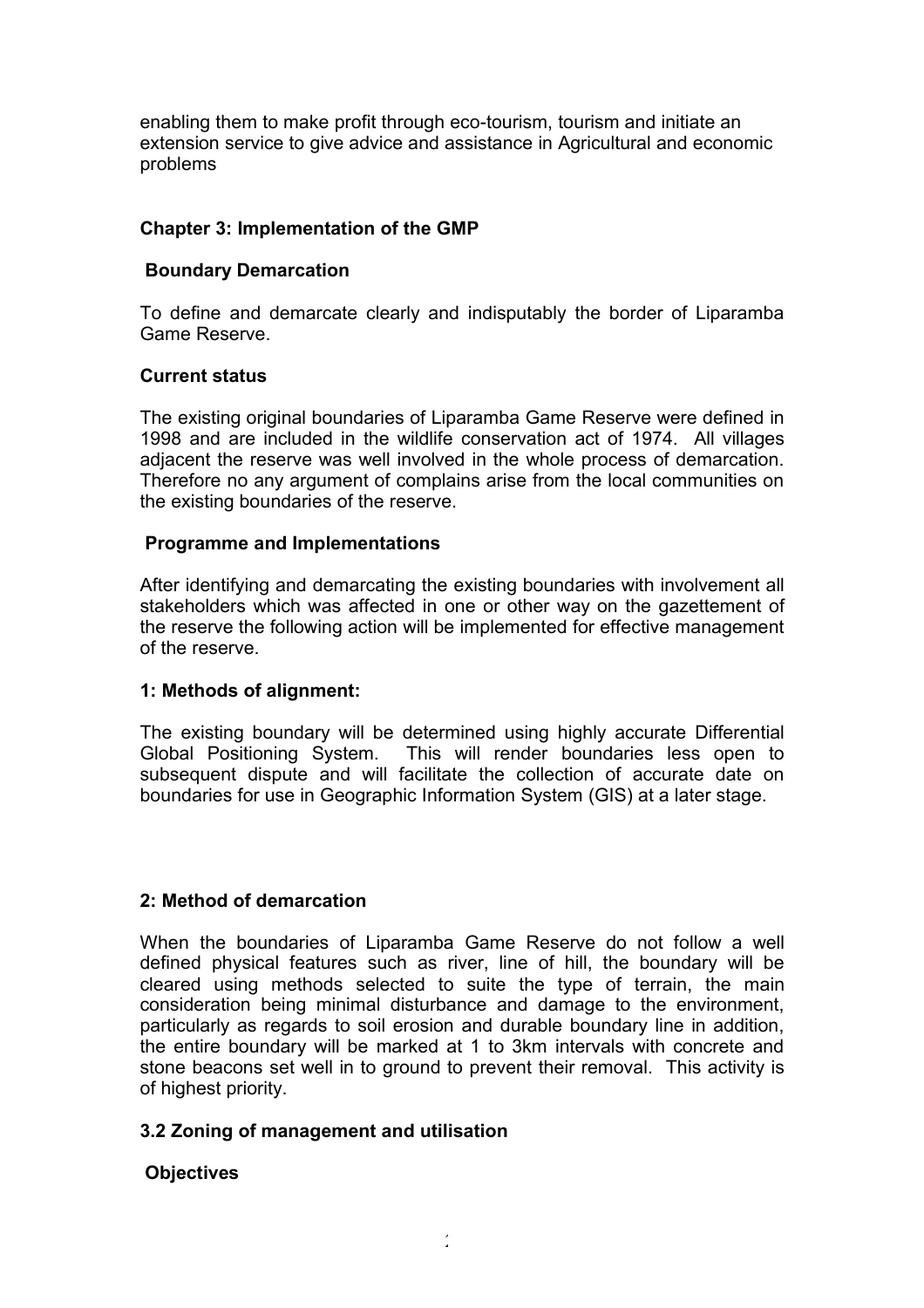To ensure that all forms of utilisation are conducted in accordance with the paramount objective of conserving biodiversity and environment of the ecosystem.

#### **Current status**

To assure that Liparamba Ecosystem can both full fill its conservation purpose and provide the opportunity for sustainable utilization of resources, it need to be zoned for different use. Currently the area is not zoned for different utilisations so there is a need of zoning the area for diversified uses such as area for Eco-tourism, and hunting quota for future plan.

#### **Programmes and Implementation**

Liparamba Game Reserve will be managed for the conservation of biodiversity, tourism-game viewing and eco-tourism. No other form of utilization will be, allowed inside the borders of Liparamba Game Reserve, however on the future, when the wildlife population is increased hunting quotas will be established/set aside for both subsistence and tourist-hunting. Father more, harvesting of natural products by rural communities will not be allowed until their zones have significant number of wildlife. With a retention scheme in place and improved management, this policy will allow the dispersal of wildlife to buffer zones where rural communities will be encouraged to participate in and fully benefit from the Management of Wildlife.

## **3.3 Law enforcement**

## **Objectives**

- To increase the number of Law-enforcement staff in LiparambaGR from 2 to 7 in the next five years and to maintain number at the same level.
- To increase the number of village game scout from 5 to 15 in the reserve for effective foot patrol in the reserve.
- To ensure that at least one third of law enforcement staff are on patrol at any time.
- To provide a high mobility equipment for the fast deployment of any time.
- To enlarge the system of out posts and ensure they are adequately manned, especially in future protected area.
- To establish full equipped ranging posts for better petrol and proper management of the wildlife resources.
- To ensure that major items of out posts and stores are available for law enforcement staff to carry out their duties.
- To enlarge the system of out posts and ensure they are adequately manned, especially in future protected area.
- To establish full equipped ranging posts for better patrol and proper management of the wildlife resources.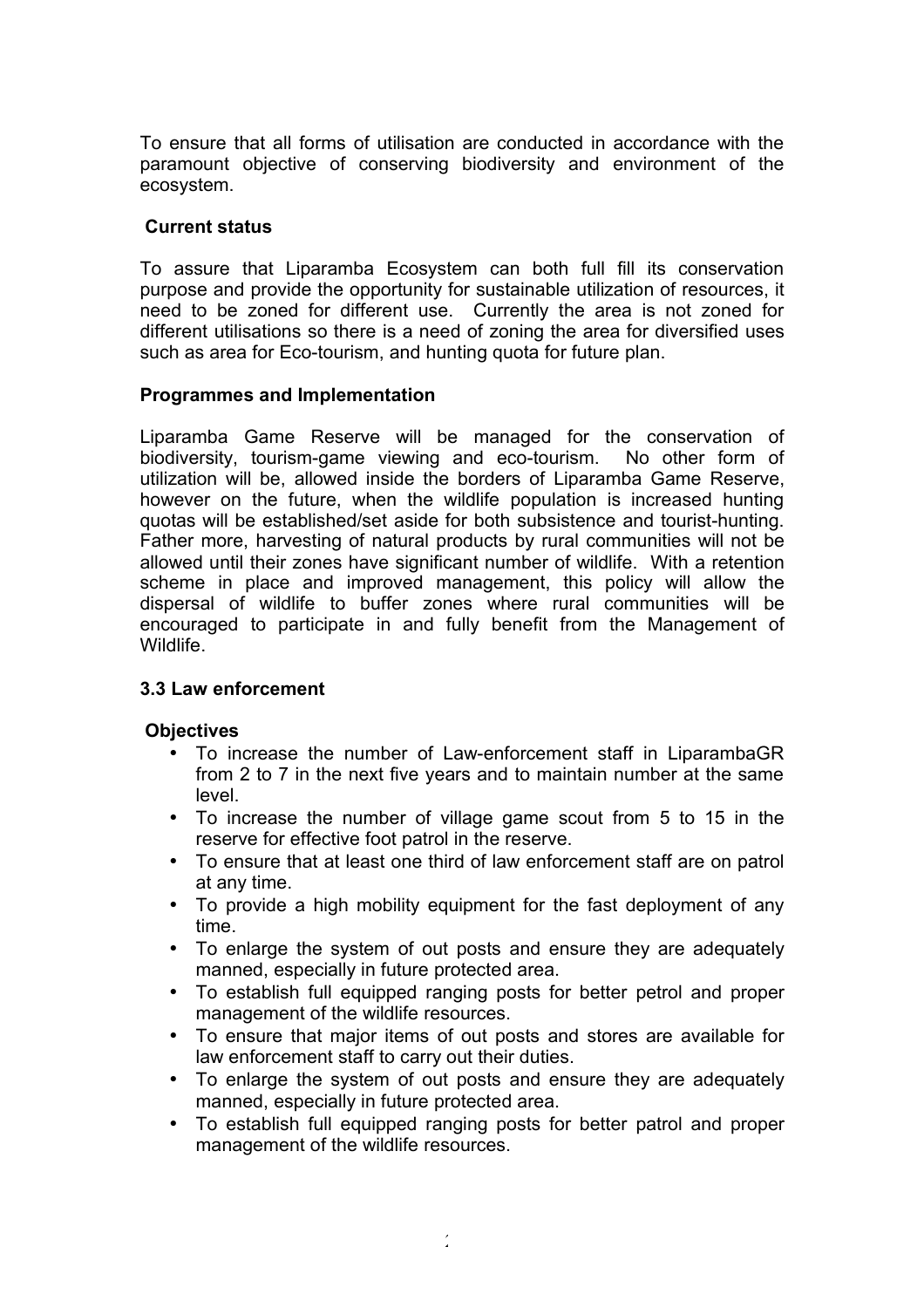- To ensure that major items of out posts and stores are available for law enforcement staff to carry out their duties.
- To ensure that law-enforcement staff are trained in the use of all type of fine arms employed in LiparambaGR and that all staff are responsible for the weapon issued.
- To establish a system of rewards for arrest and confiscation by law enforcement staff.
- To insist morale and discipline in the junior ranks by ensuring the regular participation of officers on law enforcement patrols.
- To establish a database of known offenders in co-operation with the chief preventive officer, and to expand the use of cost-effective techniques of law enforcement such as intelligence-gathering and informer net works.

#### **Current Status**

The law-enforcement is one of the most crucial aspect of management in LiparambaGR. The total breakdown of law enforcement in LiparambaGR in early 1980s has lead to decline in animal populations.

Furthermore, the traditional use of wildlife by local people has change in to non-sustainable commercial use, in which a growing population pressure in combination with a modern fire arms and wire snares are used to kill large numbers of animals. Thus to counteract poaching today, a well trained, wellequipped and motivated field force is needed as well as awareness raising and involvement of adjacent communities.

Currently the LiparambaGR management have improved the condition of transport. The issue of law enforcement staff, uniforms and other equipment are not yet improved. However, results of law enforcement remain unsatisfactory and the present game scout force could still not handle any rise of poaching activities successfully. The reasons include the still inadequate training, inadequate or no existing incentives and lack of discipline. Further issues remain the lack of punishment for offenders who have been apprehended. Wildlife scout have to arrest poachers with minimum force, sometime under great risk to their own life. Once delivered to court, offenders are rarely if ever-sentenced poachers arrest is not easily task need competent law enforcement staff well equipped and motivated. This is not practiced in Liparamba Game Reserve because of shortage supply of modern equipment such as firearms and motivation.

In area outside LiparambaGR, the establishment of community wildlife management scheme in the buffer zones aims to reduce traditional and commercial meat poaching by giving the villagers right to use wildlife on their own land, and by doing so to enable villagers to feel that they are the custodian of their wildlife. The training and employment of village game scouts will create and additional anti-poaching force.

#### **Programmes**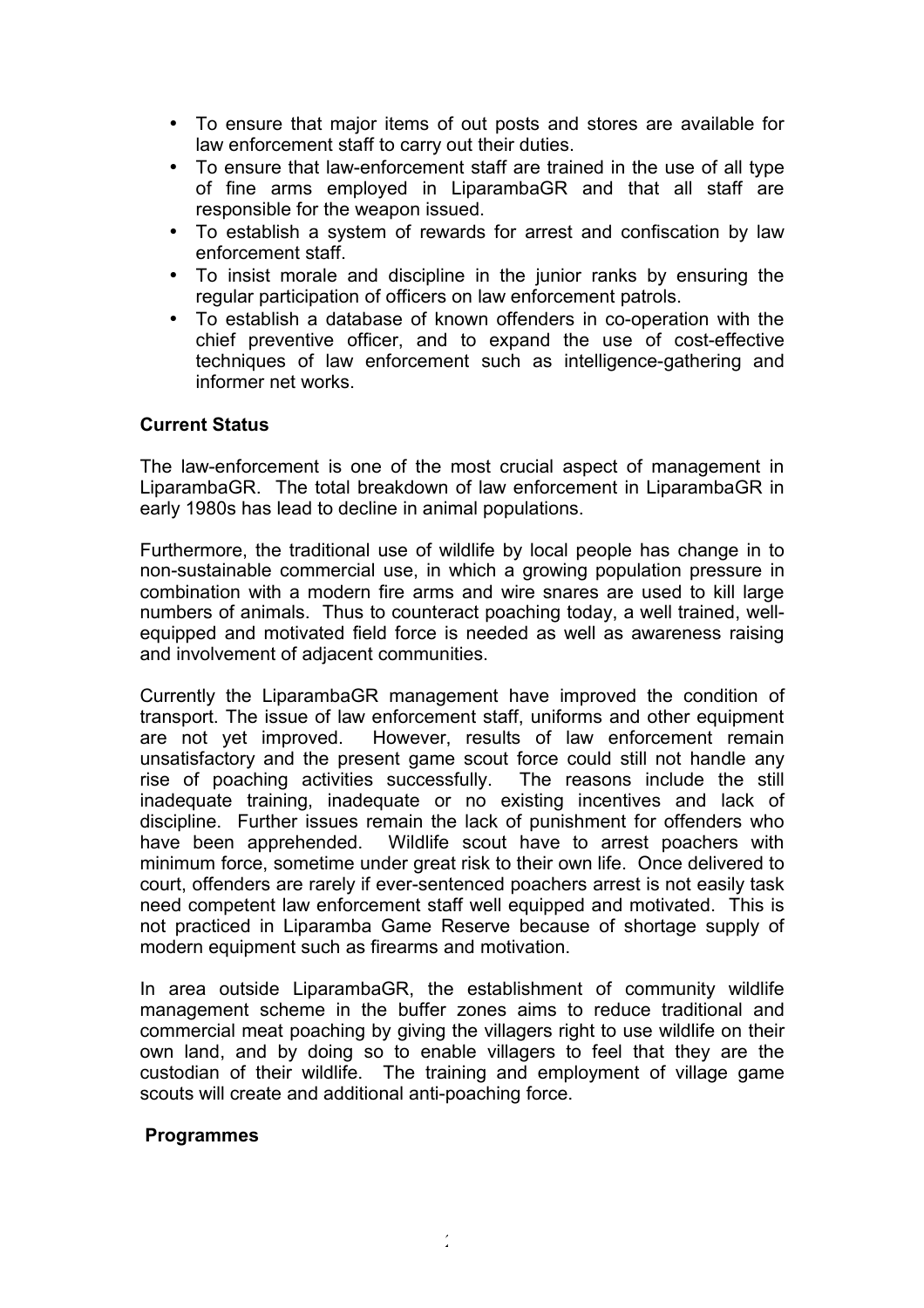- Law enforcement must be as cost-effective as possible. To this end, records will be kept to provide information on cost-effectiveness over long term.
- Methods will not be confined to patrolling within LiparambaGR but will in future also include more cost-effective techniques. Such as information gathering system should be operating within 2-4 years after the release of this plan, and be maintained and updated over the long term.
- The conventional law enforcement capability in Liparamba Game Reserve will be enhanced through improving training, through the distribution of more and better equipments, through creating incentives of increased night allowances and through disciplining those who do not perform well in the field or who transgress rules.

The needs to enhance the effectiveness of other techniques of law enforcement such as intelligence networks determine the following programmes as priority.

## **Consolidation of internal security**

The first priority is to implement without delay the many measures detailed in this plan for increasing manpower and equipment and for consolidating management and finance. These measures are a necessary pre-condition for efficient law-enforcement.

#### **Mobility of Wildlife Rangers:**

Priority is placed upon ensuring that a minimum of one-third of law enforcement staff is out on patrol at any time. Patrol rations and fuel be stored in sufficient quantities to allow for quick deployment at any time.

#### **Firearms for wildlife Rangers;**

They be sufficiently well armed, and sufficiently trained in the use of firearms, to be able to counter threats from well armed poaching gangs as well as not to overreact in situation not posing a threat. All patrols normally consisting of 6-8 wildlife rangers will be issued with 4 shotguns and 2 AK-47 guns or semi – automatic rifles.

## **Equipment for Wildlife Rangers:**

Wildlife Rangers will be well equipped for living in the field for many days at any time. This equipment will include uniforms and camping equipments.

#### **Out posts:**

The areas, which are suitable for establishing out posts, are Liparamba game post, Mitomoni and Mtua game posts.

#### **Control, Incentives and disciplinary action:**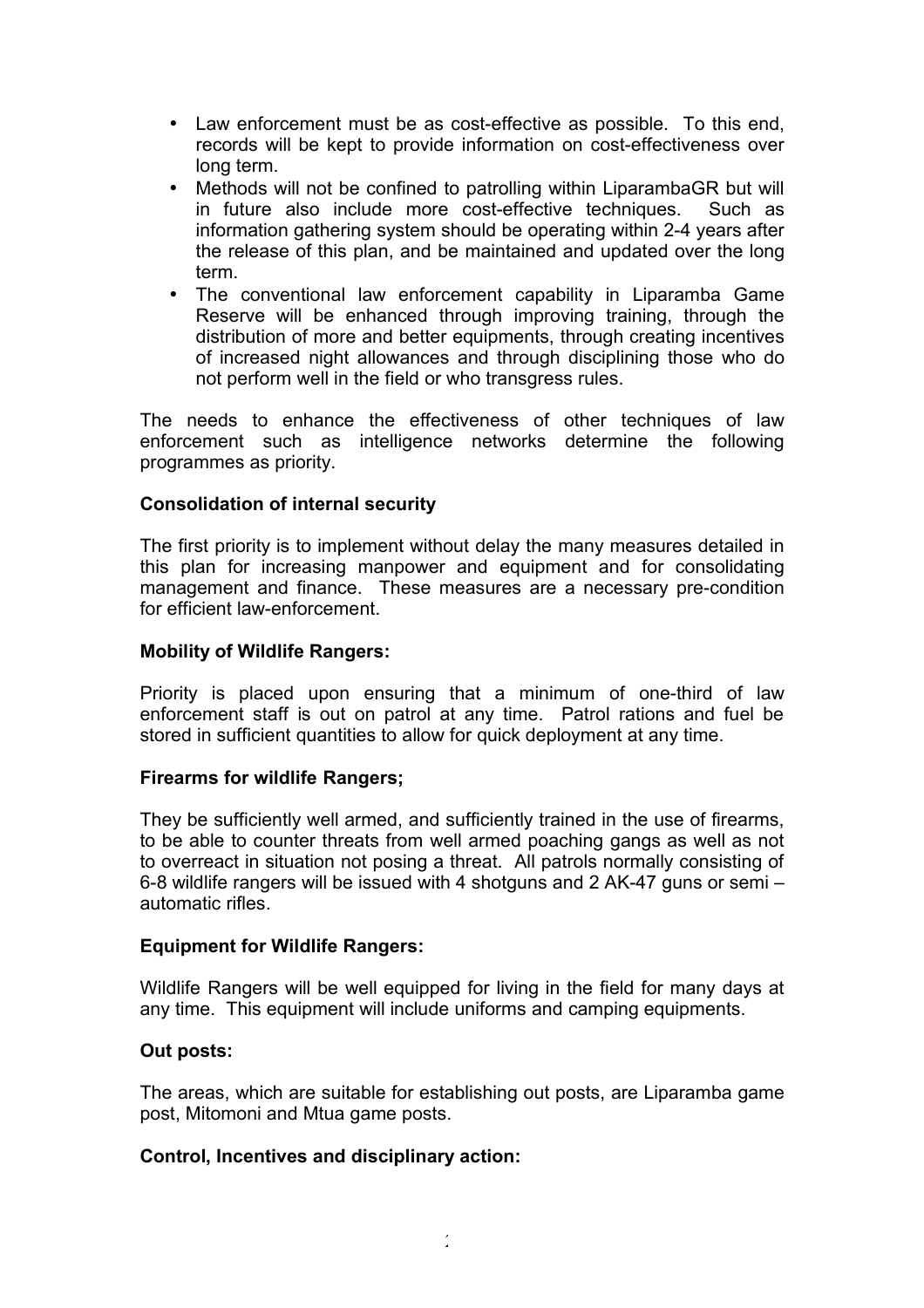The senior wildlife wardens will be responsible for assuring that wildlife rangers undertake patrolling duties as instructed, through regular and unscheduled checks. Disciplinary action will be taken against law enforcement staff who neglect their duties or who break regulations. The regular payment of night allowances is perquisite for expecting good patrol work, and payment will be linked to actual achievement.

## **Good leadership:**

Officers participate in foot patrols as part of their normal duty, and set an example to their staff by taking an active part in anti-poaching work. Every senior wildlife warden (SWW) and assistant SWW will spend at least 7 nights per month on field patrols and the efficiency of officers will be rated by their effective participation in such duties.

## **Co-operation with Districts and villages:**

SWWs will seek active and regular contact with district authorities and with neighbouring village wildlife communities, and will co-operate with village Game Scouts.

## **Rewards to the public and to informers:**

Increasing contact with villages will lead to a wealth of information on illegal activities and poachers. An intelligence network be established to increase the efficiency of anti-poaching field operations, and a network of informers will be Identified and maintained. The payment of rewards to informers is made from the retention fund using well-published rates.

# **3.4 Roads and Radio Communications.**

## **Objectives**

- To establish an effective and efficient radio network to improve communication throughout LiparambaGR.
- To ensure that every area in LiparambaGR can be reached in 24 hours by patrols.
- To create a system that controls vehicle and people on transit through the reserve.
- To establish all-weather air fields in LiparambaGR to facilitate administration work.
- To create a well-planned roads system that serve both for the Management and utilization of LiparambaGR.

## **Current status**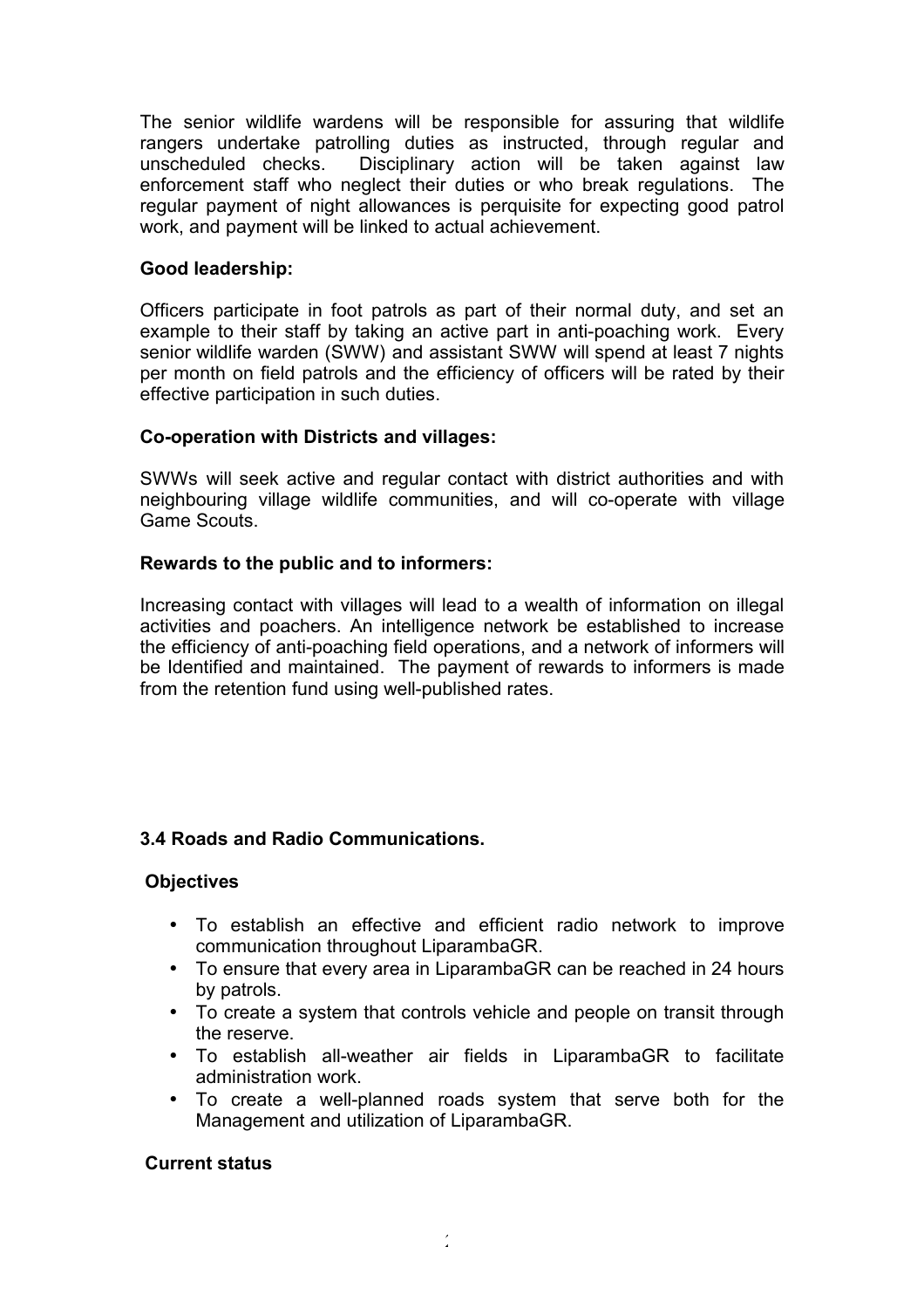# **Roads**

The bad drainage of LiparambaGR presents management with challenges in maintaining roads communication. currently there are no all weather roads in the reserve making it in accessible in the rainy seasons. Although a public road exist on a map leading from North to South between Mpepai and Mitomoni villages is used, only in day season. Other roads inside the reserve need to be established for both patrol purpose and management task.

## **Radio network**

At present there is no any radio network established in the entire LiparambaGR. The situation making it impossible to communicate with any of the ranger post with headquarter of the Reserve.

## **Programmes**

## **Roads**

A primary purpose of developing roads and airfield in Liparamba Game Reserve is to support law enforcement and to facilitate tourist game viewing and eco-tourism in a future

The Mbinga District Council will support promoting the rehabilitation of the road between Mbinga and Liparamba Village.

All existing roads in Liparamba Game will be rehabilitated regularly, due to unfavorable soil conditions. Further roads will be constricted to meet tourist demands and minimum impact on natural resources. Also traits will be designed to the reserve especially on the north part of the reserve to meet the need of eco tourism.

## **Radio Communication**

Each Ranger post needs a radio and the office should have one spare for emergencies. Communication by mean of Radial call to a certain extent also possible and should be taken under account.

# **3.5 Tourist Game-viewing**

## **Objectives**

- To develop tourist-game –viewing in Liparamba GR in combination with eco tourism in an environmental sustainable manner.
- To promote exclusive law-volume, high-cost tourist game-viewing and eco-tourism in the long run.
- To develop the necessary roads and infrastructure for game viewing.
- To develop the necessary traits and other facilities for eco tourism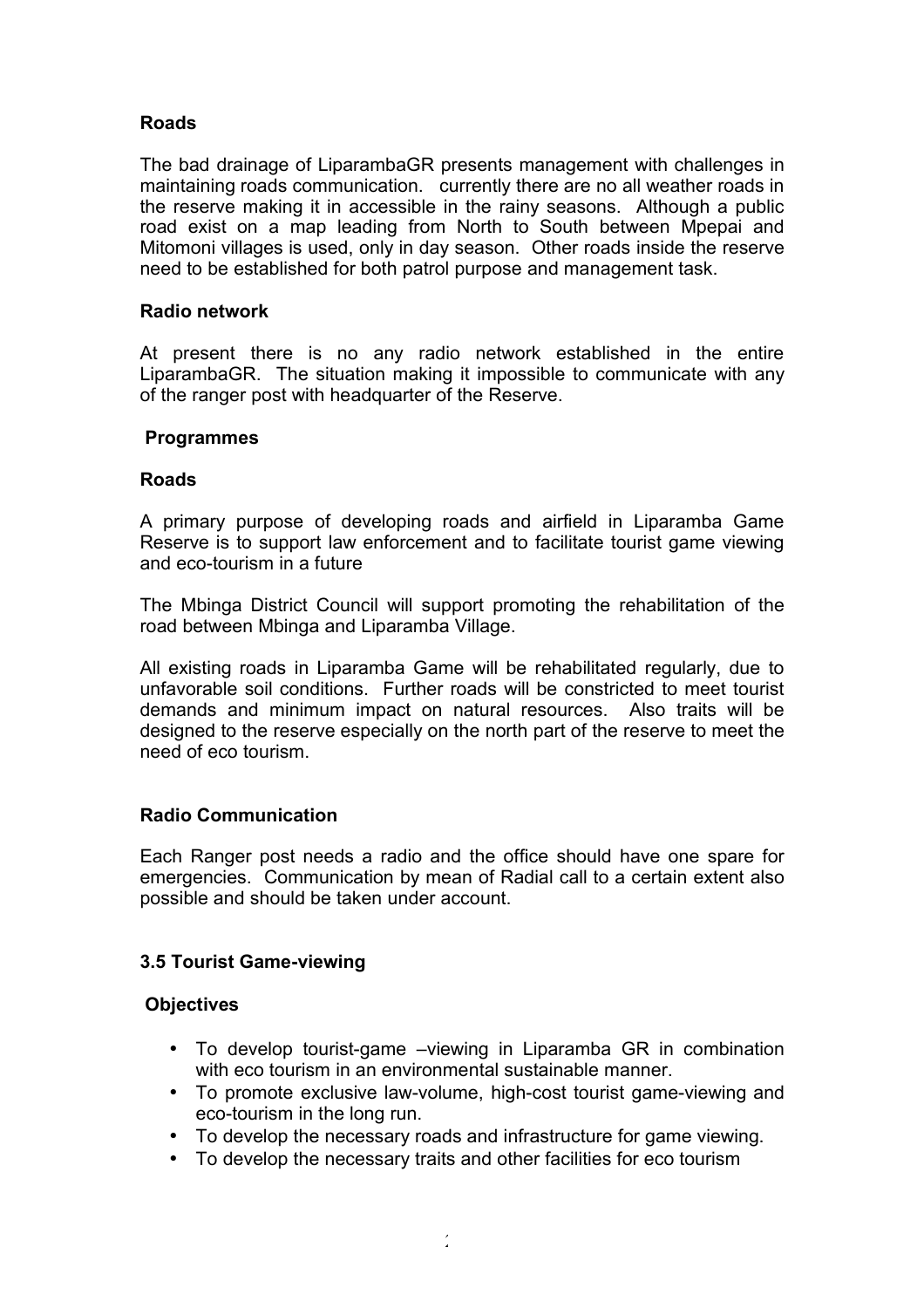- To ensure that tented camps are given long leases on payment of concession fees.
- To require an environmental Impact Assessment for any present and future development.

## **Current Status**

Tanzanian's tourist industry is largely confined to the north of the country. This is because many of Tanzanian's major tourist attractions, for example the Serengeti National Park, Ngorongoro Crater, Lake Manyara National Park and Kilimanjaro National Park are close to each other and can therefore form a northern circuit. In LiparambaGR and other reserves which is situated to "Southern Circuit" the situation is different because the area was not very much known by tourists another reason is that in LiparambaGR the wildlife population is still low and the reserve is relatively new.

The bad drainage situation in LiparambaGR makes it impossible to conduct game drive during rain seasons, thus unattractive for tourism.

## **Programmes:**

The development of game-viewing and eco tourism in LiparambaGR will do much to expand the tourist Industry in southern highland regions. Crucial for development of the area are appropriate wildlife population for game viewing and undisturbed miombo forests for eco-tourism.

### **General policy:**

Tourism development must be guided by strict environmental considerations in order to allow a sustainable non-consumptive utilisation of the sensitive miombo ecosystem. Exclusive low-volume high-cost tourism will be promoted in the long run. Walking safaris eco tourism, and other specialized low impact, but high value activities will be promoted. The LiparambaGR Management will, as deemed necessary, restrict the number of beds per camp and the number of camps, the frequency of movement on Ruvuma River and off-road drives.

#### **Development needs:**

The development of tourism and eco tourism in Liparamba Game Reserve will call for careful, long-term planning and considerable financial outlay.

Aspects requiring regulations are as follows

- Ensuring Involvement of Local Communities
- Number of camps, their location and numbers of beds
- Number of traits must be limited
- Degree of permanence of infrastructure minimum requirement for standards of camps.
- Environmental standards of camps, for water and waste disposal
- Permissible activities and restrictions
- Use of rivers.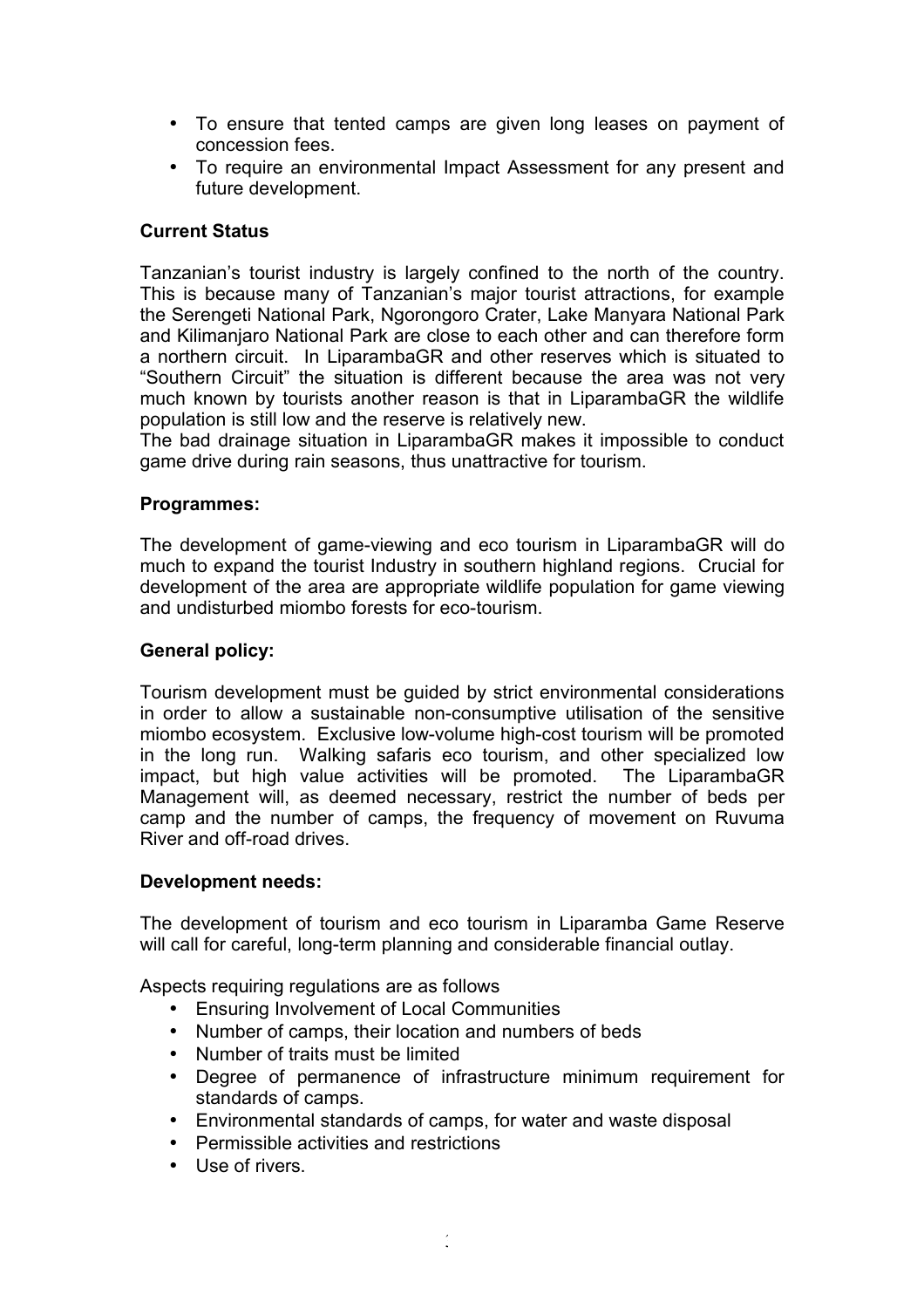Camps will receive tenancy agreement for a period of at least ten years, subject to certain conditions. Sub leasing of sites by tenants to other operators be strictly prohibited.

The development of tourist infrastructure in LiparambaGR requires management planning across a range of services. The first priority in tourist and eco tourism planning will be to preserve the integrity of LiparambaGR and minimize disturbance of the wildlife and vegetations. Scenic harmony in the design and sighting of buildings, roads and signposts will be supervised. The disposition of roads, campsites and picnic sites is such that the concentrated impact of tourism will be minimized.

#### **Road**

Most important is the rehabilitation of access road to LiparambaGR. The road from Songea-Mbinga-LiparambaGR (230km) has to be graded to reduce travelling time from about 8 hours to 2.15 hours.

#### **Tourist camps**

Permitted tented camps will not be limited to one already exist on Northern east of LiparambaGR (Mkuyu), one could be established at Mkui and one near Kilasi. The Number of bed per camp should not exceed 25. Tented camps are defined as those in which guests eat and sleep under canvas.

#### **Community Camping Sites**

As some general camping facilities are unavailable and further more village communities adjacent to the reserve should be involved in to tourist activities, community camping sites be encouraged. Village communities should be supported to choose a site on their own communal village land, build traditional but appropriate facilities, open up small traditional restaurants.

Community camping sites can create benefit sharing, actively involving the surrounding communities and if advised properly can be part of the tourist concept for Liparamba GR, it will be difficult to reach a standard of high value tourism. This kind of tourism will be mainly catering for individual medium budget tourism in contrast to organized high budget tourist. However overland-truck will not be allowed to use such camping sites having a too negative impact on the cultural integrity of involve communities. Resident tourist, field practical will be targeted main groups community camping sites will be addressing. The community camping sites will be supported and supervised by the Liparamba GR management.

Controlled community camping sites with exact guidelines should be promoted because it will in future be difficult to stop camping sites from being established on communal land. Supporting community campsites could create awareness within the village communities and stop uncontrolled development. Community camping sites should be established near the village land to minimize the environmental impacts.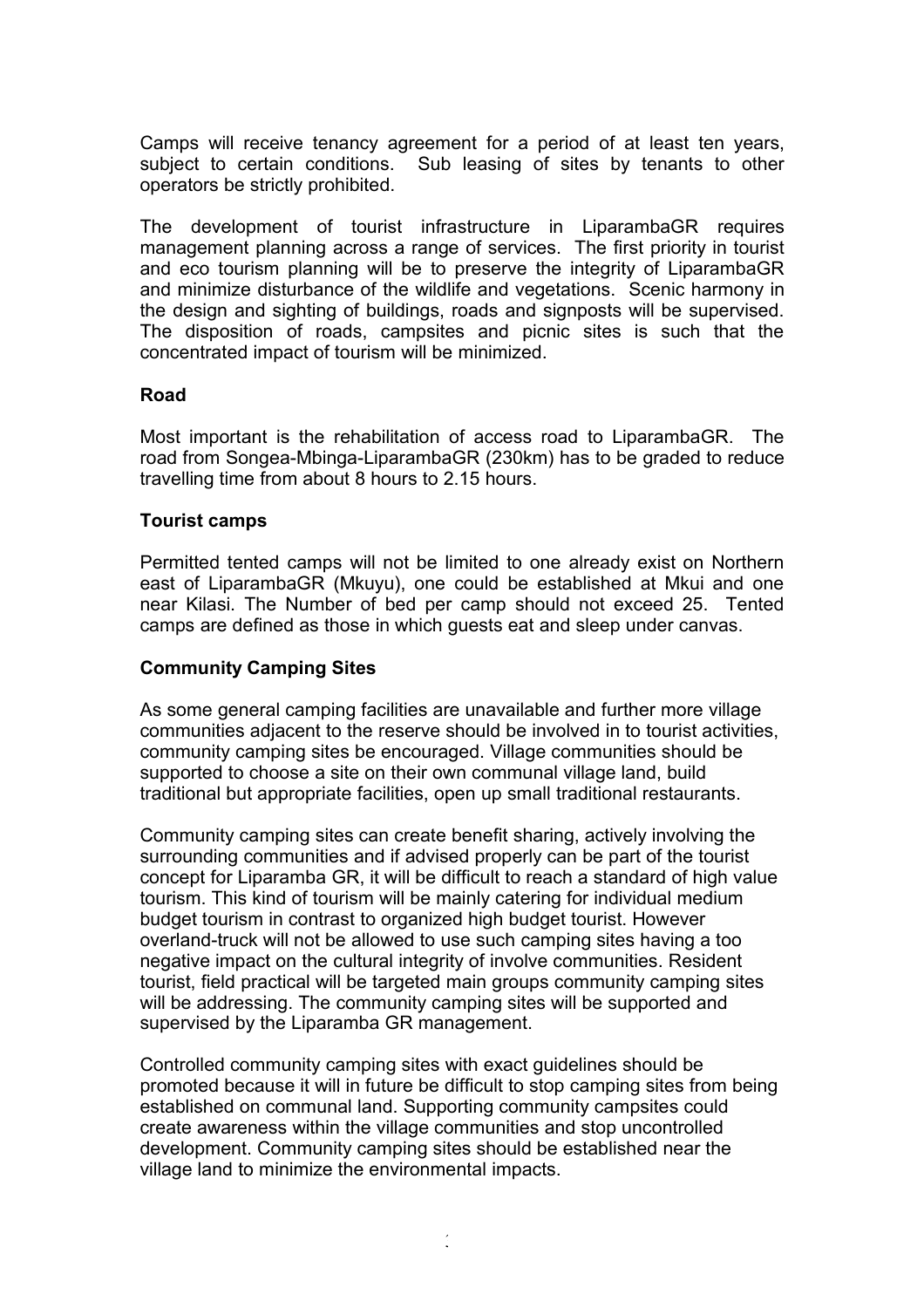## **Walking Safaris**

Walking safaris be promoted in Liparamba GR especially at the Northern part of the reserve, and will be in future one of the main attractions of Liparamba ES. On the Northern part of the reserve a walking path (trait) be established including e.g viewpoints, Elephant paths through the thick forest and tree hides to view animals and undisturbed reserve. The armed wildlife ranger, who will be provided by a rifle by the Liparamba management, to accompany all is walking safaris. Besides armed wildlife ranger knowledgeable members of the surrounding communities should be involved as a guides.

## **Fee Structure**

Visitors who stay at tented camps will have to report to the Liparamba GR headquarter after and before arriving, to assure that fees are paid correctly marking this crucial point indisputable for both sides.

Tourist camps situated on communal land will have to pay bed-night fees nearby village community. Camping fees for community camping sites will be paid directly to the communities.

The fees charged will be as to TANAPA

## **Camp Vehicles**

In order to ensure the fees due to LiparambaGR from entry of vehicles in to the reserve are paid, and to limit the numbers of vehicles actually stationed within LiparambaGR, the number of vehicles stationed at each camp will be limited to three, two light vehicles and two, one truck.

## **Liparamba GR Visitors regulations**

The following regulation be made available to all the gates and tourist camps. Well come to Liparamba GR, Tanzanian 's only Game Reserve on the southern highland which is undisturbed. Tanzania has protected this important ecosystem for future generation. You are visitors to this reserve, responsible to future generation to leave this beautiful place as you found it. The following rules have been prepared to help you get the most out of your stay. We hope that your visit will be enjoyable and memorable one.

- 1. **One official entry point exist to Liparamba GR, the gate near the Lumeme bridge coming from mbinga district centre to Liparamba GR. Entry at any other places is an offence. All visitors have to pay the respective entry fees**.
- **2. A 50km/hr speed limit exists for all vehicles. Wild animals often cross or rest on the road, and this limit is supposed to protect both them and you. Any accident involving injury to or health of an animals has to be reported to a gate or any wildlife ranger at the first opportunity**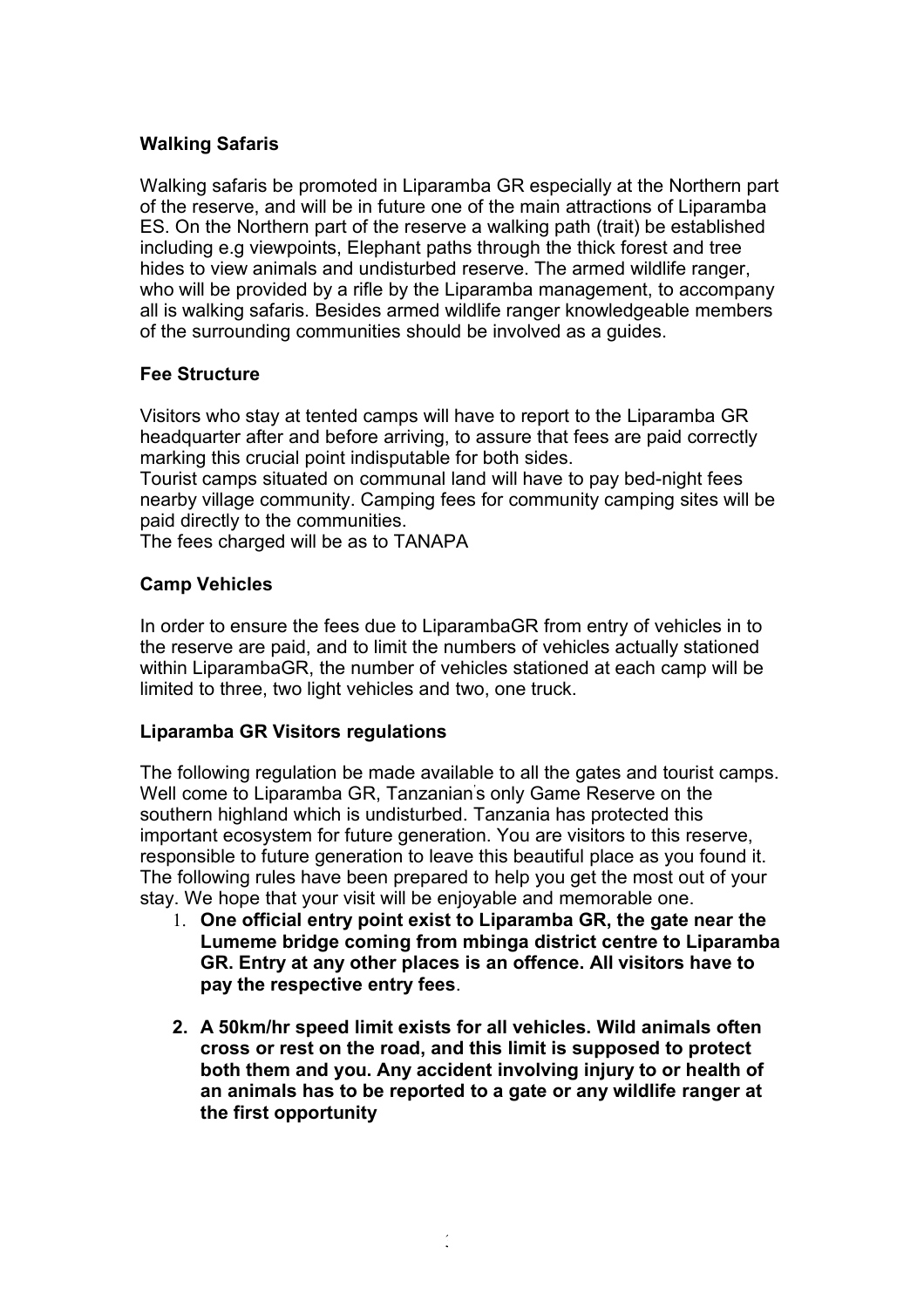- **3. Off-road driving should generally be avoided. Only light vehicles (weight not more than 3000kgs) may leave established roads, and this should only be in case of difficult road conditions**
- **4. Night driving is prohibited between 1900-0600 hours. Visitors should only enter if they can be sure of reaching their destination by 1900hours. Entry at any gate after 1800 hours is not permitted**
- **5. Camping is only allowed at the established camping sites. Visitors are required to pay their entry and camping fees in advance at the gates. Special camping sites are available only by written permission of the Liparamba management.**
- **6. Disposal of litter is forbidden at any place other than those provided at the campsites and at the gate. Fires may not be kindled away from campsites, as uncontrolled fires are a major cause of habitat destruction. No cut or removal of vegetation is allowed. No subject, animate or inanimate, may be removed from the reserve**
- **7. No person may enter the reserve with possession of any weapons, explosive materials, trap or poisons without an official permit**
- **8. Visitors are forbidden to bring any wild or domesticated animals or any plants in to the reserve.**
- **9. Visitors may not get out of their vehicles in the vicinity of any animals for any reasons. Wild animals are dangerous.**
- **10.Under no circumstance will the Liparamba management be held responsible for any damage or other reasons in the reserve.**

# **3.6 Ecological Monitoring**

## **Objectives**

- To encourage applied research that addresses the need of management.
- To introduce a programme of ecological monitoring to Liparamba GR, with emphasis upon-ground based monitoring to supplement aerial censuses

# **Current Status**

Ecological monitoring is the systematic measurement and evaluation of the dynamic of an ecosystem. Ecological monitoring serves the important function of alerting management to both desirable and undesirable trend in the environment. Monitoring therefore involve the collection of wide range of information on climate, vegetation, wildlife, Humans and human-wild life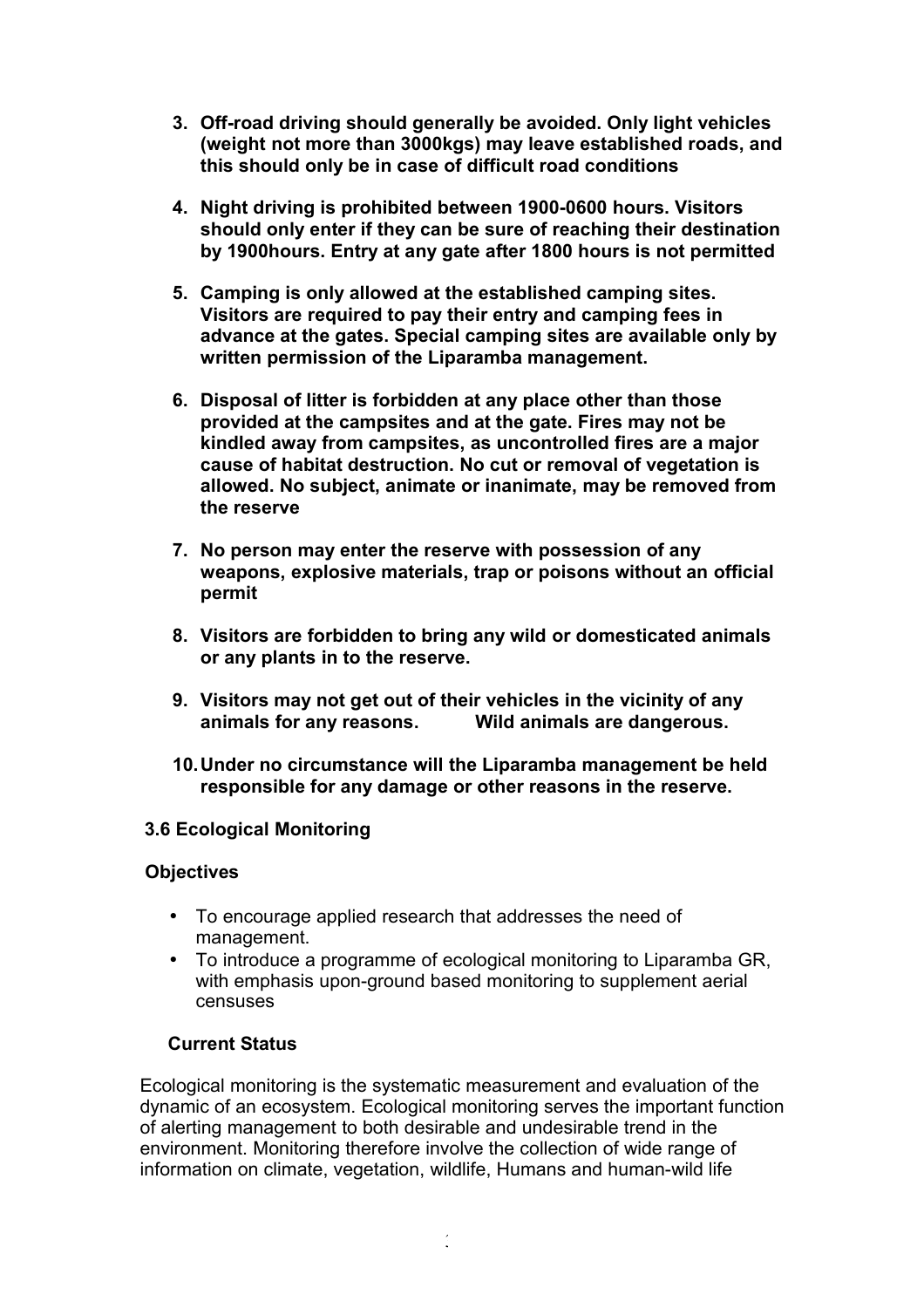interaction. Scientific research differs from ecological monitoring in a number of ways. Empirical research normally involves long-term studies of natural situation that may not necessarily be related to management objectives. Nevertheless, some research can also provide data and insights that are of considerable relevance to management.

## **Programmes**

Establishment of monitoring and research capacity within Liparamba GR will not be necessary encouraged. However the following programmes can be introducing for effective daily conservation activities

## **Aerial Census**

A comprehensive aerial census to monitor wild life populations will be carried out atlas after every three years. Because of vegetation cover in Liparamba GR, supplementary ground assessment will be carried out to extend the usefulness of aerial surveys. Special aerial surveys and reconnaissance flight will be carried out when the need arises.

## **Data Collection**

The senior wildlife wardens are responsible for the compilation of relevant data from foot patrols by wildlife rangers on patrol.

## **Research.**

All proposed research work in Liparamba GR will be screened dulling the Liparamba management meeting, and will require prior approval by the Liparamba GR management. Applied research linked to specific management need will be given preference. The Liparamba GR management wishes to avoid a situation where researchers follow their own interests and academic needs unless that matches with the need of management. Researchers will cover all their cost including per diems of wildlife rangers assigned to the project. Foreign-sponsored research projects in LiparambaGR should include the budget component for Tanzania counter part staff. If there are conflict of interest between researchers and legitimate commercial users of Liparamba GR, the interest of the later will prevail.

# **3.7 Building and environmental impact**

# **Objectives**

- To provide adequate accommodation and office facilities to all staff in Liparamba GR.
- To establish a new headquarter building at Liparamba village
- To minimize environmental impact around all staff building in Liparamba GR.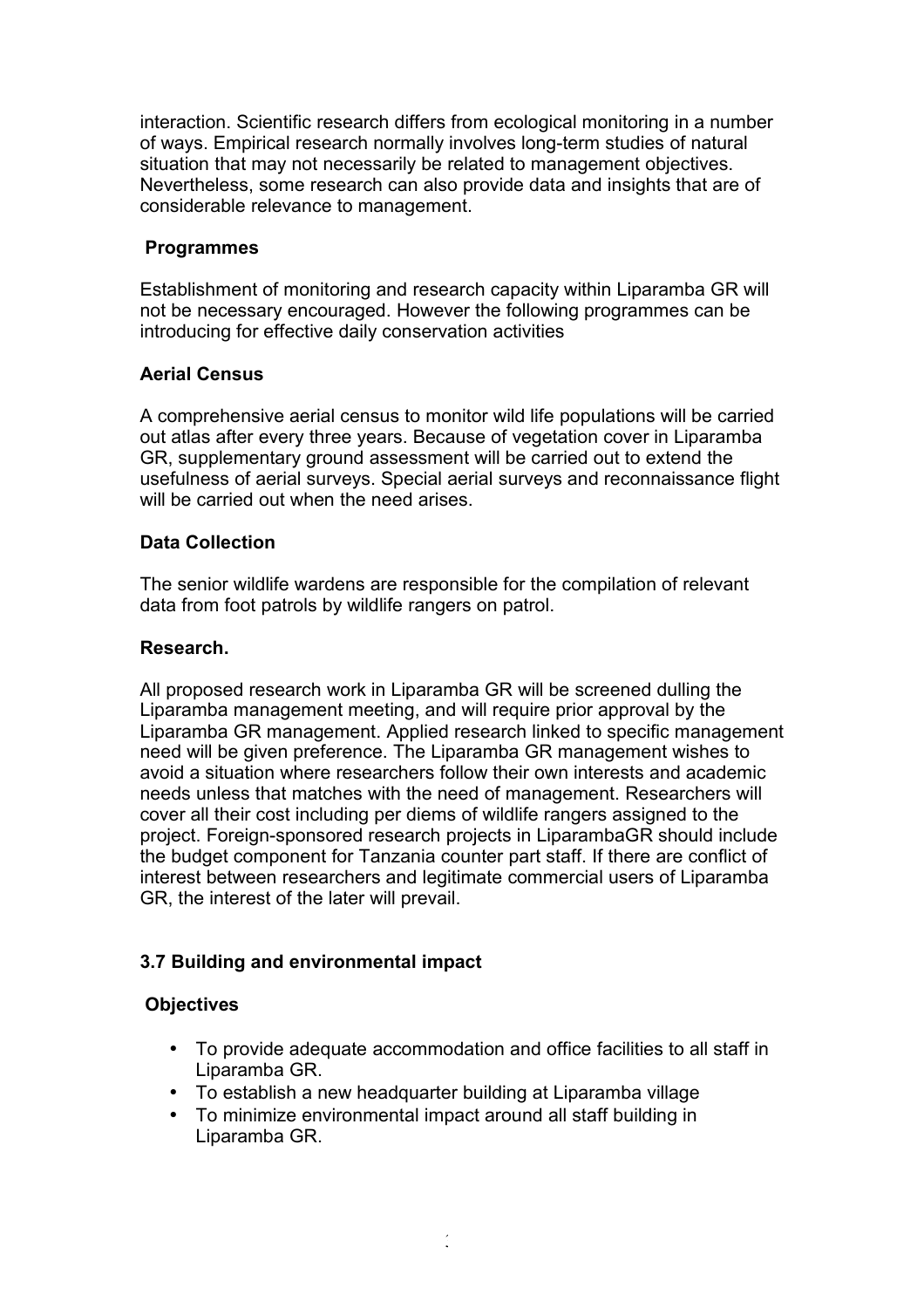## **Current Status**

The situation of housing for staff at Liparamba GR is still worse since gazettement of the reserve. A need for construction of house to accommodate the senior wildlife wardens, rangers and other wildlife junior staff. At present the office buildings is insufficient. The existing office is located at Mbinga District centre with insufficient facilities and workers; also there is a need for workshops and storage rooms, sheds for vehicle and repaired for existing staff office.

In short Liparamba GR is still new, need more effort for establishing administrative and management facilities.

Environmental pollution in Liparamba GR is still insignificance.

## **Programmes**

Liparamba GR will provide a fair living standard for all its personnel. This will comprise a minimum of two bedrooms and a living room, a small kitchen, a shower and a latrine outhouse, per employee. The gate near Lumeme Bridge be establishing for all visitors and tourist entering and exit Liparamba GR. No building without authority. There is no building development of any description without the permission of the chief Wildlife Warden.

## **Environment pollution**

The following action will be taken to minimize/mitigate the impact of environmental pollution in Liparamba GR.

**Environmental Impact:** An expert in environmental impact will inspect all Liparamba GR facilities and village communities in all buffer zones to advise on how such impact can be reduced. Appropriate measures will be implemented following the report of the expert. Further planning will be taken under account measures recommended to minimise environmental impact. The mining activities conducted near the boundary of Tanzania and Mozambique at the south-western zone need specific environmental impact study.

**Waste disposal facilities:** All areas that surround the Liparamba GR including all buffer zones and places only temporarily inhabited, for example Picnic and Camping sites will need to have adequate waste disposal facilities, for disposal all wastes used by the tourists. Then after the waste especially those non-perishable ones produced by tourist camps should be taken out of the reserve.

**Routine Inspection of station**: SWWs. Untidy quarters will be treated, as disciplinary offence carry out regular briefing on environmental impact and routine inspection

SWWs to ensure that tidiness are maintained around offices and workshops, and that litter and refuse are disposed off. General directive be issued by the CWW to this effect.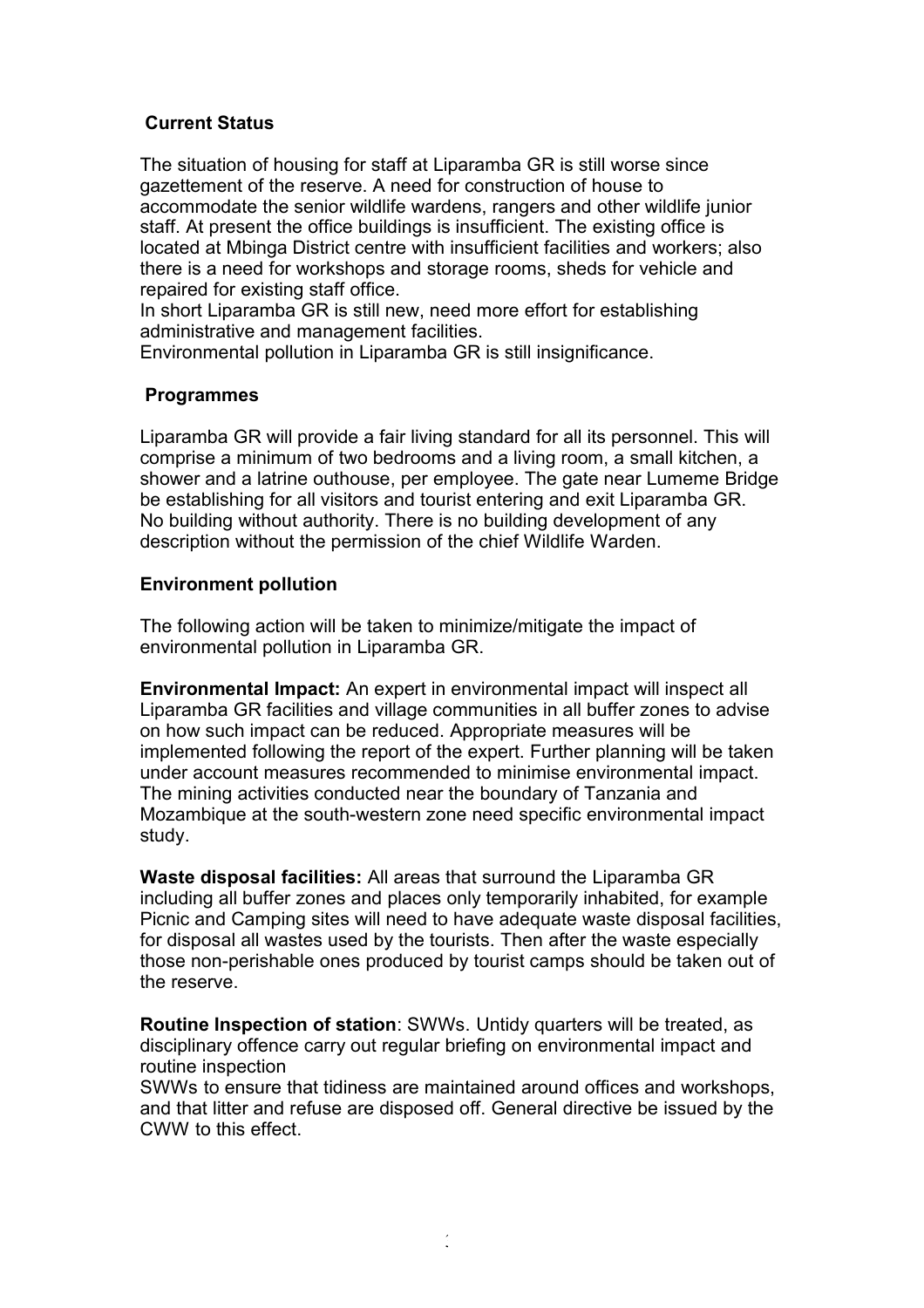# **Tourist game-viewing, eco-tourism and Community camping sites**

All existing camps maintain a high standard of camp tidiness and sanitation at all time. A shooting up number of visitors will require to drawing up of regulations governing the disposal of solid and liquid wastes. All camps will be encouraged to hire appropriate technical expertise to advice on measures that can be adopted to minimise environmental pollutions in Liparamba GR and all buffer zones.

**Further development:** All proposed further developments will require that an environment impact assessment (EIA) be carried out before any construction begins. In the case of private sector developments, the developer will meet the cost of EIA, but Liparamba GR management will make the choice of consultation.

## **3.8. Administration**

## **Objectives**

- To facilitate and provide back up of LiparambaGR staff in execution of their primary duty of safeguarding the natural resources of the reserve.
- To adopt a system of ranks for Liparamba GR staff that ensures that lines of command are clear and indisputable, and promote good leadership.
- As benefits an armed service, to instil military system of discipline among Liparamba GR.
- To promote effectiveness of existing staff through training, and to ensure that staff recruited for posts in Liparamba GR are suitably trained and capable.
- To rectify the poor salaries and allowances of Liparamba GR staff.

## **Current Status**

Liparamba GR was established under the Wildlife Act of 1974. It is managed as a National Project of a Wildlife Division, which presently comes under the Ministry of Natural Resource and Tourism. The project manager of Liparamba GR, whose officially duty station is in Mbinga is directly responsible to the Director of Wildlife for the management and administration of LiparambaGR. Other subordinates (SWW) assist the project manager. The manpower of Liparamba GR numbers were 3 (three) staff. This provides a protective coverage of around 190sqkm per staff. This is insufficient number of staff at present and need to be increased without delaying.

## **Programmes**

## **Ranks of staff**

The Liparamba GR management will revise its entire staff nomenclature and relate ranks to common and more favourable terms, which will include Wildlife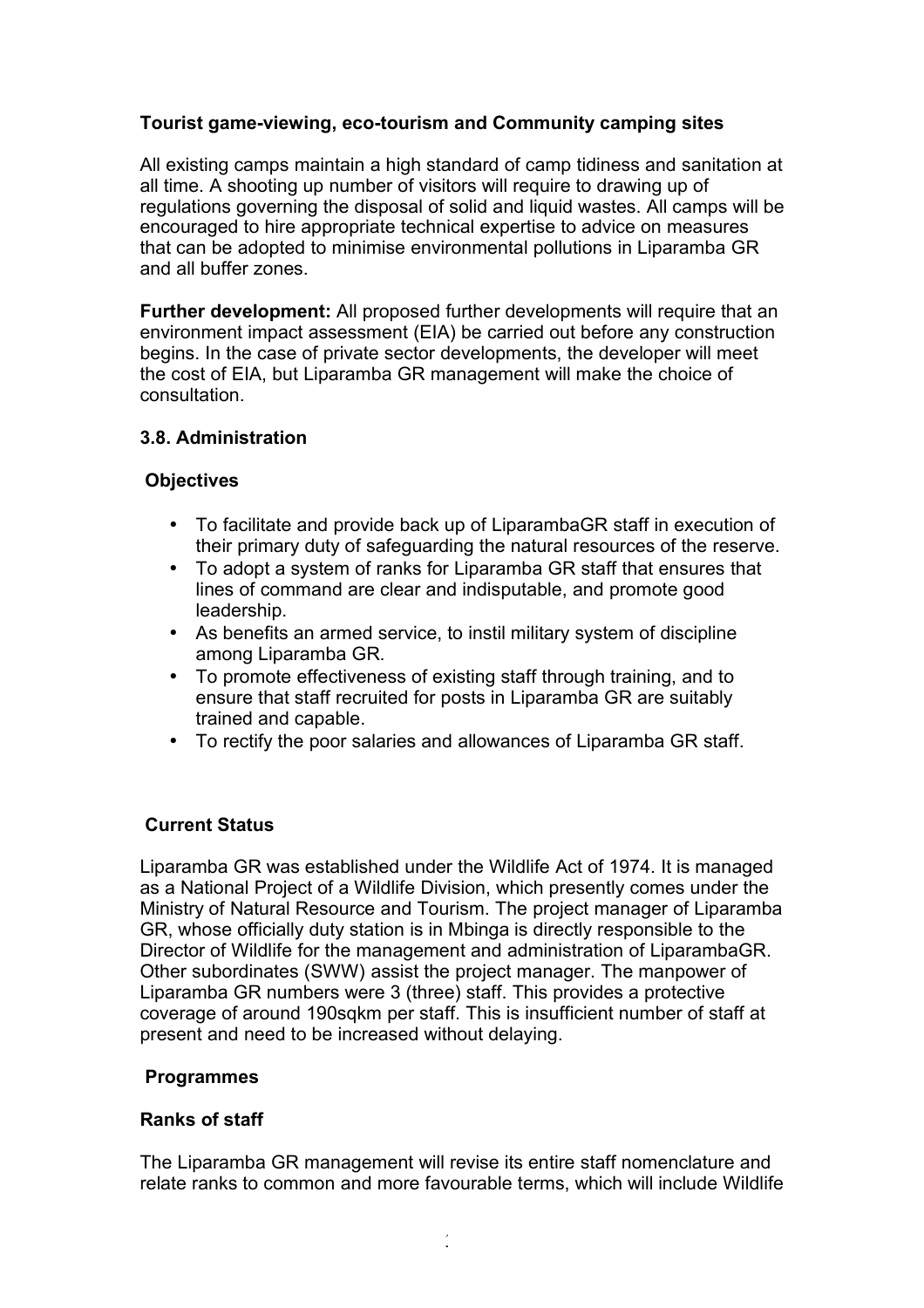Warden and Rangers. All post title will bear the identification of Wildlife in order to convey a sense of unity and Identity through all ranks. The nomenclature to be used in Liparamba GR will include four major grades as Follows:

**The officer grade:** The officer grade will start with the Chief Wildlife Warden (CWW) who is in command of Liparamba GR. The assistant will be a senior Wildlife Warden (SWWs).

**The Wildlife Ranger Grade**: This grade will distinguish the law enforcement staffs of Liparamba GR who bear arms in the execution of their duties. The ranks will range from the Wildlife Ranger (WR) at the low end and corporal at the high end. More ranks are not needed due to the small size of the reserve.

**The Supportive Grade:** This grade will include most of the remaining support staff, which will be classified as Wildlife assistant (W/Asst). None of the personnel in this grade will bear arms in the execution of duty.

#### **Salaries and Allowances.**

Allowances will be paid according to Government regulations which aim to satisfy two main criteria

- They will be an incentive to provide all Liparamba GR staff with reasonable remuneration
- They will be an appropriate reward and inducement for law enforcement staff engaged on detachment and patrol duties.

The rates of allowances will be adjusted to meet changing circumstance and the following categories of allowances will be paid.

**Night/ patrol allowance**: This allowance will be paid in accordance with prevailing Government rates for every nigh spent off the normal duty station. However, the number of allowances that are paid to individuals will be divided in a flexible manner by the project manager (CWW) so that this allowance can be used as an incentive and can be cut in case of bad performance. The payment of night allowances requires the scouts to provide their own patrol food. Therefore reduction from night allowances will be made in order to pay for the patrol food. As a guideline 10us\$ should be paid per day to the rangers as incentive if available.

**Special duty allowance:** This allowance will be paid to the staff that does not go on the patrol. The project manager will divide a system of allowance that are linked to performances and achievements.

## **Discipline, Term of service and Morale**

This Management Plan provides the basis upon which the effectiveness of Liparamba GR as a conservation area can be upgraded to an extend being able to promote trophy hunting, eco-tourism and development in the southern highland of Tanzania. The plan addresses the need for increase manpower strengthening, for attractive term of service, for incentives and for provision of the service and equipment. There is an indisputable case for introducing by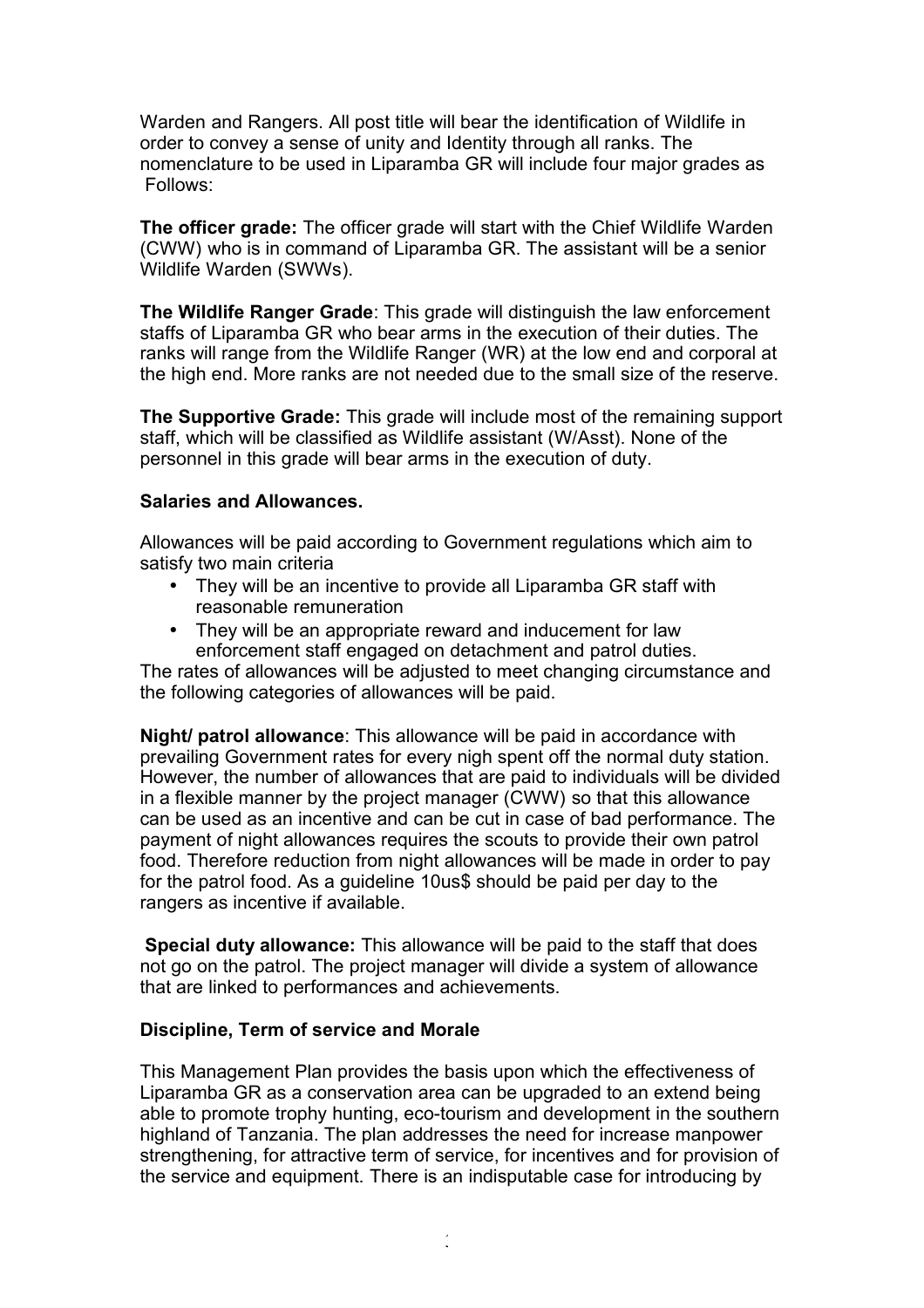law a disciplinary code for all personnel of the Wildlife Division. Once adopted, the management of Liparamba GR will implement fully the measures empowered by such disciplinary code. In the mean while, the Liparamba GR management will under take the following:

**Enforcing discipline**: Discipline will be enforced by all regal methods, most particularly in the cutting or waiving allowances.

**Dismissal of staff** : Staffs that transgress regulations will be handled to appropriate authorities to see their dismissal and appropriate punishment, if necessary.

## **3.9. Finance and Donor Support**

#### **Objective**

• To enable the Liparamba GR to be financially self –reliant through the appropriate use of the available fund issued as a budget.

#### **Current Status**

Up to now Liparamba GR is financially insufficient, this is due to the fact that the reserve is still new, no any utilization activities were introduced. The only donor support received were from TWPF and GTZ-CWM, which provide internship student from SUA for natural resources inventory, data base and draft of document which can be used for development of management plan on later stage.

The financial implications of this management plan are high. However as a developing country, Tanzania does not have resources to manage its extensive network of wildlife and Protected areas adequately. Thus while a long-term aim Liparamba GR to be financially independent. This stage will only be reached after a considerable amount of money is invested in to the area, including access roads and infrastructure within the reserve.

#### **Programmes**

Tourism game viewing, eco-tourism and on a later stage trophy hunting (when the number of wild animal is increase) will be promoted by publishing a tourist guide for LiparambaGR and by establishing the acquired infrastructure.

**Volunteers:** The project manager (CWWs) will ensure that volunteers provided to LiparambaGR have sufficient practical experience in their particular profession, are full competent and fulfilled a need.

## **3.10 Management of Liparamba GR in relation to Neighbouring Protected Areas**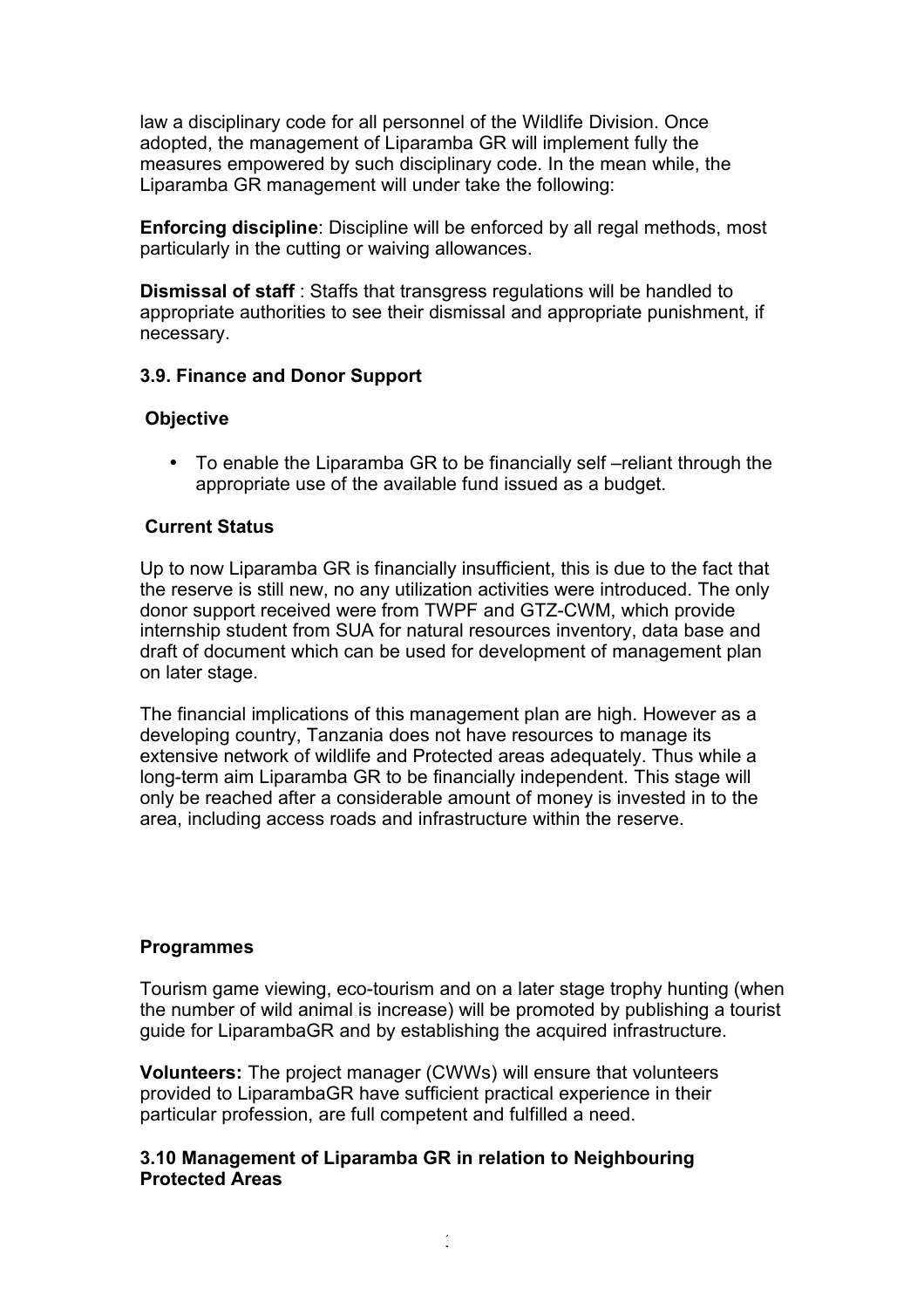# **Objectives**

- To work in cooperation with neighbouring protected areas to ensure effective conservation of natural resources and promotion of mutual interests.
- To promote enhanced law enforcement and tourist flow between Liparamba GR and proposed Litumbandyosi GR in a near future.

# **Current status**

The survivals of Liparamba GR depend on the proper conservation of the Liparamba ES and the migratory route/corridor. The southern west buffer zones include the corridor that connects Liparamba GR to Mozambique. The corridor is vital for free movement of wildlife from Liparamba to Mozambique and vice versa. Due to mining activities conducted at Mozambique, the corridor is partially blocked due to increase of human population in the area. Liparamba GR left as isolated protected Area with no gene exchange flow. If the situation leave without intervention for a long time the reserve will be perish.

# **Programmes**

The following programme should be implemented to promote and assist in the effective conservation of biological resource of neighbouring protected areas.

- To protect the Wildlife migratory corridor that allows ecological exercise between Litumbandyosi proposed Game Reserve and Liparamba GR from further encroachments by the surrounding communities.
- To stop the mining activities conducted at the border of Mozambique and Tanzania.

# **3.11 Management of Liparamba GR in Relation to District and Local Communities.**

# **Objectives**

- To enhance the living standards of rural communities from direct benefit driven from wildlife uses.
- To promote the involvement of rural communities in the management of wildlife occur outside the border of Liparamba GR, by establishing wildlife management Areas.
- To reduce illegal use of wildlife resources and Lumbering in and around Liparamba GR.
- To co-operate with District and Village authority in the management of wildlife
- To manage Liparamba GR in a manner that is compatible with the development and Land use management objectives of the relevant District as whole.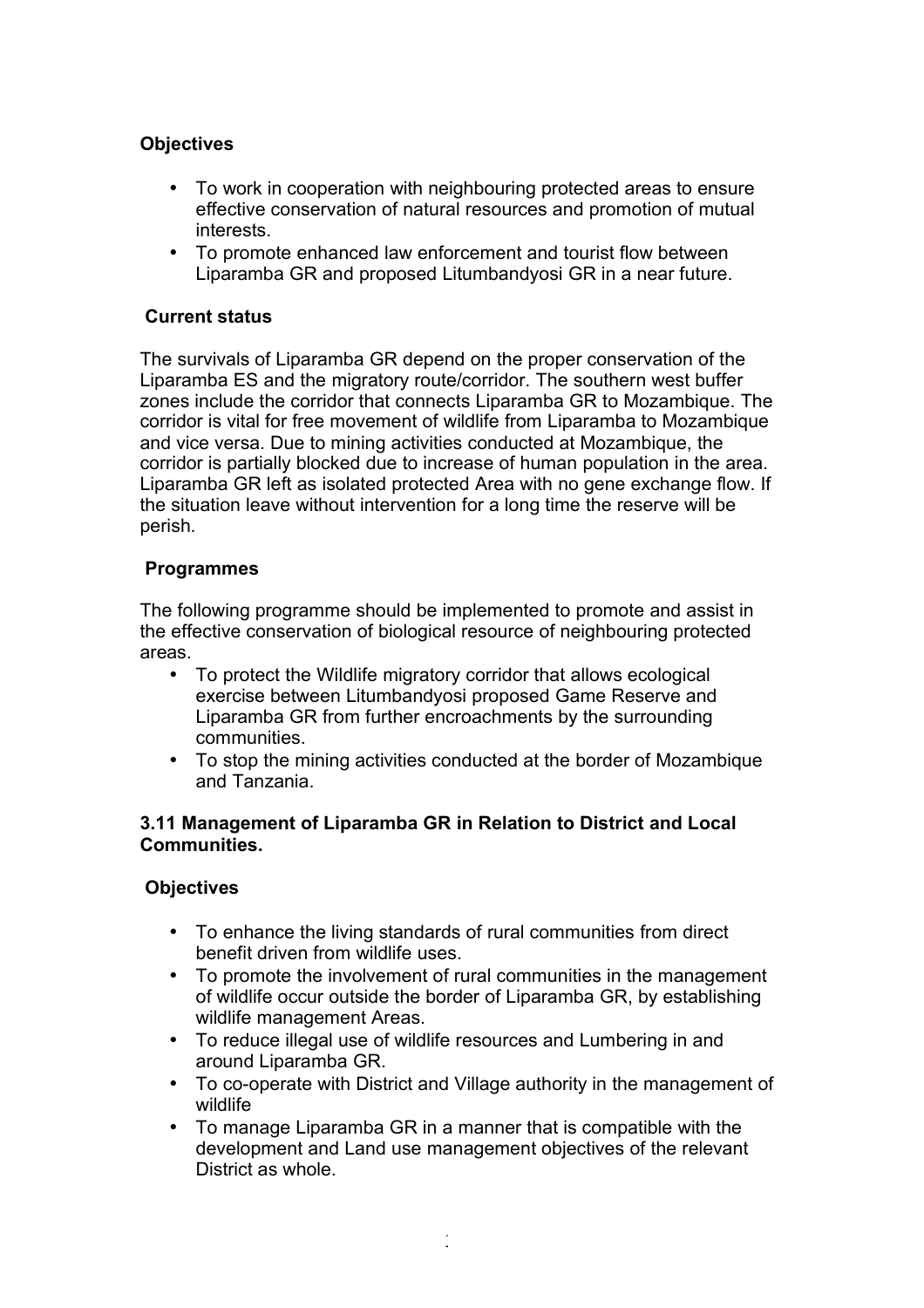## **Current status.**

The Liparamba ES accommodate eight villages of about 9860 People. All villages have been proposed to be involved on community wildlife management areas. Thus were due to the fact that villages have enough communal Land sufficient for establishing WMA. Further arrangement in term of public meeting is on the process to capture the attitude of local communities on the wildlife conservation and management on their own land.

## **Community wildlife management programme**

For the village communities wildlife is important source of meat, honey, beeswax and forest product. The absence of conservation law enforcement agent in the area is an indication that the local communities have some responsible in sustaining the natural resource in the area. The Wildlife Division has scarce resources to control the entire LiparambaES. Therefore the survival of ecosystem will depend on the acceptance to shoulder responsibility in conservation.

## **Wildlife management Areas (WMA) for Liparamba GR.**

Wildlife Management Areas should be established basing on the type of wildlife utilisation. It is recommended that community hunting should be allowed/ conducted on the western buffer zone, Eastern south buffer zone and Northern east buffer zone.

The village community will be responsible in managing all natural Resources. Further tourism development should take under the question of involving the communities in all spheres of benefit sharing including job opportunities, the village buying shares in various investments under talking and community camping sites.

# **Supports from District**

The authorities in the district understand the problems of man-made boundaries and are ready to support out the bottleneck and come up with an acceptable structural set-up. It is therefore recommended that villages should decide if they wish to have one Natural Resource Committee on each separately. They should also decide the mode of village scout patrols whether the patrols should carry out separately or jointly.

# **Activities**

- The project pursues a cautious approach in creating awareness and building confidence with the target groups
- Ensure that Liparamba ES is managed as an ecosystem by removing bottlenecks, brought about by political/ administrative structures.
- Pursue a careful recruitment, selection and training of facilitators, capable of disseminating correct information to the target group during the initial phase of the programme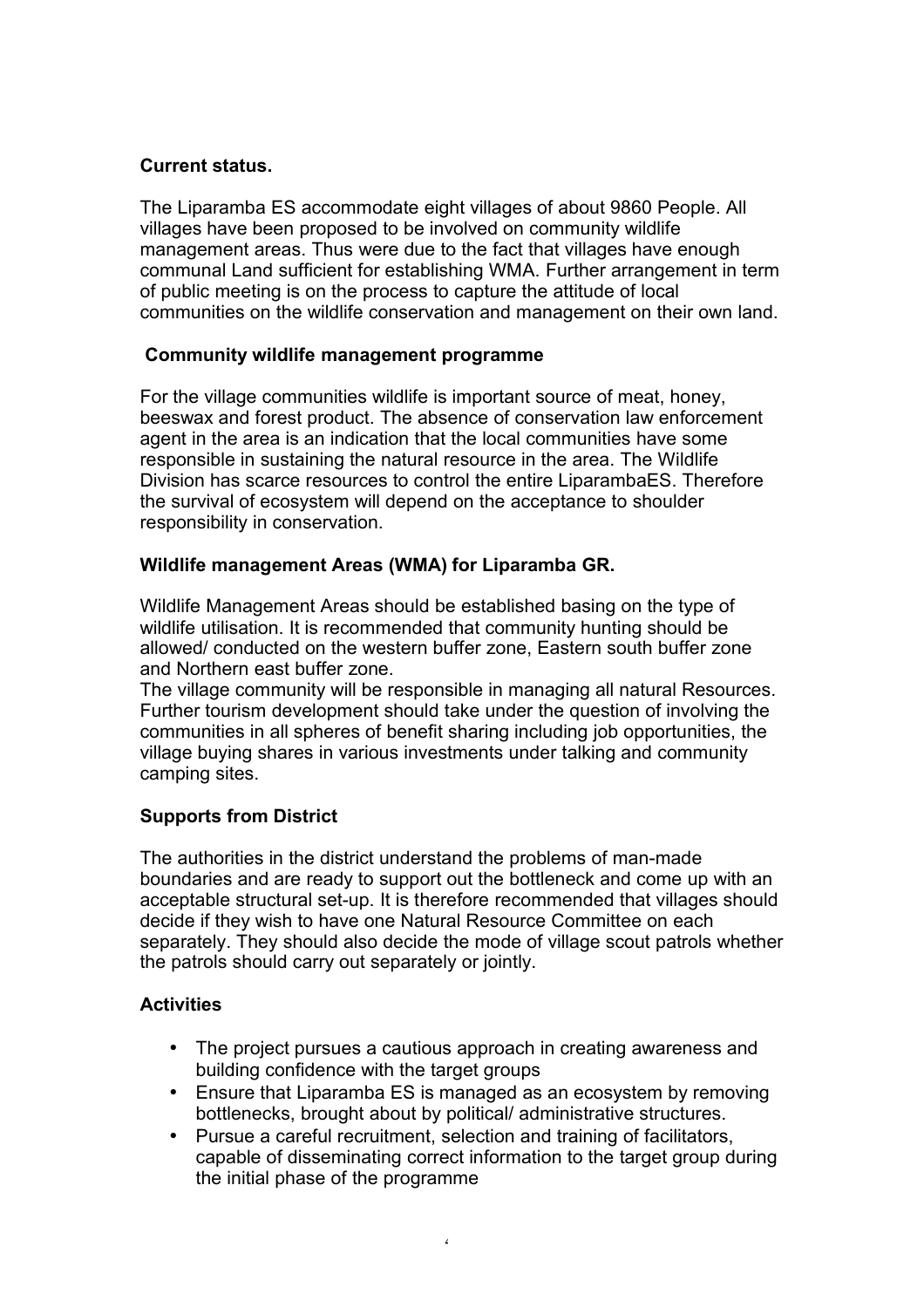- Create and promote transparency among all the actors
- Establishing village natural resource committees taking in to account specific needs of particular committees.
- Select and train village game scouts at the community based wildlife management-training institute, Likuyu.
- Train local readers and natural resource committee members.
- Promote sustainable self help projects
- Schedule measurable patrol activities of village game scouts.
- Assist in setting sustainable quota for sustainable buffer zones.
- Assist villages to acquire tittles deeds and establish Wildlife management areas.
- Assist in hunting processing and marketing of products
- Create mechanisms that will promote transparency in financing and managing accounting for the community to countercheck possible thefts or misappropriation of community assets.
- Facilitate the establishment of community camping sites.

## **References**

Charles,M and Stevene,T(1991). A report on the identification of indigenous tree species and shrubs for Agro forest use and suggestions of boundary for the Forest reserve in Mpepo division Mbinga District.

Eidsvik, H.K.(1988).Involving the Public in Planning: Canada Parks 4(1):8-15

FAO/UNESCO (1973). Miombo Forest in Africa: A survey of project experience, Panos Publications Ltd. London.u.k.216pp.

(JICA) Japan International Co-operation Agency (1998). Integrated Agro-Ecological Research of Miombo woodland in Tanzania. Final Report. Tokyo, Japan.

Ministry of Natural Resource and Tourism (1998). The Wildlife Policy of Tanzania